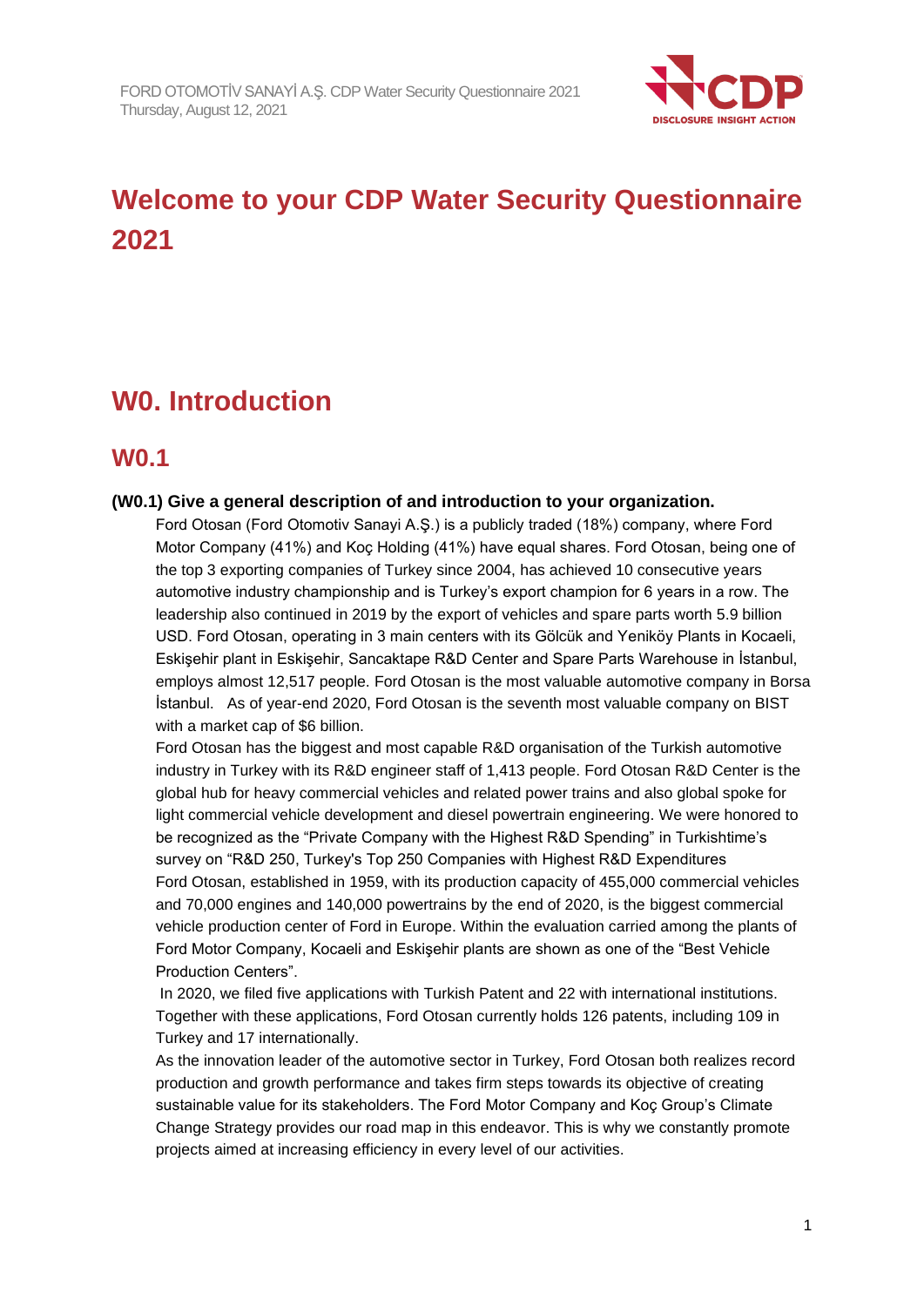

Our primary target we have adopted in compliance with Ford Global Environmental Operating System EOS is 30% reduction in water use per vehicle produced by 2020, as compared to base year of 2015 and to achieve these targets by complying 100% with legal regulations. Besides the issues of energy and environment, we also earnestly track other impacts generated across our operations and actualize impact reducing works within the context of our environment friendly production understanding. Therefore, issues such as water management, responsible material consumption, waste management and biodiversity are approached within the scope of the management of the environmental impacts of our operations, also as part of our risk management model, pursuant to Ford Otosan Environment and Energy Policy. In our days, water confronts us as a primary environmental issue alongside energy and climate. Particularly considering that the need for clean water resources will increase in relation to the increasing population in coming years, the efficient use of water resources is a matter both of responsible corporate citizenship and of prudent management understanding. In accordance, we primarily strive to reduce our water consumption amount and in parallel to reduce our need for fresh water resources by increasing the amount of recycling and reusing. We monitor our water consumption in line with our targets. In 2020, With Green Office practices, we introduce measures such as reducing the flow rate of the sensorless faucets and the quantity of water in the toilet cisterns. As a result, we reduced water consumption per person by 35% and 25% at the

at the Yeniköy and Gölcük Plants, respectively. The water withdrawal per produced vehicle 3.05 m3/vehicle in the reporting year. Our target is to reduce this value to 2.41 m3/vehicle in 2021.

Gölcük Plant, with its Industry 4.0 focused activities, named a "Lighthouse Factory" by World Economic Forum (WEF), in the reporting year.

As a result of our successful sustainability performance, we are listed in Borsa Istanbul Sustainability Index, one of the significant indexes consisting of responsible investors, and FTSE 4Good Emerging Indexes. Furthermore, we disclose our performance to the public by participating in climate and water programs of Carbon Disclosure Project (CDP).

# **W0.2**

### **(W0.2) State the start and end date of the year for which you are reporting data.**

|                       | <b>Start date</b> | <b>End date</b>   |
|-----------------------|-------------------|-------------------|
| <b>Reporting year</b> | January 1, 2020   | December 31, 2020 |

# **W0.3**

### **(W0.3) Select the countries/areas for which you will be supplying data.**

**Turkey** 

## **W0.4**

**(W0.4) Select the currency used for all financial information disclosed throughout your response.**

USD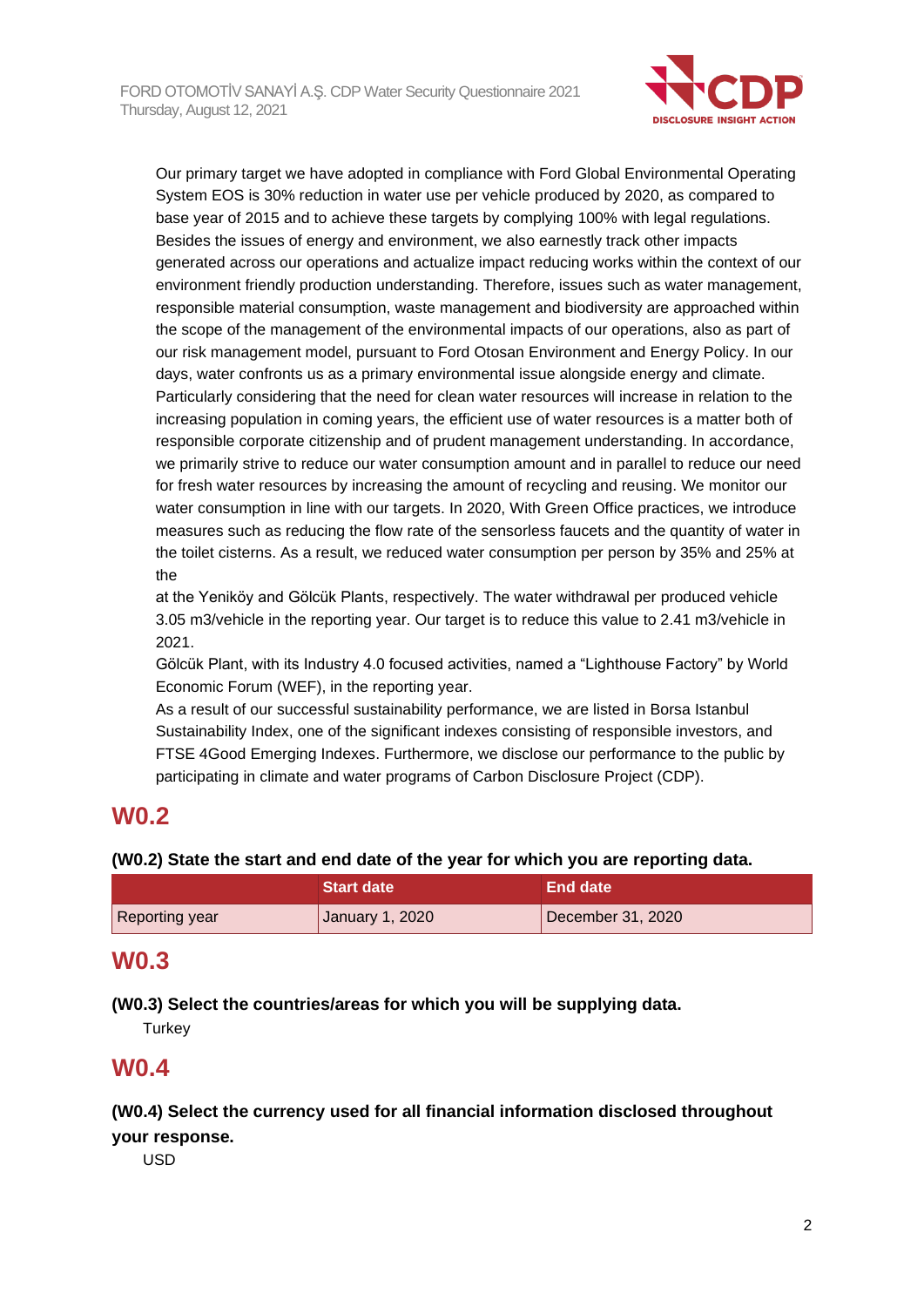

# **W0.5**

**(W0.5) Select the option that best describes the reporting boundary for companies, entities, or groups for which water impacts on your business are being reported.**

Companies, entities or groups over which operational control is exercised

# **W0.6**

**(W0.6) Within this boundary, are there any geographies, facilities, water aspects, or other exclusions from your disclosure?**

No

# **W1. Current state**

## **W1.1**

**(W1.1) Rate the importance (current and future) of water quality and water quantity to the success of your business.**

|                                                                          | <b>Direct use</b><br>importance<br>rating | <b>Indirect use</b><br>importance<br>rating | <b>Please explain</b>                                                                                                                                                                                                                                                                                                                                                                                                                                                                                                                                                                                                                                                                                                                                                                                                                                                                                                                                                                                                                                                                                                                                                 |
|--------------------------------------------------------------------------|-------------------------------------------|---------------------------------------------|-----------------------------------------------------------------------------------------------------------------------------------------------------------------------------------------------------------------------------------------------------------------------------------------------------------------------------------------------------------------------------------------------------------------------------------------------------------------------------------------------------------------------------------------------------------------------------------------------------------------------------------------------------------------------------------------------------------------------------------------------------------------------------------------------------------------------------------------------------------------------------------------------------------------------------------------------------------------------------------------------------------------------------------------------------------------------------------------------------------------------------------------------------------------------|
| Sufficient<br>amounts of good<br>quality freshwater<br>available for use | Vital                                     | Important                                   | Water quality and quantity has a vital importance<br>for our direct operations. The direct use of water<br>resources is vital for our operations' continuity<br>such as vehicle painting in manufacturing<br>processes, machining of power train components,<br>cooling towers, wash services. As a large<br>purchaser of parts, materials, components, the<br>indirect use of water has an importance for<br>operations and services performed by our<br>suppliers in current and future conditions.<br>As Ford Otosan we do not expect any change in<br>the importance of sufficient fresh water availability<br>since our core manufacturing systems will be the<br>same. We also expect that importance of the fresh<br>water availability for use in our in-direct operations<br>will not change since core manufacturing<br>processes of our suppliers are expected to remain<br>the same.<br>Pollution or salinization of the water resources<br>may pose some risks in water availability causing<br>increases in the operational costs. For this reason,<br>in our operations we prefer using water efficiently.<br>Reducing water usage by monitoring water |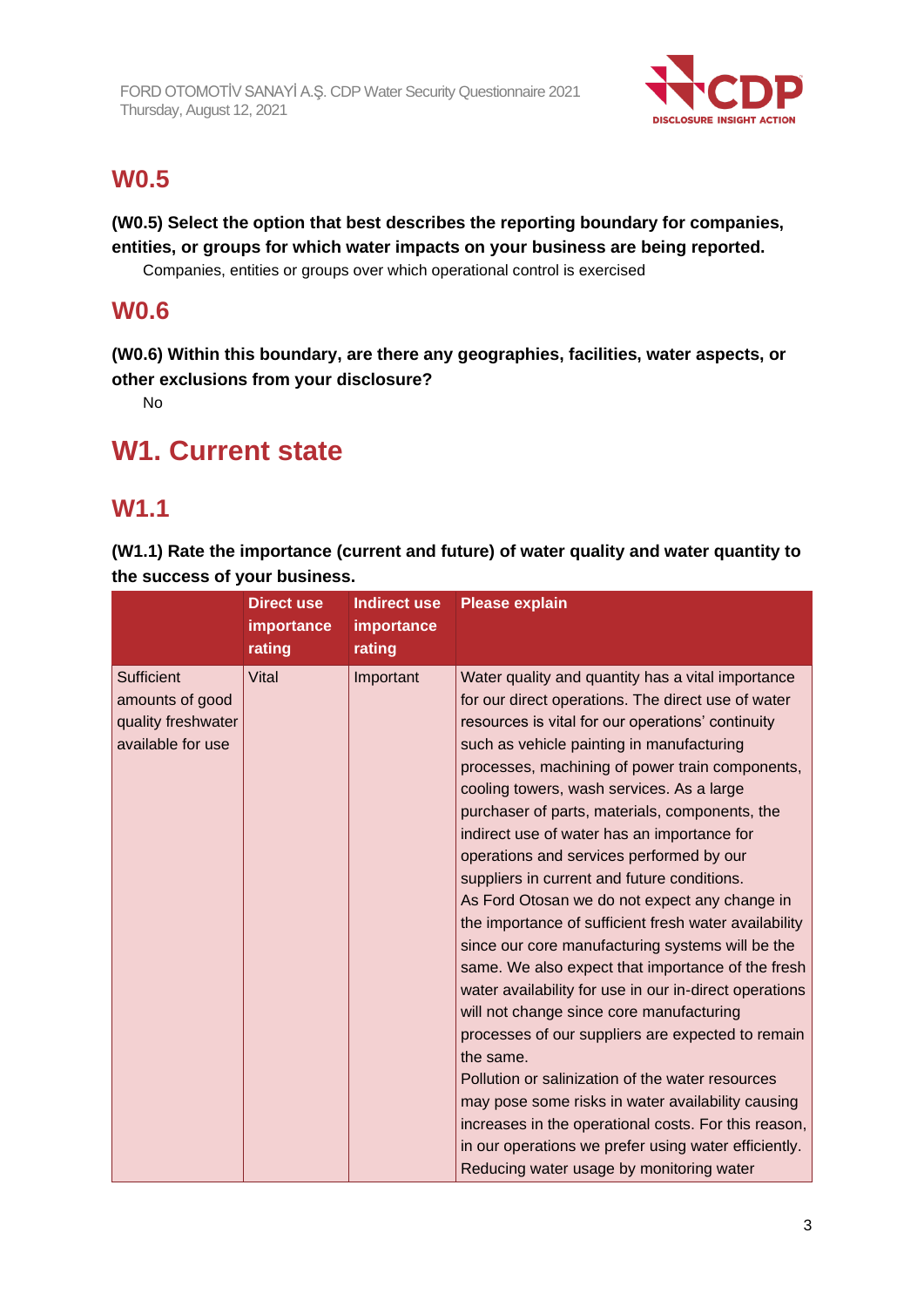

|                                                                                                 |           |           | quantity and quality is always in our concern<br>during our activities. Total Water Withdrawal (m3):<br>998,584 Fresh Water Consumption per Produced<br>Vehicle (m3/vehicle) : 3.05                                                                                                                                                                                                                                                                                                                                                                                                                                                                                                                                                                                                                                                                                                                                                                                                                                                                                                                                                                   |
|-------------------------------------------------------------------------------------------------|-----------|-----------|-------------------------------------------------------------------------------------------------------------------------------------------------------------------------------------------------------------------------------------------------------------------------------------------------------------------------------------------------------------------------------------------------------------------------------------------------------------------------------------------------------------------------------------------------------------------------------------------------------------------------------------------------------------------------------------------------------------------------------------------------------------------------------------------------------------------------------------------------------------------------------------------------------------------------------------------------------------------------------------------------------------------------------------------------------------------------------------------------------------------------------------------------------|
| Sufficient<br>amounts of<br>recycled,<br>brackish and/or<br>produced water<br>available for use | Important | Important | Recycled water is important for our facility to<br>reduce water scarcity risk and to ensure that there<br>is enough water for all needs. For current<br>conditions, there is no any urgent need for<br>recycled or produced water both for direct and<br>indirect use.<br>For future conditions; quality and quantity of fresh<br>water may be affected by pollution or salinization,<br>which may increase the importance of recycled<br>water availability in both direct and indirect<br>operations of ours.<br>For this reason, we prefer to use water efficiently<br>in our operations. We enable the recovery of<br>wastewater through water management. To this<br>end, we have performed feasibility work for the<br>recycle/reuse of the waste water at wastewater<br>treatment facility for our production processes in<br>Gölcük Factory. Wastewater treatment<br>performance has a great importance during our<br>operations Total Water Withdrawal (m3): 998,584<br>Fresh Water Consumption per Produced Vehicle<br>(m3/vehicle): 3.05<br>For future conditions we are planning to assess<br>indirect use of water for our supply chain. |

# **W1.2**

### **(W1.2) Across all your operations, what proportion of the following water aspects are regularly measured and monitored?**

|                                      | $%$ of<br>sites/facilities/operations | <b>Please explain</b>                                                                                                                                                                                                                                                                                                                                        |
|--------------------------------------|---------------------------------------|--------------------------------------------------------------------------------------------------------------------------------------------------------------------------------------------------------------------------------------------------------------------------------------------------------------------------------------------------------------|
| Water withdrawals -<br>total volumes | 100%                                  | In Eskisehir and Kocaeli Plants, almost 100% of<br>total withdrawals are from underground<br>extraction wells in our locations. In Sancaktepe<br>plant we withdrawal 65% of water from wells<br>and the rest is from municipality. Water<br>withdrawals are measured and monitored<br>constantly 100% by flow meters and cross-<br>checked by bills monthly. |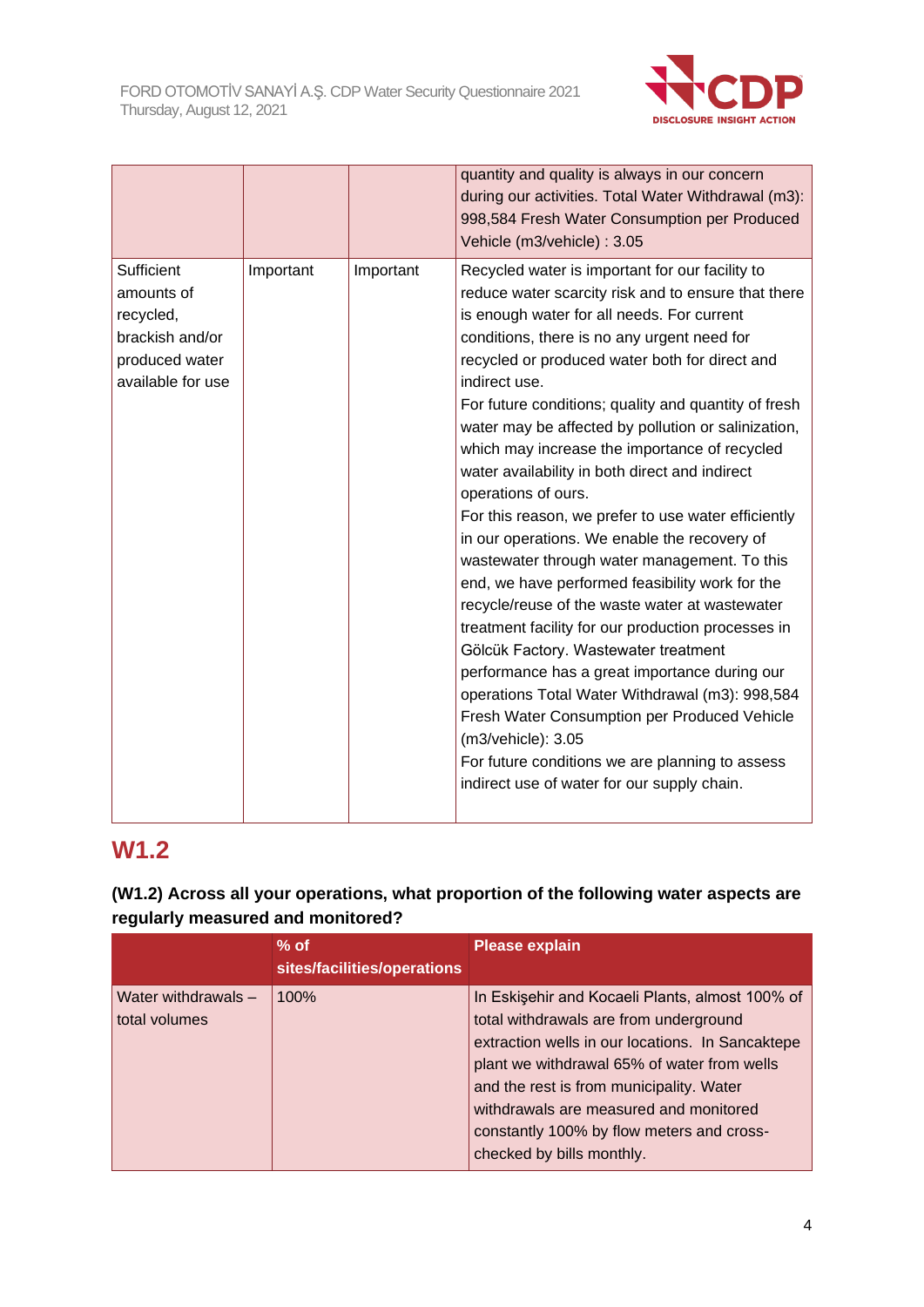

| Water withdrawals -<br>volumes by source             | 100% | In our facilities, we can easily measure and<br>monitor the amount of water withdrawn from<br>wells at all times. The water withdrawn from the<br>municipality in our Sancaktepe Facility is also<br>monitored via monthly billings.<br>Water is vital for our operations and we have a<br>company-wide target set out for water<br>withdrawal covering all of our operations in the<br>facilities which are located in Marmara and<br>Sakarya basins. We prefer to identify water<br>stress areas by using WRI Aqueduct "Global<br>Water Risk Mapping Atlas" which enables to<br>map future water risks. |
|------------------------------------------------------|------|-----------------------------------------------------------------------------------------------------------------------------------------------------------------------------------------------------------------------------------------------------------------------------------------------------------------------------------------------------------------------------------------------------------------------------------------------------------------------------------------------------------------------------------------------------------------------------------------------------------|
| <b>Water withdrawals</b><br>quality                  | 100% | The process water used in production must<br>meet operational quality standards, for this<br>reason it is measured and analysed monthly in<br>the labs of Ford Otosan facilities. The quality<br>parameters analysed of water withdrawn are<br>TDS, conductivity, Mn, Fe, NH3.                                                                                                                                                                                                                                                                                                                            |
| Water discharges -<br>total volumes                  | 100% | Wastewater is discharged into the treatment<br>plants in our facilities, then ending by either<br>water media directly or the municipal treatment<br>plant.<br>100% of discharged total volumes is monitored<br>by continuous flow meters, it is cross-checked<br>by the bills. The data is entered monthly into a<br>corporate database, to evaluate consumption<br>trends and reduction targets.                                                                                                                                                                                                        |
| Water discharges -<br>volumes by<br>destination      | 100% | Wastewater is discharged into the treatment<br>plants in our facilities, then ending by either<br>water media directly or the municipal treatment<br>plant. Discharges are monitored 100% by<br>continuous flow meters.<br>Discharges from municipal treatment plants to<br>water medias monitored by municipalities and<br>they are conforming to standards.                                                                                                                                                                                                                                             |
| Water discharges -<br>volumes by treatment<br>method | 100% | We make sure that wastewater generated in our<br>production processes is treated before<br>discharge. We currently have three treatment<br>plants, one each at Gölcük, Yeniköy, and<br>Eskişehir Plants. In these plants, which have a<br>total installed capacity of 3,836 m3, we treat<br>substances such as acid, alkaline, oil, paint, and<br>wastewater.                                                                                                                                                                                                                                             |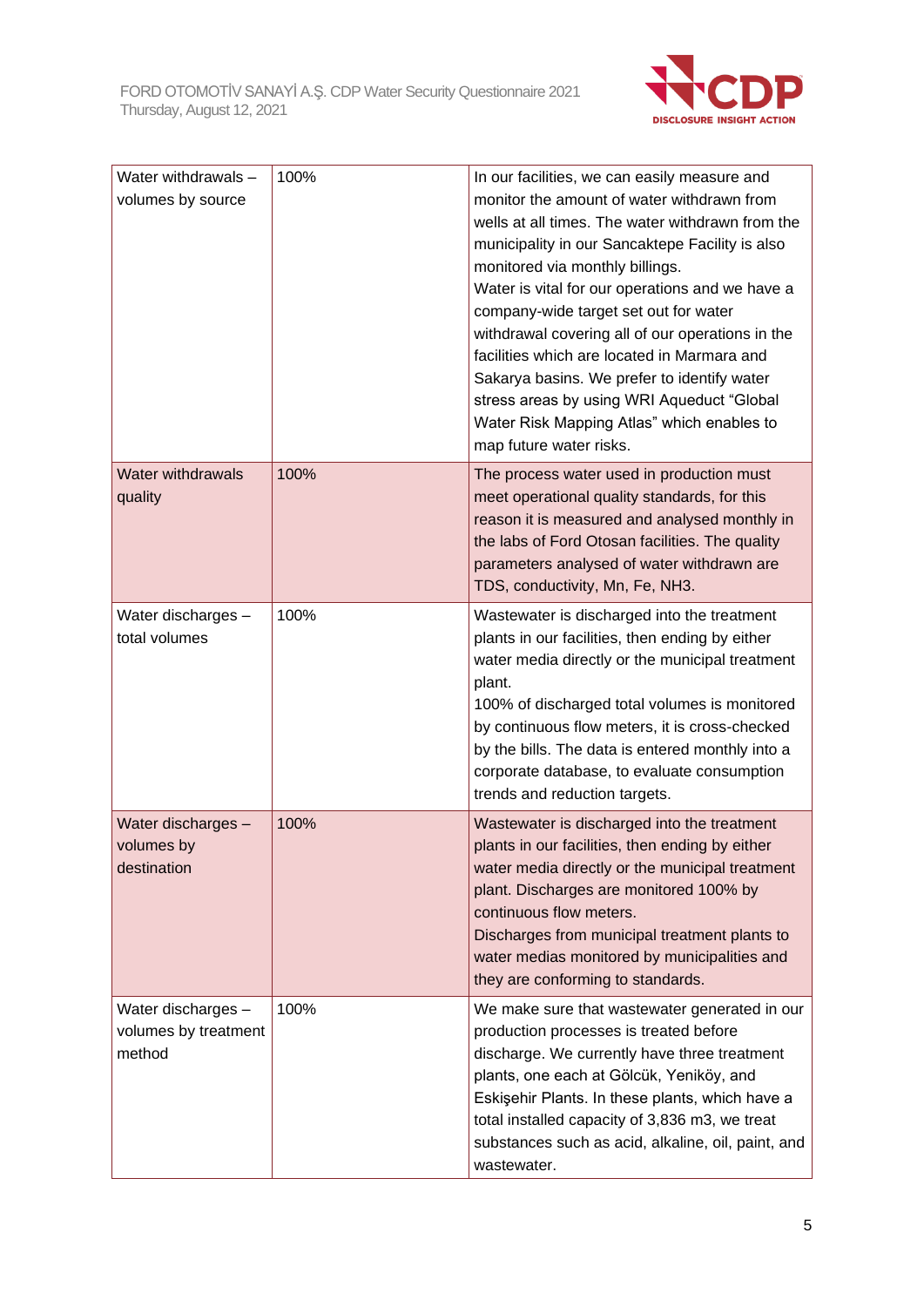

|                                                                 |      | Discharges by treatment method are monitored<br>100% by continuous flow meters. Water<br>discharged from industrial operations and from<br>domestic use are monitored and treated<br>separately.<br>Treatment methods for industrial wastewater:<br>Coagulation, neutralization, sedimentation and<br>filtration. After Primary treatment, effluent is<br>further treated in activated sludge process<br>together with domestic wastewater.<br>All wastewater was treated according to Water<br>Pollution Control Legislation.                                                                                                                                                                                                                                                                                                                                                                                                                             |
|-----------------------------------------------------------------|------|------------------------------------------------------------------------------------------------------------------------------------------------------------------------------------------------------------------------------------------------------------------------------------------------------------------------------------------------------------------------------------------------------------------------------------------------------------------------------------------------------------------------------------------------------------------------------------------------------------------------------------------------------------------------------------------------------------------------------------------------------------------------------------------------------------------------------------------------------------------------------------------------------------------------------------------------------------|
| Water discharge<br>quality - by standard<br>effluent parameters | 100% | We make sure that wastewater generated in our<br>production processes is treated before<br>discharge. We currently have three treatment<br>plants, one each at Gölcük, Yeniköy, and<br>Eskişehir Plants. In these plants, which have a<br>total installed capacity of 3,836 m3, we treat<br>substances such as acid, alkaline, oil, paint, and<br>wastewater.<br>We also have in place an online system that<br>continuously measures various pollution<br>parameters such as COD, pH, SPM, and<br>fluoride in<br>industrial wastewater and domestic wastewater<br>at the discharge points of the plants.<br>According to Water Pollution Control Legislation,<br>discharge limits have been defined in Table 18-2<br>and Table 20-7, 21-1 for the Sector<br>"Manufacturing of Road Transport Vehicles"<br>Plant effluent has been examined by an<br>authorized external company and the results<br>have been formally reported to the Legal<br>Authority. |
| Water discharge<br>quality - temperature                        | 100% | By the National Legislation, it is stated that<br>discharges to sewage systems the temperature<br>of the water should be less than 40 degrees. As<br>Ford Otosan, we meet this requirement in all of<br>our facilities. This is measured and monitored by<br>the authorities monthly.                                                                                                                                                                                                                                                                                                                                                                                                                                                                                                                                                                                                                                                                      |
| Water consumption -<br>total volume                             | 100% | Water consumption is 100% monitored by<br>continuous flow meters, in divisions to assess<br>consumption trends and reduction targets.                                                                                                                                                                                                                                                                                                                                                                                                                                                                                                                                                                                                                                                                                                                                                                                                                      |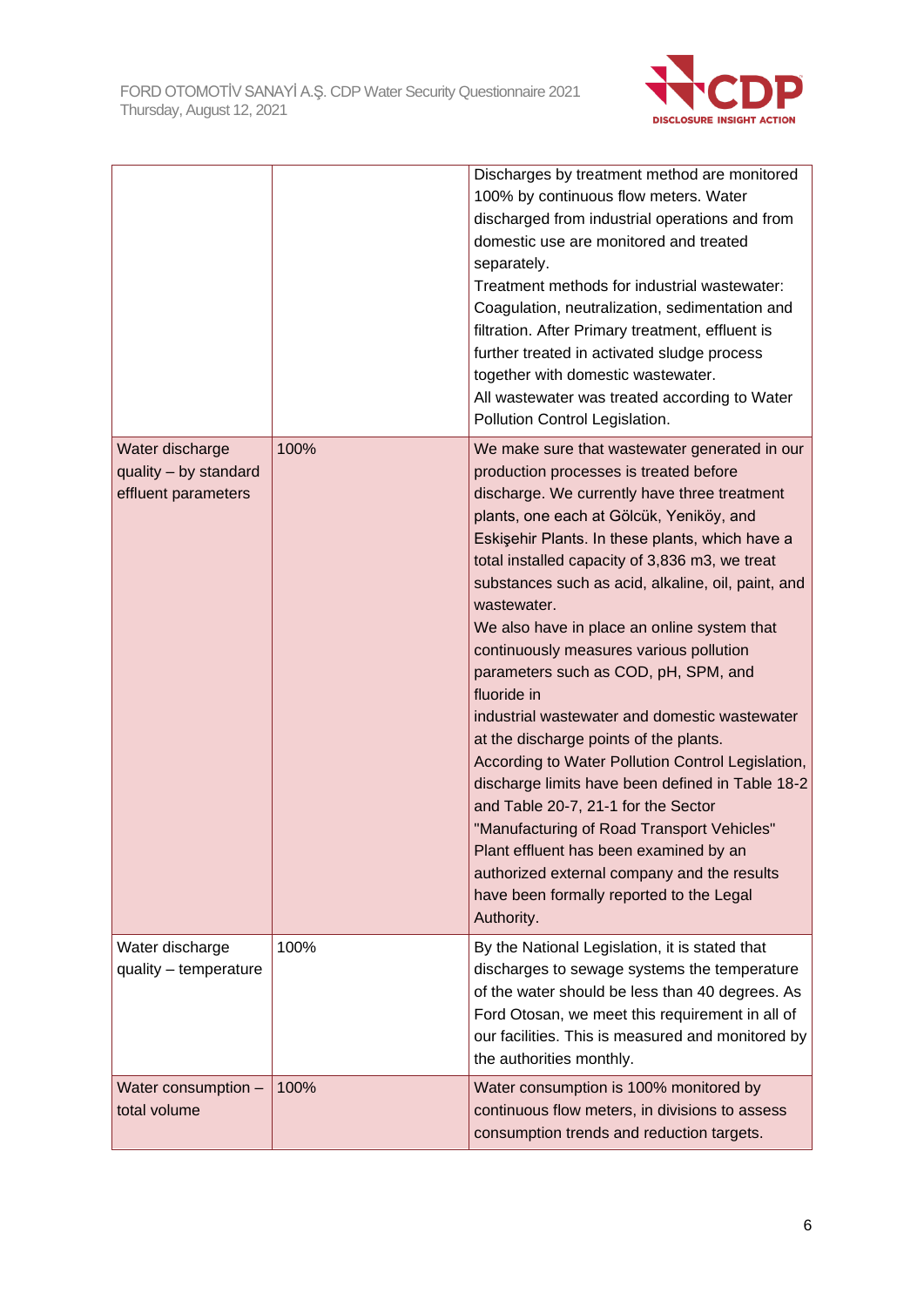

| Water<br>recycled/reused                                                                     | 100% | Water recycled/reused is monitored with<br>flowmeters constantly. 113,399 m3 of treated<br>water effluent was reused in processes at 2020                                                                                                                                                                                                                                                                                                                                                                                                            |
|----------------------------------------------------------------------------------------------|------|------------------------------------------------------------------------------------------------------------------------------------------------------------------------------------------------------------------------------------------------------------------------------------------------------------------------------------------------------------------------------------------------------------------------------------------------------------------------------------------------------------------------------------------------------|
| The provision of fully-<br>functioning, safely<br>managed WASH<br>services to all<br>workers | 100% | Our Code of Human Rights, Basic Working<br><b>Conditions, and Corporate Responsibility</b><br>requires Ford Otosan to provide a safe and<br>healthy work environment for all employees at<br>100% of our sites. At existing facilities, human<br>rights assessments are performed, and these<br>include checking on the provision of WASH<br>services to all workers. Human rights<br>assessments are completed on four facilities per<br>year.<br>WASH services are monitored 100% by<br>continuous flow meters to ensure the fully<br>functioning. |

# **W1.2b**

**(W1.2b) What are the total volumes of water withdrawn, discharged, and consumed across all your operations, and how do these volumes compare to the previous reporting year?**

|                      | <b>Volume</b><br>(megaliters/year) | <b>Comparison</b><br>with previous<br>reporting year | <b>Please explain</b>                                                                                                                                                                                                                                                                                                                                                                                                                                                                                                                                                                                                                                                                                                                                                                                                                           |
|----------------------|------------------------------------|------------------------------------------------------|-------------------------------------------------------------------------------------------------------------------------------------------------------------------------------------------------------------------------------------------------------------------------------------------------------------------------------------------------------------------------------------------------------------------------------------------------------------------------------------------------------------------------------------------------------------------------------------------------------------------------------------------------------------------------------------------------------------------------------------------------------------------------------------------------------------------------------------------------|
| Total<br>withdrawals | 998.58                             | Lower                                                | Water management process and water<br>withdrawal values are publicly available in our<br>2020 Sustainability Report (*In the Report water<br>withdrawal is referred to as water consumption).<br>Water withdrawal during the reporting period has<br>decreased by 10% compared to previous year.<br>The decrease is caused mainly by the<br>interruption of production due to the pandemic.<br>In addition to that, we implement projects to<br>reduce natural resource<br>consumption at all the plants. The wastewater<br>recovery plant and prevention of underground<br>leaks are one of these projects that took place in<br>the previous year.<br>We expect the values to slightly increase when<br>pre-pandemic conditions occur in production<br>again.<br>Year-to-year changes of less than 5% were<br>considered as "about the same". |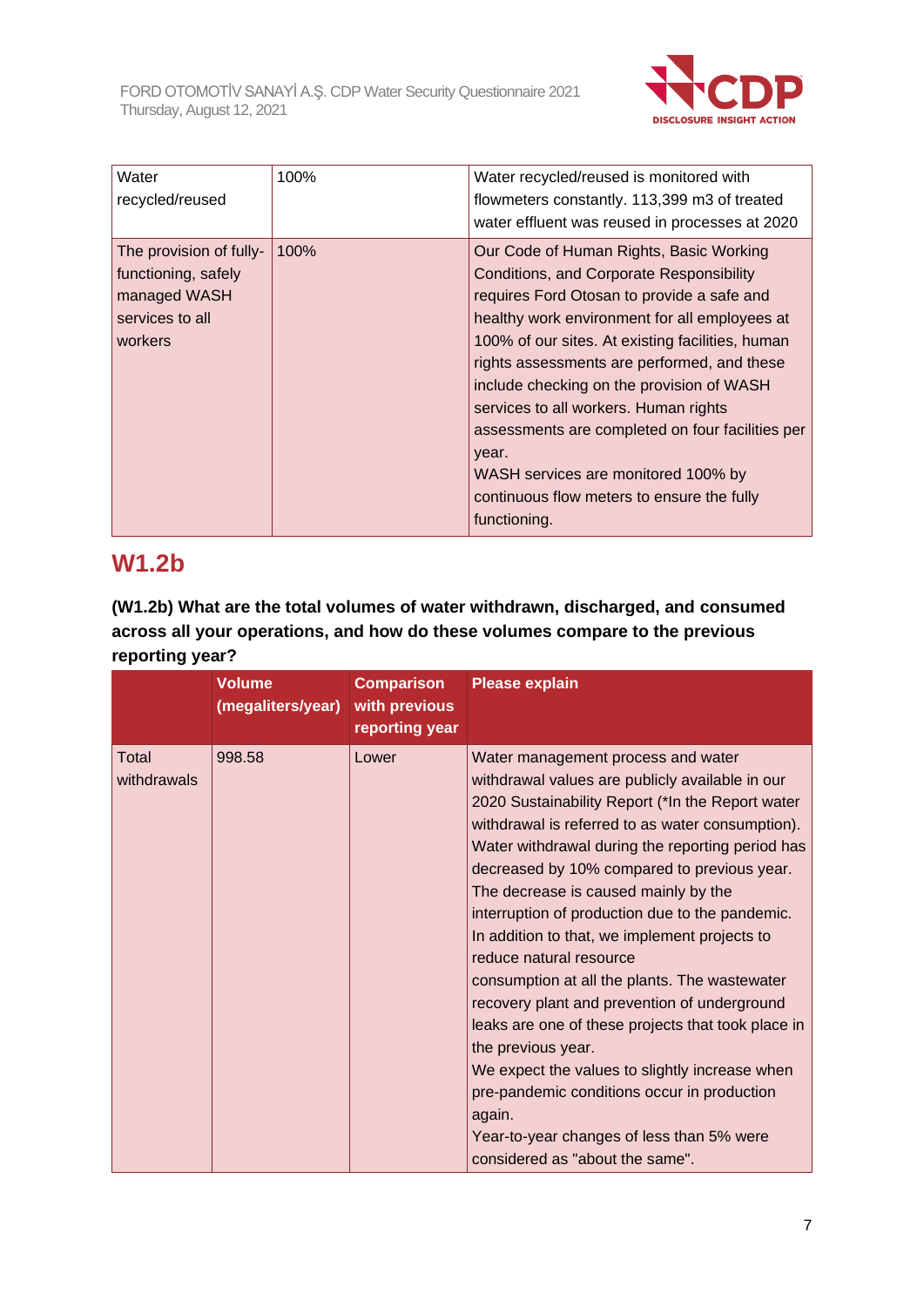

|                             |        |            | Year-to-year changes between 5% and 15 %<br>were considered as "higher"/"lower". Year-to-<br>year changes over 15% were considered as<br>"much higher"/"much lower".                                                                                                                                                                                                                                                                                                                                                                                                                                                                                                                                                                                                                                                                                                                                                                                                                                                                                                                                               |
|-----------------------------|--------|------------|--------------------------------------------------------------------------------------------------------------------------------------------------------------------------------------------------------------------------------------------------------------------------------------------------------------------------------------------------------------------------------------------------------------------------------------------------------------------------------------------------------------------------------------------------------------------------------------------------------------------------------------------------------------------------------------------------------------------------------------------------------------------------------------------------------------------------------------------------------------------------------------------------------------------------------------------------------------------------------------------------------------------------------------------------------------------------------------------------------------------|
| Total<br>discharges         | 324.94 | Much lower | Water discharge values of industrial waste water<br>are publicly available in our 2020 Sustainability<br>Report (*In the Report water discharge is<br>referred to as Total water discharge). Here the<br>term "water discharge" refers to industrial<br>wastewater amount in Kocaeli and Eskişehir<br>Facilities and industrial&domestic discharge<br>from Sancaktepe Facility. Ford Otosan's<br>wastewater treatment plants to the municipal<br>sewer system or a freshwater destination from<br>the boundaries of the organization.<br>The amount of total water discharge has<br>decreased by 13% in the reporting period<br>compared to previous year. The change is<br>mainly due to the pandemic and the water<br>recovery in operations.<br>We expect the values to slightly increase when<br>pre-pandemic conditions occur in production<br>again.<br>Year-to-year changes of less than 5% were<br>considered as "about the same".<br>Year-to-year changes between 5% and 15 %<br>were considered as "higher"/"lower". Year-to-<br>year changes over 15% were considered as<br>"much higher"/"much lower". |
| <b>Total</b><br>consumption | 673.65 | Lower      | Here the term "water consumption" calculated as<br>the difference of "water withdrawal" and "water<br>discharges". which is defined as "the sum of all<br>water drawn into the boundaries of the<br>organization from all sources and not discharged<br>to the outside of the facilities but consumed.<br>Water total consumption during the reporting<br>period has decreased by 8% compared to<br>previous year. The change is mainly due to the<br>pandemic and the initiatives.<br>We run the Green Office program in partnership<br>with WWF Turkey. As part of the program, we<br>implement projects to reduce natural resource<br>consumption at all the plants. Following the<br>Sancaktepe Campus, the Eskişehir Plant and                                                                                                                                                                                                                                                                                                                                                                                |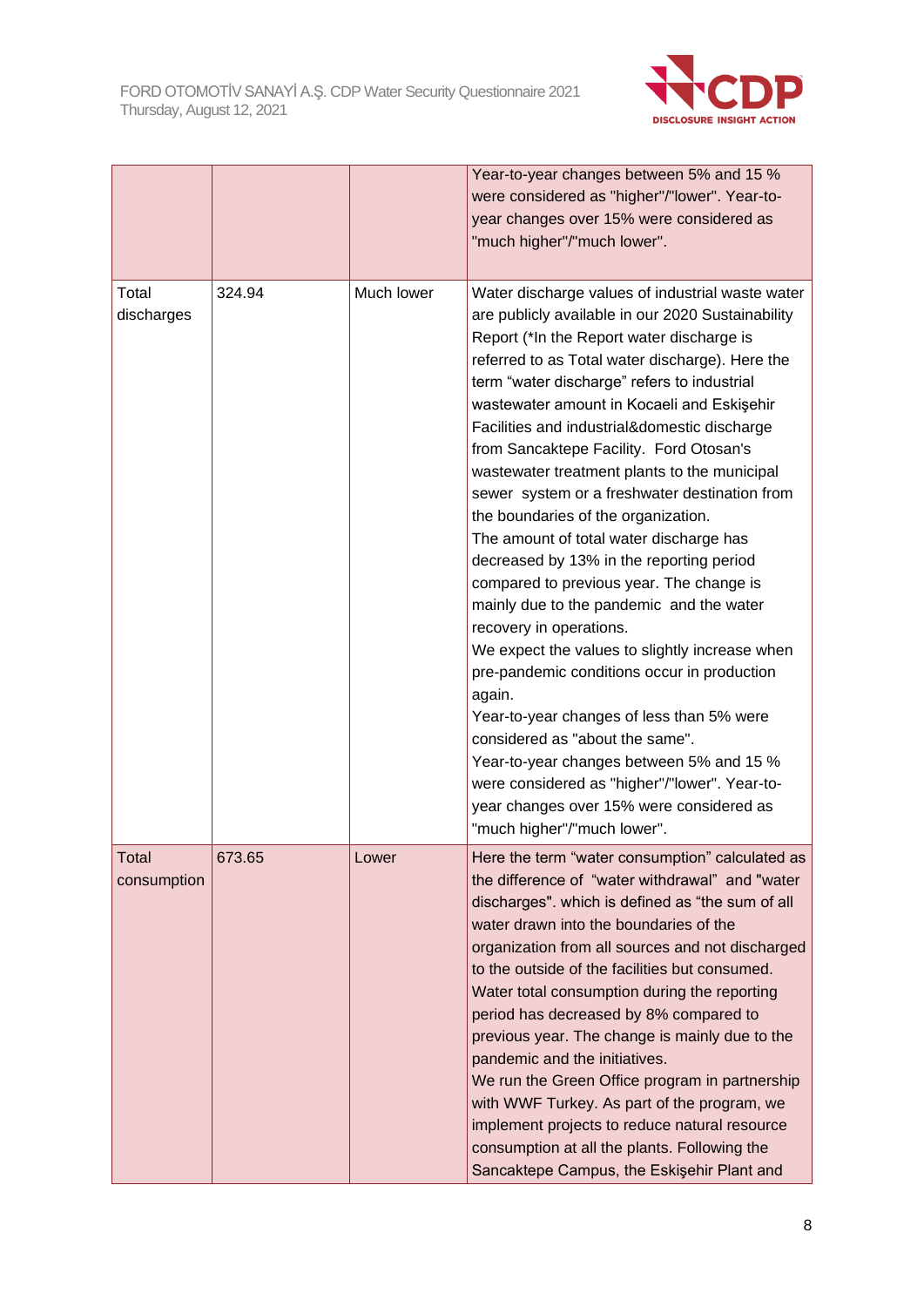

| Kocaeli Plants also received the Green Office        |
|------------------------------------------------------|
| Diploma. As such, three campuses now hold a          |
| Green Office Diploma. With Green Office              |
| practices, we introduce measures such as             |
| reducing the flow rate of the sensorless faucets     |
| and the quantity of water in the toilet cisterns. As |
| a result, we reduced water consumption per           |
| person by 35% and 25% at the                         |
| Yeniköy and Gölcük Plants, respectively.             |
| Reduction was achieved by preventing                 |
| groundwater leaks. The depths, pipe properties,      |
| filling materials, pipe diameters of our factory-    |
| wide underground water lines were examined           |
| and our ongoing risks with the new system were       |
| checked. Systems that can be used other than         |
| manual detectors were investigated, trials were      |
| made and a completely digital leak detection         |
| device with GPS communication was                    |
| investigated.                                        |
| We expect the values to remain about the same        |
| in the coming years.                                 |
| Year-to-year changes of less than 5% were            |
| considered as "about the same".                      |
| Year-to-year changes between 5% and 15 %             |
| were considered as "higher"/"lower". Year-to-        |
| year changes over 15% were considered as             |
| "much higher"/"much lower".                          |

# **W1.2d**

**(W1.2d) Indicate whether water is withdrawn from areas with water stress and provide the proportion.**

|     | <b>Withdrawals</b><br>are from<br>areas with<br>water stress | %<br>withdrawn<br>from areas<br>with water<br><b>stress</b> | <b>Comparison</b><br>with previous tool<br>reporting<br>year |                        | <b>Identification Please explain</b>                                                                                                                                                                                                                             |
|-----|--------------------------------------------------------------|-------------------------------------------------------------|--------------------------------------------------------------|------------------------|------------------------------------------------------------------------------------------------------------------------------------------------------------------------------------------------------------------------------------------------------------------|
| Row | Yes                                                          | 100%                                                        | Lower                                                        | <b>WRI</b><br>Aqueduct | We prefer to identify water stress<br>areas by using WRI Aqueduct<br>"Global Water Risk Mapping<br>Atlas" which enables to map<br>future water risks. It is a<br>recommended tool by TCFD. In<br>addition to that tool, by using the<br>results and country wide |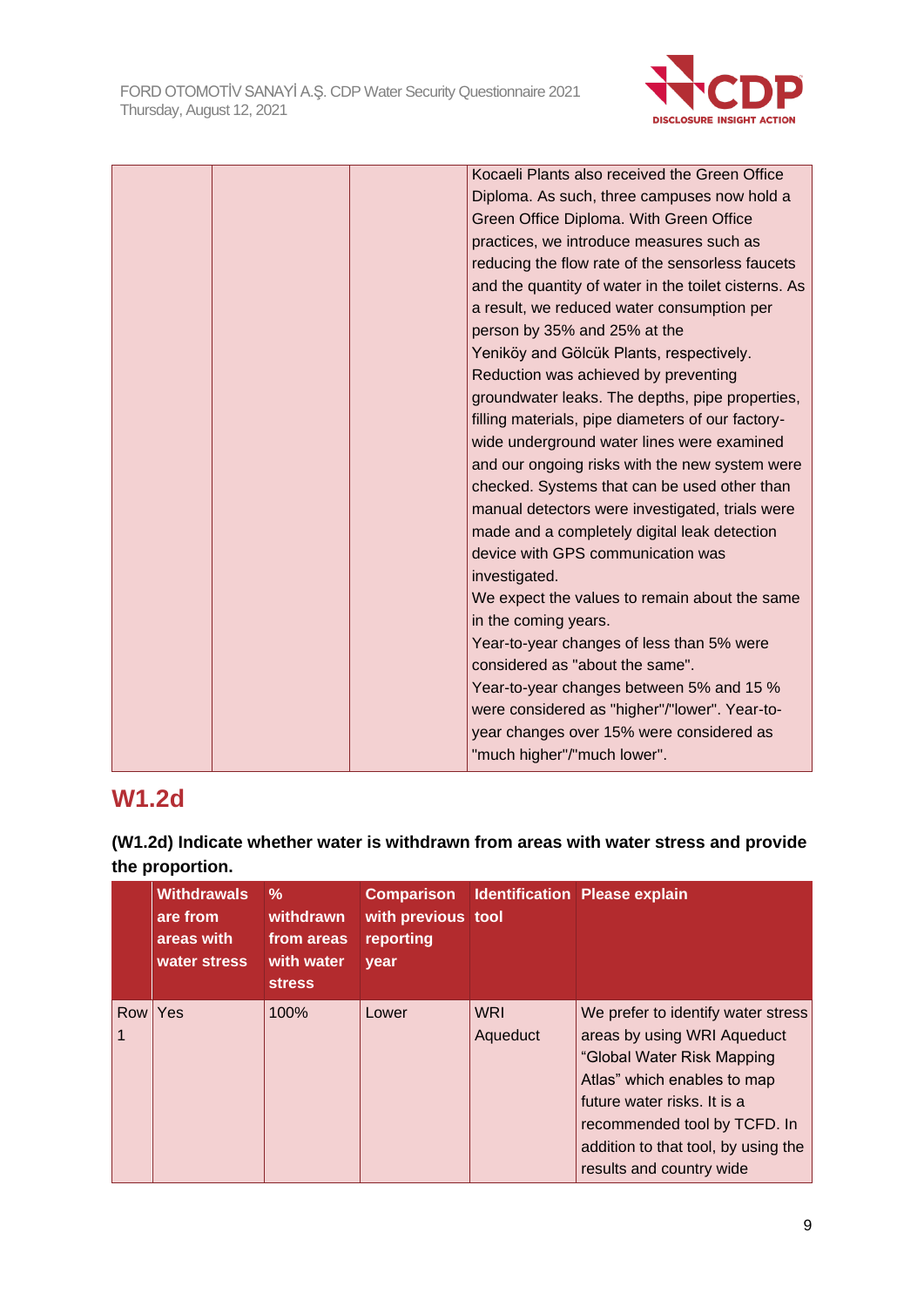

| Directorate of State Hydraulic<br>Works- DSI Turkey) we<br>determined that all of our<br>facilities are located in water<br>stressed areas. Standards and<br>water risks are being studied<br>also for all Koç Holding<br>Companies.<br>Ford Otosan's all facilities are<br>located in Marmara and Sakarya |
|------------------------------------------------------------------------------------------------------------------------------------------------------------------------------------------------------------------------------------------------------------------------------------------------------------|
|                                                                                                                                                                                                                                                                                                            |
|                                                                                                                                                                                                                                                                                                            |
|                                                                                                                                                                                                                                                                                                            |
|                                                                                                                                                                                                                                                                                                            |
|                                                                                                                                                                                                                                                                                                            |
|                                                                                                                                                                                                                                                                                                            |
|                                                                                                                                                                                                                                                                                                            |
|                                                                                                                                                                                                                                                                                                            |
|                                                                                                                                                                                                                                                                                                            |
|                                                                                                                                                                                                                                                                                                            |
| basins. Marmara basin where                                                                                                                                                                                                                                                                                |
| the Kocaeli and Sancaktepe                                                                                                                                                                                                                                                                                 |
| facilities are located is in serious                                                                                                                                                                                                                                                                       |
| water stress the Baseline Water                                                                                                                                                                                                                                                                            |
| Stress defined as "4. High (40-                                                                                                                                                                                                                                                                            |
| 80%), Sakarya basin where the                                                                                                                                                                                                                                                                              |
| Eskişehir facility is located is in                                                                                                                                                                                                                                                                        |
| partially water stress, the                                                                                                                                                                                                                                                                                |
| <b>Baseline Water Stress defined</b>                                                                                                                                                                                                                                                                       |
| as "5. Extremely High (>80%)".                                                                                                                                                                                                                                                                             |
| According to WRI Aqueduct, the                                                                                                                                                                                                                                                                             |
| proportion 100% has not                                                                                                                                                                                                                                                                                    |
| changed. We define water                                                                                                                                                                                                                                                                                   |
| stressed area for overall water                                                                                                                                                                                                                                                                            |
| risk; as having above medium to                                                                                                                                                                                                                                                                            |
| high risks (2-3 out of 5). Year-to-                                                                                                                                                                                                                                                                        |
| year changes of less than 5%                                                                                                                                                                                                                                                                               |
| were considered as "about the                                                                                                                                                                                                                                                                              |
| same". Year-to-year changes                                                                                                                                                                                                                                                                                |
| between 5% and 15 % were                                                                                                                                                                                                                                                                                   |
| considered as "higher"/"lower".                                                                                                                                                                                                                                                                            |
| Year-to-year changes over 15%                                                                                                                                                                                                                                                                              |
| were considered as "much                                                                                                                                                                                                                                                                                   |
| higher"/"much lower".                                                                                                                                                                                                                                                                                      |
| Turkey is not a rich country in                                                                                                                                                                                                                                                                            |
| terms of existing water potential.                                                                                                                                                                                                                                                                         |
| Turkey is water stress country                                                                                                                                                                                                                                                                             |
| according to annual volume of                                                                                                                                                                                                                                                                              |
| water available per ca pita.                                                                                                                                                                                                                                                                               |
| (Rich: 8,000-10,000 m3-year/ca                                                                                                                                                                                                                                                                             |
| pita. Water Stress:<2,000 m3-                                                                                                                                                                                                                                                                              |
| year/ca pita. Poor:<1,000 m3-                                                                                                                                                                                                                                                                              |
| year/ capita). The annual                                                                                                                                                                                                                                                                                  |
| exploitable amount of water has                                                                                                                                                                                                                                                                            |
| recently been approximately                                                                                                                                                                                                                                                                                |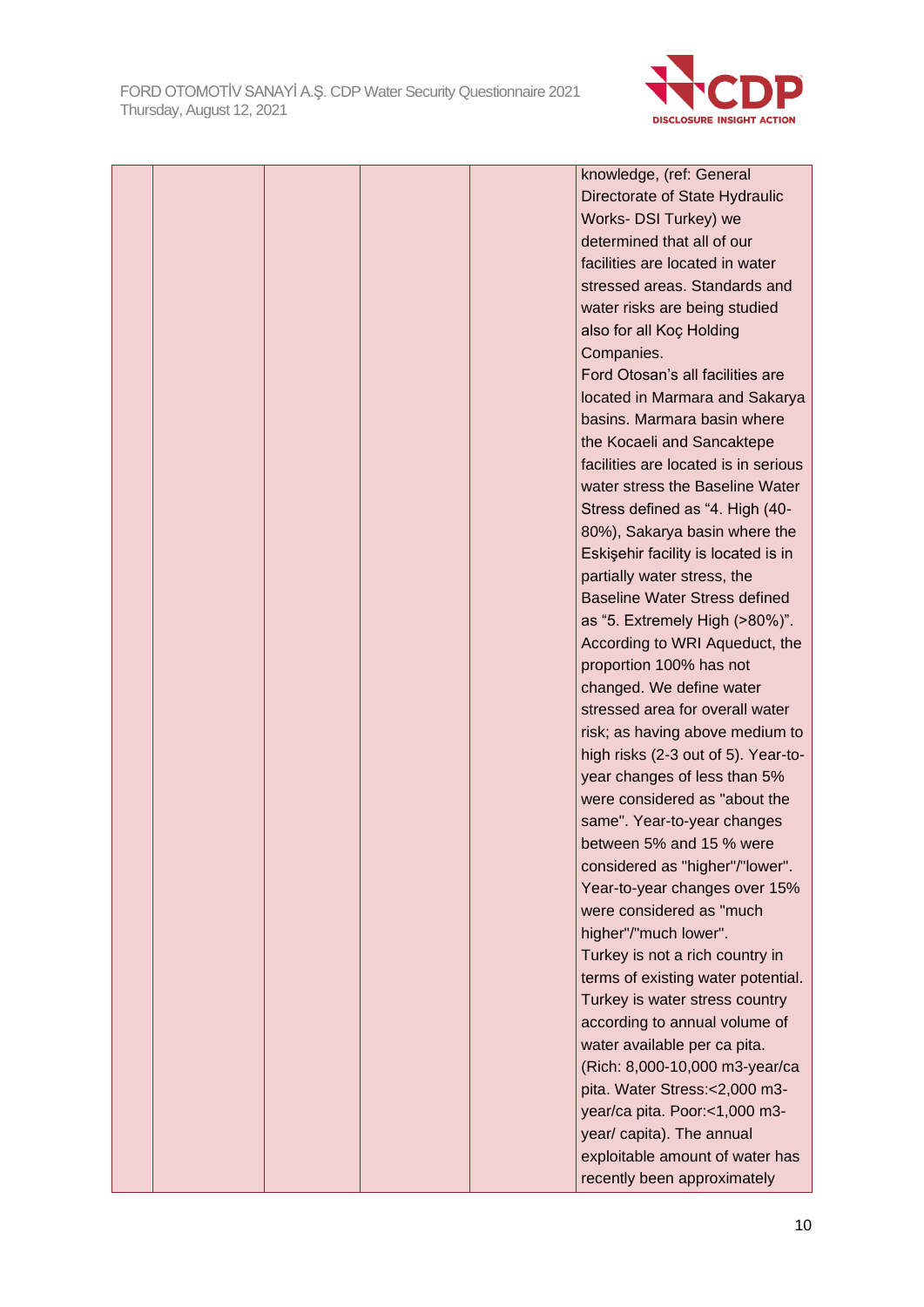

|  |  | 1,500 m3 per capita according to    |
|--|--|-------------------------------------|
|  |  | <b>DSI (General Directorate For</b> |
|  |  | State Hydraulic Works) data. So,    |
|  |  | the annual available amount of      |
|  |  | water per capita will be about      |
|  |  | 1,000 m3 by 2030. The current       |
|  |  | population and economic growth      |
|  |  | rate will alter water consumption   |
|  |  | patterns.                           |

# **W1.2h**

# **(W1.2h) Provide total water withdrawal data by source.**

|                                                                                           | <b>Relevance Volume</b> | (megaliters/year) | <b>Comparison</b><br>with<br>previous<br>reporting<br>year | <b>Please explain</b>                                                                                                                                                                                                                                                                                                                                                                                                                                                                                                                                                                 |
|-------------------------------------------------------------------------------------------|-------------------------|-------------------|------------------------------------------------------------|---------------------------------------------------------------------------------------------------------------------------------------------------------------------------------------------------------------------------------------------------------------------------------------------------------------------------------------------------------------------------------------------------------------------------------------------------------------------------------------------------------------------------------------------------------------------------------------|
| Fresh surface water,<br>including rainwater,<br>water from wetlands,<br>rivers, and lakes | <b>Not</b><br>relevant  |                   |                                                            | We do not withdrawal water<br>from fresh surface water.                                                                                                                                                                                                                                                                                                                                                                                                                                                                                                                               |
| <b>Brackish surface</b><br>water/Seawater                                                 | <b>Not</b><br>relevant  |                   |                                                            | We do not withdrawal water<br>from brackish surface water                                                                                                                                                                                                                                                                                                                                                                                                                                                                                                                             |
| Groundwater-<br>renewable                                                                 | Relevant                | 991.67            | Lower                                                      | The direct use of water<br>resources is vital for our<br>operations' continuity such as<br>vehicle painting in<br>manufacturing processes,<br>machining of power train<br>components, cooling towers<br>& wash services.<br>Groundwater - renewable<br>withdrawal during the<br>reporting period has<br>decreased 9.7% compared to<br>previous year. This change is<br>due to the decrease of<br>production related to<br>pandemic.<br>In the coming years we<br>expect the amount of water<br>withdrawal from renewable<br>ground water to remain about<br>the same because even the |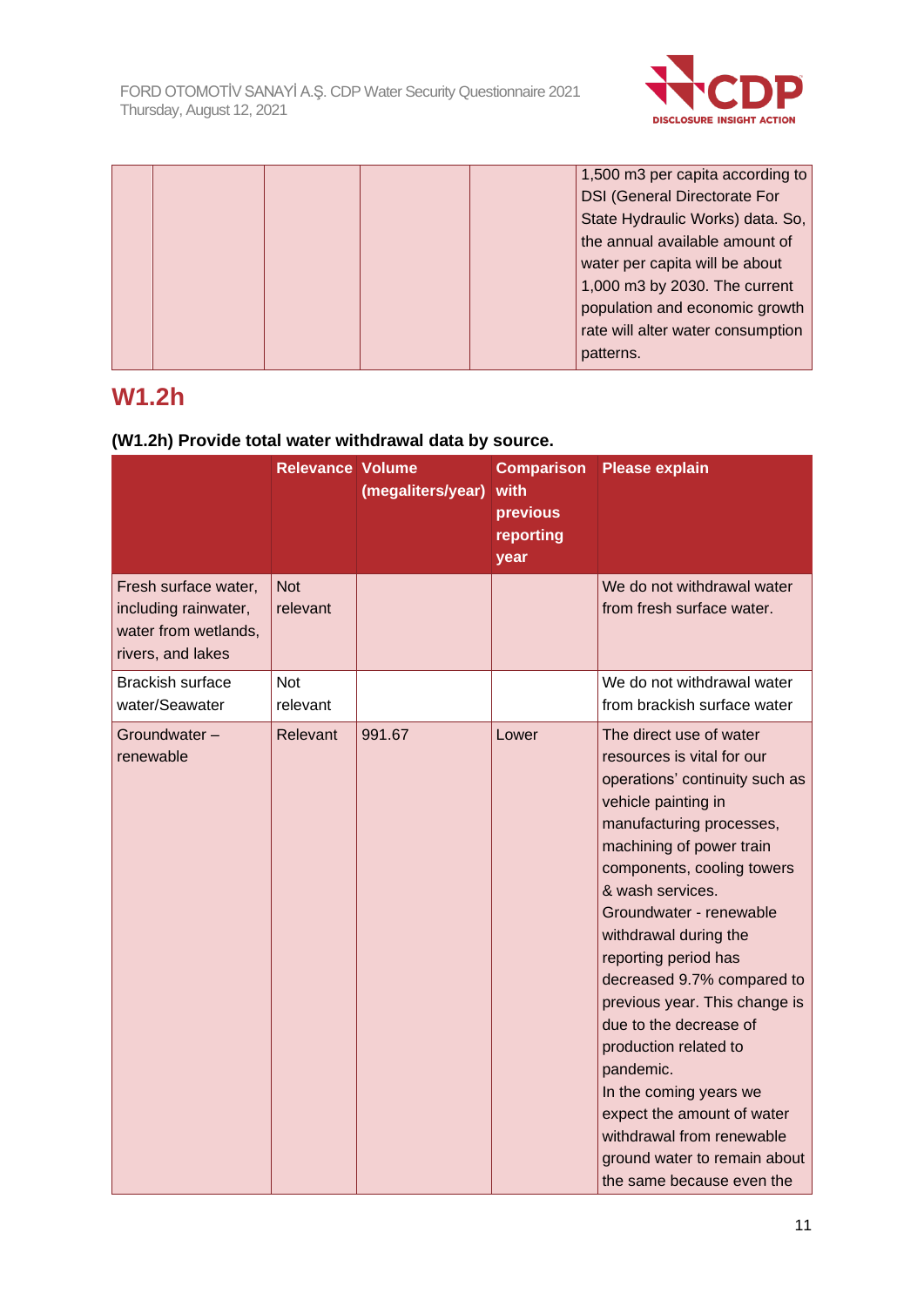

|                                    |                        |      |            | production amount increases,<br>water used per vehicle is<br>predicted to decrease in line<br>with our water targets.<br>Year-to-year changes of less<br>than 5% were considered as<br>"about the same". Year-to-<br>year changes between 5%<br>and 15 % were considered as<br>"higher"/"lower". Year-to-year<br>changes over 15% were<br>considered as "much<br>higher"/"much lower".                                                                                                                                                                                                                                                                                                                                                      |
|------------------------------------|------------------------|------|------------|---------------------------------------------------------------------------------------------------------------------------------------------------------------------------------------------------------------------------------------------------------------------------------------------------------------------------------------------------------------------------------------------------------------------------------------------------------------------------------------------------------------------------------------------------------------------------------------------------------------------------------------------------------------------------------------------------------------------------------------------|
| Groundwater - non-<br>renewable    | <b>Not</b><br>relevant |      |            | We do not withdrawal water<br>from groundwater - non-<br>renewable sources                                                                                                                                                                                                                                                                                                                                                                                                                                                                                                                                                                                                                                                                  |
| <b>Produced/Entrained</b><br>water | <b>Not</b><br>relevant |      |            | We do not use water<br>produced.                                                                                                                                                                                                                                                                                                                                                                                                                                                                                                                                                                                                                                                                                                            |
| Third party sources                | Relevant               | 6.92 | Much lower | The third-party source is the<br>municipality where our<br>Sancaktepe Facility is<br>located. The source of water<br>provided by the municipality<br>is in serious water stress<br>according to WRI. Baseline<br>Water Stress of the location<br>is defined as "4. High (40-<br>80%).<br>Third party sources<br>withdrawal during the<br>reporting period has<br>decreased by 37.4%<br>compared to previous year.<br>The reasons for this decrease<br>is; water consumption<br>efficiency projects in all<br>facilities in addition to<br>decrease in working hours<br>due to pandemic.<br>In the coming years we<br>expect the amount of water<br>withdrawal from third-party<br>sources to increase slightly<br>due to going back to pre- |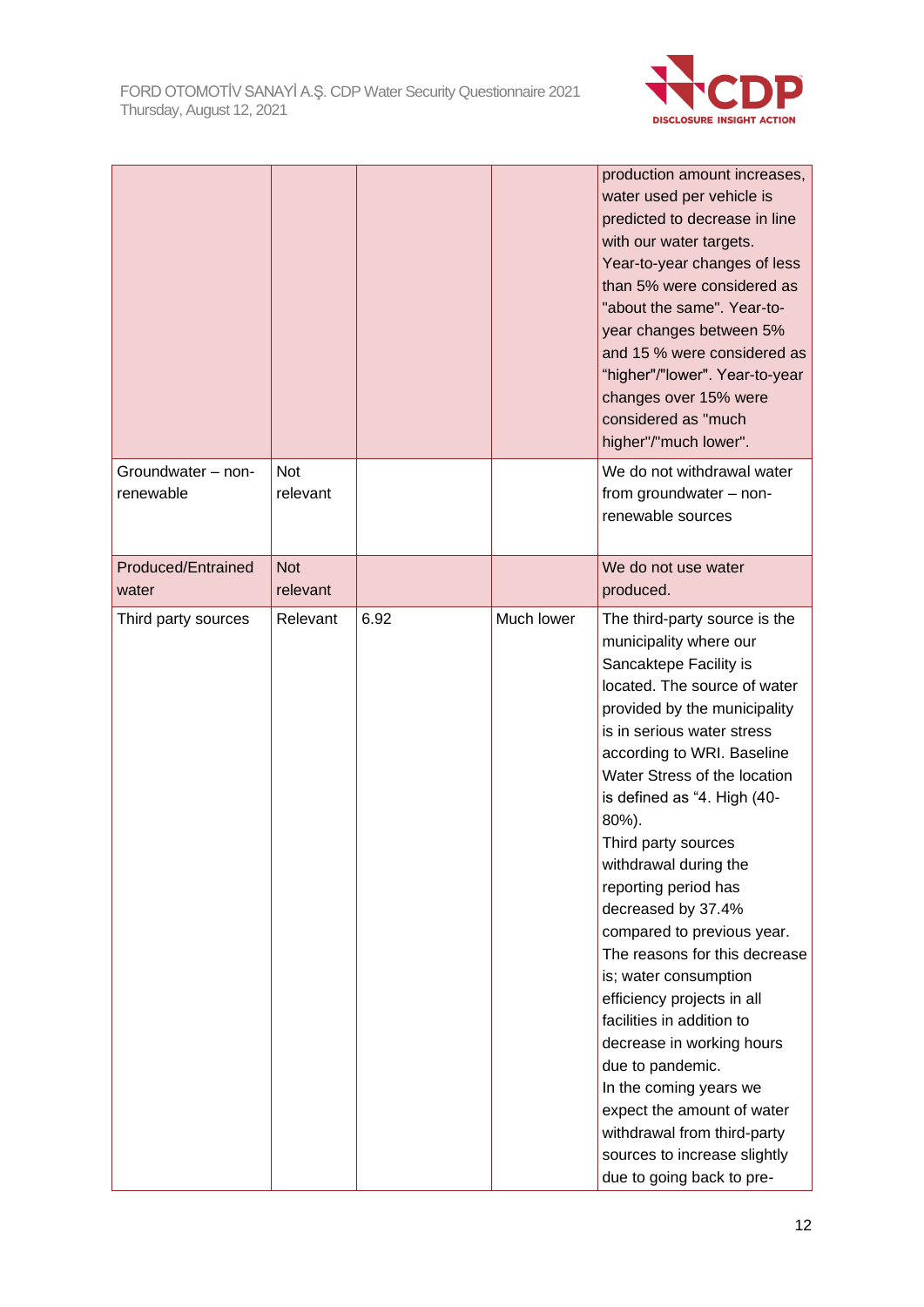

|  |  | pandemic conditions.         |
|--|--|------------------------------|
|  |  | Year-to-year changes of less |
|  |  | than 5% were considered as   |
|  |  | "about the same". Year-to-   |
|  |  | year changes between 5%      |
|  |  | and 15 % were considered     |
|  |  | as"higher"/"lower". Year-to- |
|  |  | year changes over 15% were   |
|  |  | considered as "much"         |
|  |  | higher"/"much lower".        |
|  |  |                              |

# **W1.2i**

### **(W1.2i) Provide total water discharge data by destination.**

|                        | <b>Relevance Volume</b> | (megaliters/year) | <b>Comparison</b><br>with previous<br>reporting<br>year | <b>Please explain</b>                                                                                                                                                                                                                                                                                                                                                                                                                                                                                                                                                                                                                                                                                                                                                                                                                                                                                                                                        |
|------------------------|-------------------------|-------------------|---------------------------------------------------------|--------------------------------------------------------------------------------------------------------------------------------------------------------------------------------------------------------------------------------------------------------------------------------------------------------------------------------------------------------------------------------------------------------------------------------------------------------------------------------------------------------------------------------------------------------------------------------------------------------------------------------------------------------------------------------------------------------------------------------------------------------------------------------------------------------------------------------------------------------------------------------------------------------------------------------------------------------------|
| Fresh surface<br>water | Relevant                | 40.91             | Higher                                                  | Our Gölcük, Yeniköy, and<br>Eskişehir Plants have wastewater<br>treatment plants. The treated<br>wastewater at the Eskişehir Plant<br>is discharged to the receiving<br>environment. Wastewater is<br>discharged in compliance with the<br>reference values specified in the<br><b>Regulation on Water Pollution</b><br>Control and the Regulation on<br>Wastewater Discharge into<br>Sewage. Compliance with limit<br>values is measured and ensured<br>through regular tests. Fresh<br>surface water discharge during the<br>reporting period has increased by<br>14.1% compared to 2019. The<br>reason of the change is related to<br>production increase in Eskişehir.<br>The discharge of the industrial ww<br>treatment plant of Eskişehir factory<br>is done to Sakarya Basin. Year-to<br>year changes of less than 5%<br>were considered as "about the<br>same". Year-to-year changes<br>between 5% and 15 % were<br>considered as "higher"/"lower". |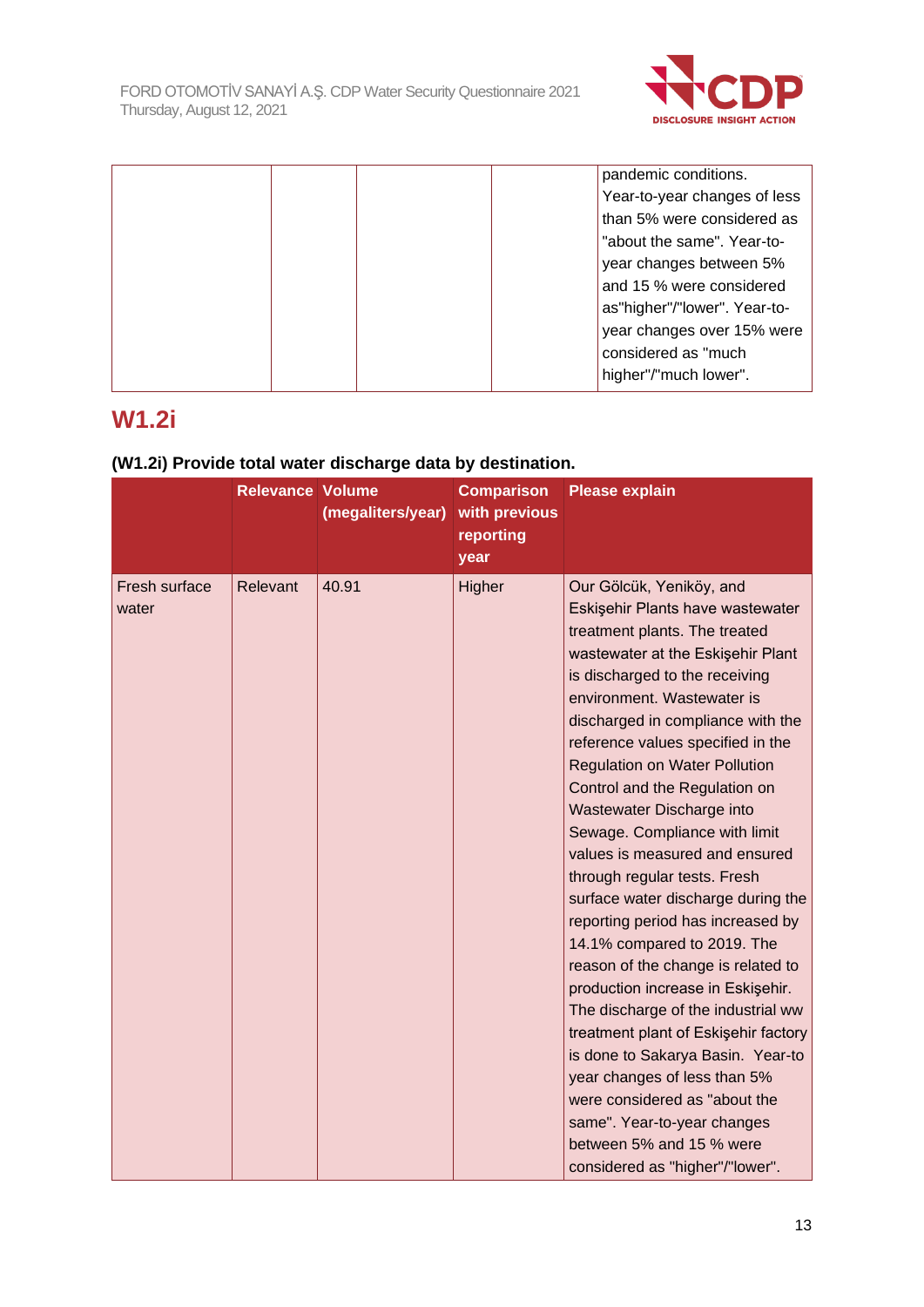

|                                              |                        |        |            | Year-to-year changes over 15%<br>were considered as "much<br>higher"/"much lower".                                                                                                                                                                                                                                                                                                                                                                                                                                                                                                                                                                                                                                                                                                                                                                                                                                                    |
|----------------------------------------------|------------------------|--------|------------|---------------------------------------------------------------------------------------------------------------------------------------------------------------------------------------------------------------------------------------------------------------------------------------------------------------------------------------------------------------------------------------------------------------------------------------------------------------------------------------------------------------------------------------------------------------------------------------------------------------------------------------------------------------------------------------------------------------------------------------------------------------------------------------------------------------------------------------------------------------------------------------------------------------------------------------|
| <b>Brackish</b><br>surface<br>water/seawater | <b>Not</b><br>relevant |        |            | We don't discharge water into<br>this type of destination.                                                                                                                                                                                                                                                                                                                                                                                                                                                                                                                                                                                                                                                                                                                                                                                                                                                                            |
| Groundwater                                  | <b>Not</b><br>relevant |        |            | We don't discharge water into<br>this type of destination.                                                                                                                                                                                                                                                                                                                                                                                                                                                                                                                                                                                                                                                                                                                                                                                                                                                                            |
| Third-party<br>destinations                  | Relevant               | 284.03 | Much lower | Our Gölcük, Yeniköy, and<br>Eskişehir Plants have wastewater<br>treatment plants. The treated<br>wastewater at the Kocaeli Plants<br>is discharged to the sewage.<br>Wastewater is discharged in<br>compliance with the reference<br>values specified in the Regulation<br>on Water Pollution Control and the<br><b>Regulation on Wastewater</b><br>Discharge into Sewage.<br>Compliance with limit values is<br>measured and ensured through<br>regular tests. Third-party<br>destinations discharge during the<br>reporting period has decreased by<br>16.2% compared to previous year.<br>The reason of change is<br>disruptions in production due to<br>the pandemic. Year-to-year<br>changes of less than 5% were<br>considered as "about the same".<br>Year-to-year changes between %<br>and 15 % were considered as<br>"higher"/"lower". Year-to-year<br>changes over 15% were<br>considered as "much<br>higher"/"much lower". |

# **W1.2j**

### **(W1.2j) Within your direct operations, indicate the highest level(s) to which you treat your discharge.**

| Relevanc Volume | Compariso % of your |                                                                  | <b>Please</b> |
|-----------------|---------------------|------------------------------------------------------------------|---------------|
| e of            |                     | (megaliters/year n of treated sites/facilities/operation explain |               |
| treatment )     |                     | volume with s this volume applies to                             |               |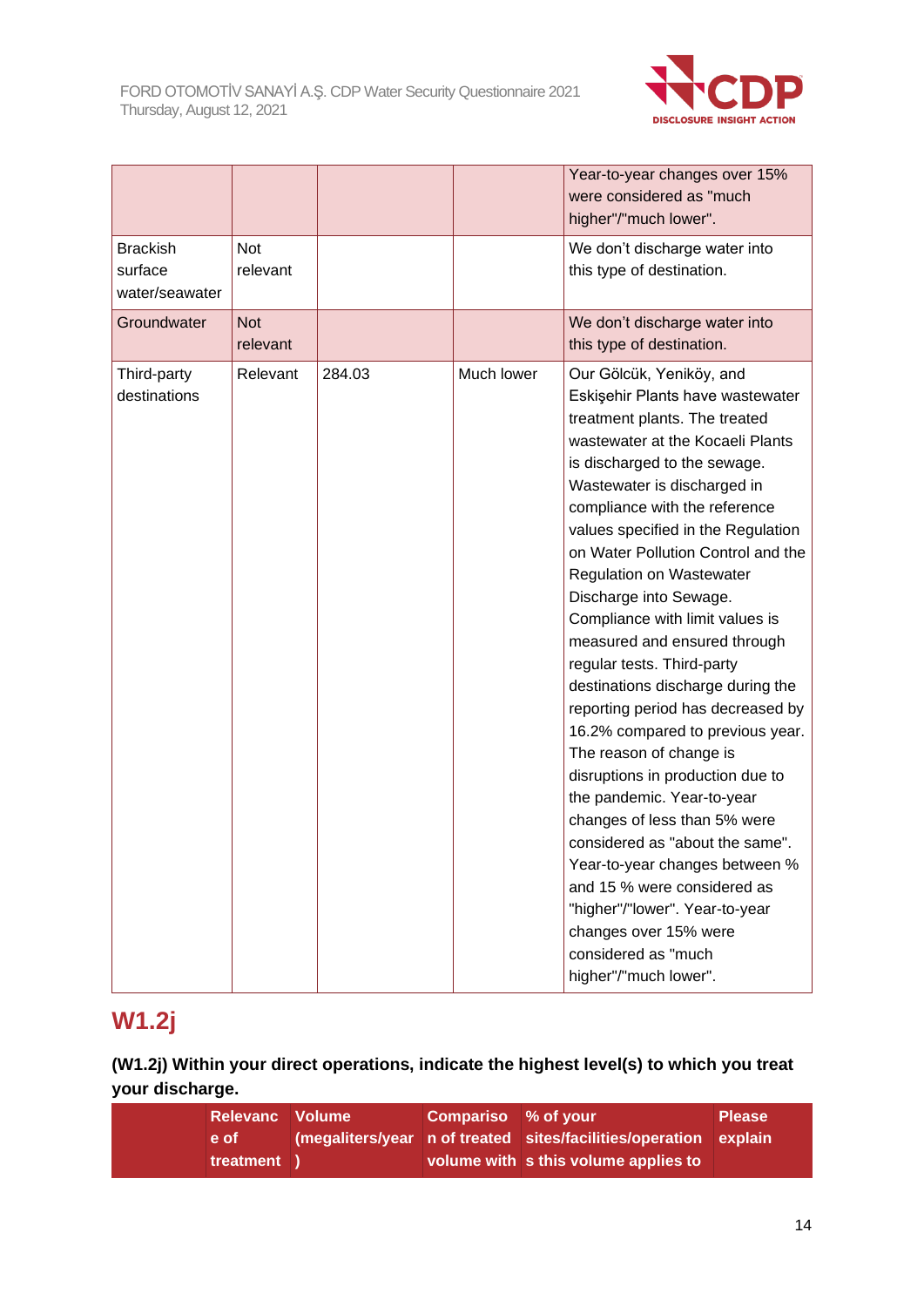

|                 | level to<br>discharge |        | previous<br>reporting<br>year |      |                                                                                       |
|-----------------|-----------------------|--------|-------------------------------|------|---------------------------------------------------------------------------------------|
| <b>Tertiary</b> | Relevant              | 324.94 | <b>Much lower</b>             | 100% | Our Gölcük,                                                                           |
| treatment       |                       |        |                               |      | Yeniköy,                                                                              |
|                 |                       |        |                               |      | and                                                                                   |
|                 |                       |        |                               |      | Eskişehir                                                                             |
|                 |                       |        |                               |      | Plants have                                                                           |
|                 |                       |        |                               |      | wastewater                                                                            |
|                 |                       |        |                               |      | treatment                                                                             |
|                 |                       |        |                               |      | plants. The                                                                           |
|                 |                       |        |                               |      | treated                                                                               |
|                 |                       |        |                               |      | wastewater                                                                            |
|                 |                       |        |                               |      | from the                                                                              |
|                 |                       |        |                               |      | Wastewater                                                                            |
|                 |                       |        |                               |      | Treatment                                                                             |
|                 |                       |        |                               |      | Plants at the                                                                         |
|                 |                       |        |                               |      | Gölcük and                                                                            |
|                 |                       |        |                               |      | Yeniköy                                                                               |
|                 |                       |        |                               |      | Plants is                                                                             |
|                 |                       |        |                               |      | discharged                                                                            |
|                 |                       |        |                               |      | to the                                                                                |
|                 |                       |        |                               |      | sewage                                                                                |
|                 |                       |        |                               |      | system and                                                                            |
|                 |                       |        |                               |      | the treated                                                                           |
|                 |                       |        |                               |      | wastewater                                                                            |
|                 |                       |        |                               |      | from the                                                                              |
|                 |                       |        |                               |      | Eskişehir                                                                             |
|                 |                       |        |                               |      | Plant's                                                                               |
|                 |                       |        |                               |      | Wastewater                                                                            |
|                 |                       |        |                               |      | Treatment                                                                             |
|                 |                       |        |                               |      | Plant is                                                                              |
|                 |                       |        |                               |      | discharged                                                                            |
|                 |                       |        |                               |      | to the                                                                                |
|                 |                       |        |                               |      | receiving                                                                             |
|                 |                       |        |                               |      | environment                                                                           |
|                 |                       |        |                               |      |                                                                                       |
|                 |                       |        |                               |      |                                                                                       |
|                 |                       |        |                               |      |                                                                                       |
|                 |                       |        |                               |      |                                                                                       |
|                 |                       |        |                               |      |                                                                                       |
|                 |                       |        |                               |      |                                                                                       |
|                 |                       |        |                               |      |                                                                                       |
|                 |                       |        |                               |      |                                                                                       |
|                 |                       |        |                               |      | Wastewater<br>is<br>discharged<br>in<br>compliance<br>with the<br>reference<br>values |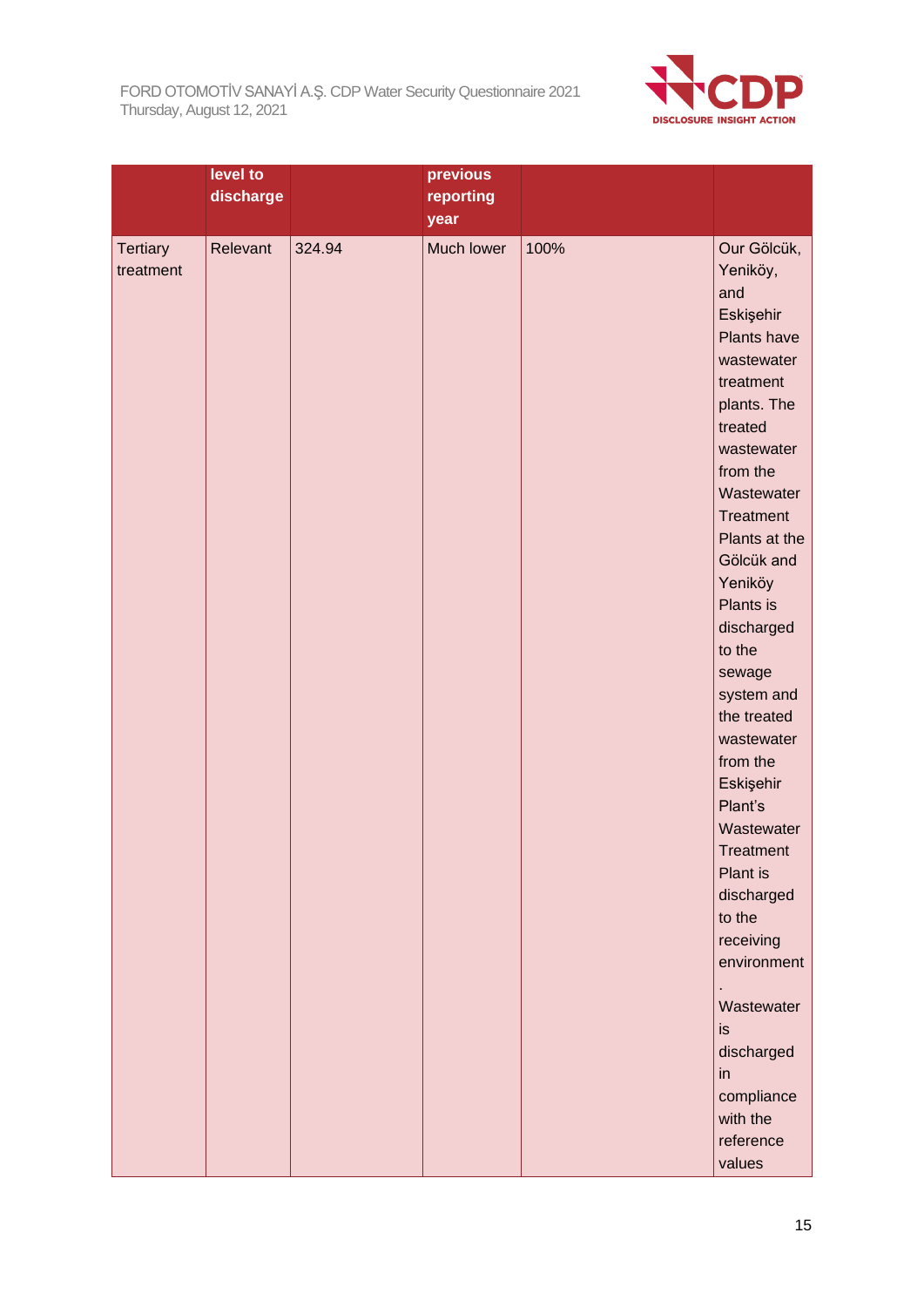

|  |  |  | specified in  |
|--|--|--|---------------|
|  |  |  | the           |
|  |  |  | Regulation    |
|  |  |  | on Water      |
|  |  |  | Pollution     |
|  |  |  | Control and   |
|  |  |  | the           |
|  |  |  | Regulation    |
|  |  |  | on            |
|  |  |  | Wastewater    |
|  |  |  | Discharge     |
|  |  |  | into          |
|  |  |  | Sewage.       |
|  |  |  | Compliance    |
|  |  |  | with limit    |
|  |  |  | values is     |
|  |  |  | measured      |
|  |  |  | and ensured   |
|  |  |  | through       |
|  |  |  | regular       |
|  |  |  | tests.        |
|  |  |  | We make       |
|  |  |  | sure that     |
|  |  |  | wastewater    |
|  |  |  | generated in  |
|  |  |  | our           |
|  |  |  | production    |
|  |  |  | processes is  |
|  |  |  | treated       |
|  |  |  | before        |
|  |  |  | discharge.    |
|  |  |  | We currently  |
|  |  |  | have three    |
|  |  |  | treatment     |
|  |  |  | plants, one   |
|  |  |  | each at       |
|  |  |  | Gölcük,       |
|  |  |  | Yeniköy,      |
|  |  |  | and           |
|  |  |  | Eskişehir     |
|  |  |  | Plants. In    |
|  |  |  | these plants, |
|  |  |  | which have    |
|  |  |  |               |
|  |  |  | a total       |
|  |  |  | installed     |
|  |  |  | capacity of   |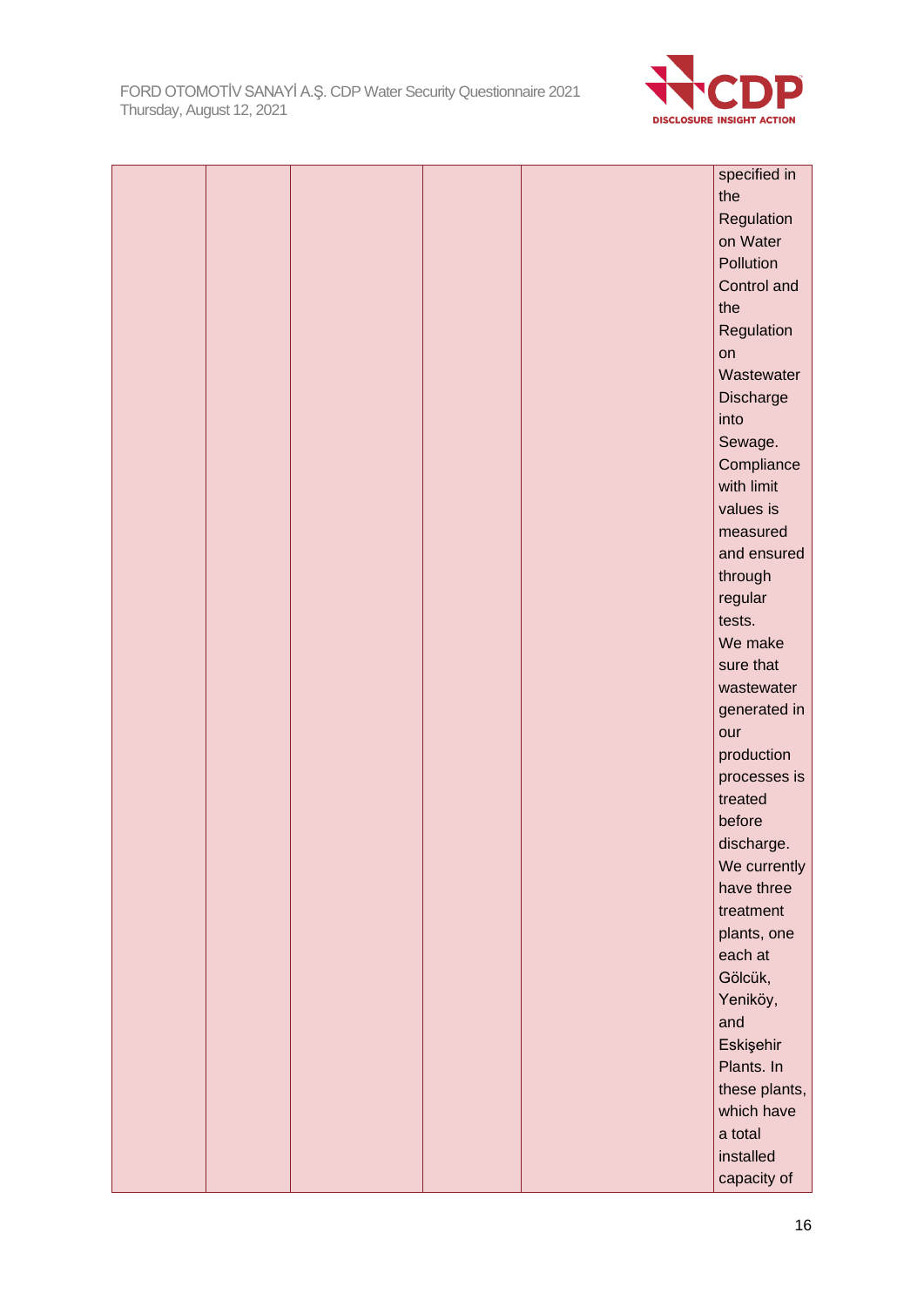

|                        |          |             |                   |      | 3,836 m3,<br>we treat<br>substances<br>such as<br>acid,<br>alkaline, oil,<br>paint, and<br>wastewater.<br>We also<br>have in<br>place an<br>online<br>system that<br>continuously<br>measures                                                                         |
|------------------------|----------|-------------|-------------------|------|-----------------------------------------------------------------------------------------------------------------------------------------------------------------------------------------------------------------------------------------------------------------------|
|                        |          |             |                   |      | various<br>pollution<br>parameters<br>such as<br>COD, pH,<br>SPM, and<br>fluoride in<br>industrial<br>wastewater<br>and<br>domestic<br>wastewater<br>at the<br>discharge<br>points of the<br>plants.<br>The value<br>includes the<br>discharged<br>wastewater<br>from |
| Secondary<br>treatment | Relevant | $\mathsf 0$ | About the<br>same | 100% | processes.<br>Our Gölcük,<br>Yeniköy,<br>and<br>Eskişehir<br>Plants have<br>wastewater<br>treatment<br>plants. The                                                                                                                                                    |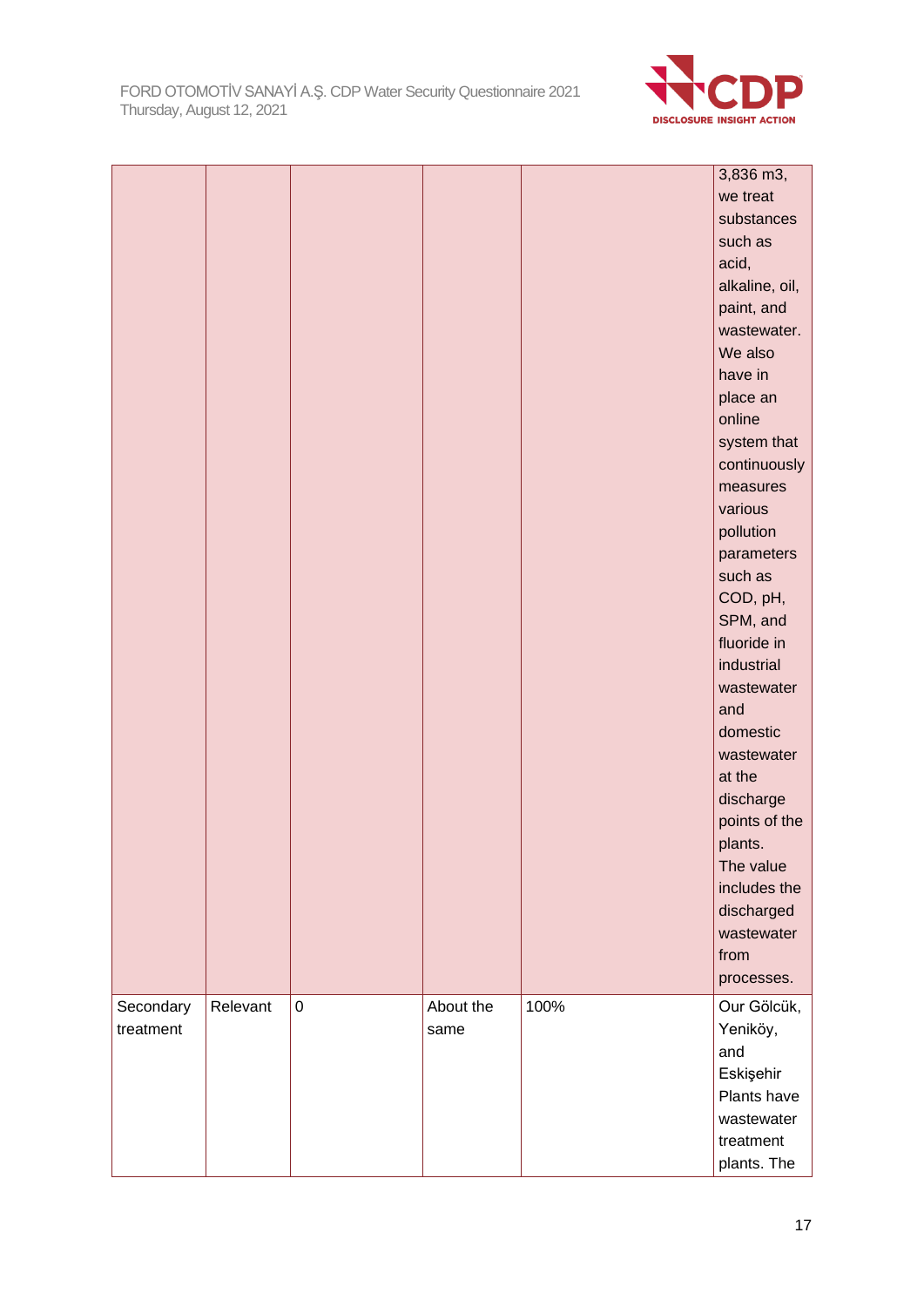

|  |  |  | treated       |
|--|--|--|---------------|
|  |  |  | wastewater    |
|  |  |  | from the      |
|  |  |  | Wastewater    |
|  |  |  | Treatment     |
|  |  |  | Plants at the |
|  |  |  | Gölcük and    |
|  |  |  | Yeniköy       |
|  |  |  | Plants is     |
|  |  |  | discharged    |
|  |  |  | to the        |
|  |  |  | sewage        |
|  |  |  | system and    |
|  |  |  | the treated   |
|  |  |  | wastewater    |
|  |  |  | from the      |
|  |  |  | Eskişehir     |
|  |  |  | Plant's       |
|  |  |  | Wastewater    |
|  |  |  | Treatment     |
|  |  |  | Plant is      |
|  |  |  | discharged    |
|  |  |  | to the        |
|  |  |  | receiving     |
|  |  |  | environment   |
|  |  |  |               |
|  |  |  | Wastewater    |
|  |  |  | is            |
|  |  |  | discharged    |
|  |  |  | in            |
|  |  |  | compliance    |
|  |  |  | with the      |
|  |  |  | reference     |
|  |  |  | values        |
|  |  |  | specified in  |
|  |  |  | the           |
|  |  |  | Regulation    |
|  |  |  | on Water      |
|  |  |  | Pollution     |
|  |  |  | Control and   |
|  |  |  | the           |
|  |  |  | Regulation    |
|  |  |  | on            |
|  |  |  | Wastewater    |
|  |  |  | Discharge     |
|  |  |  | into          |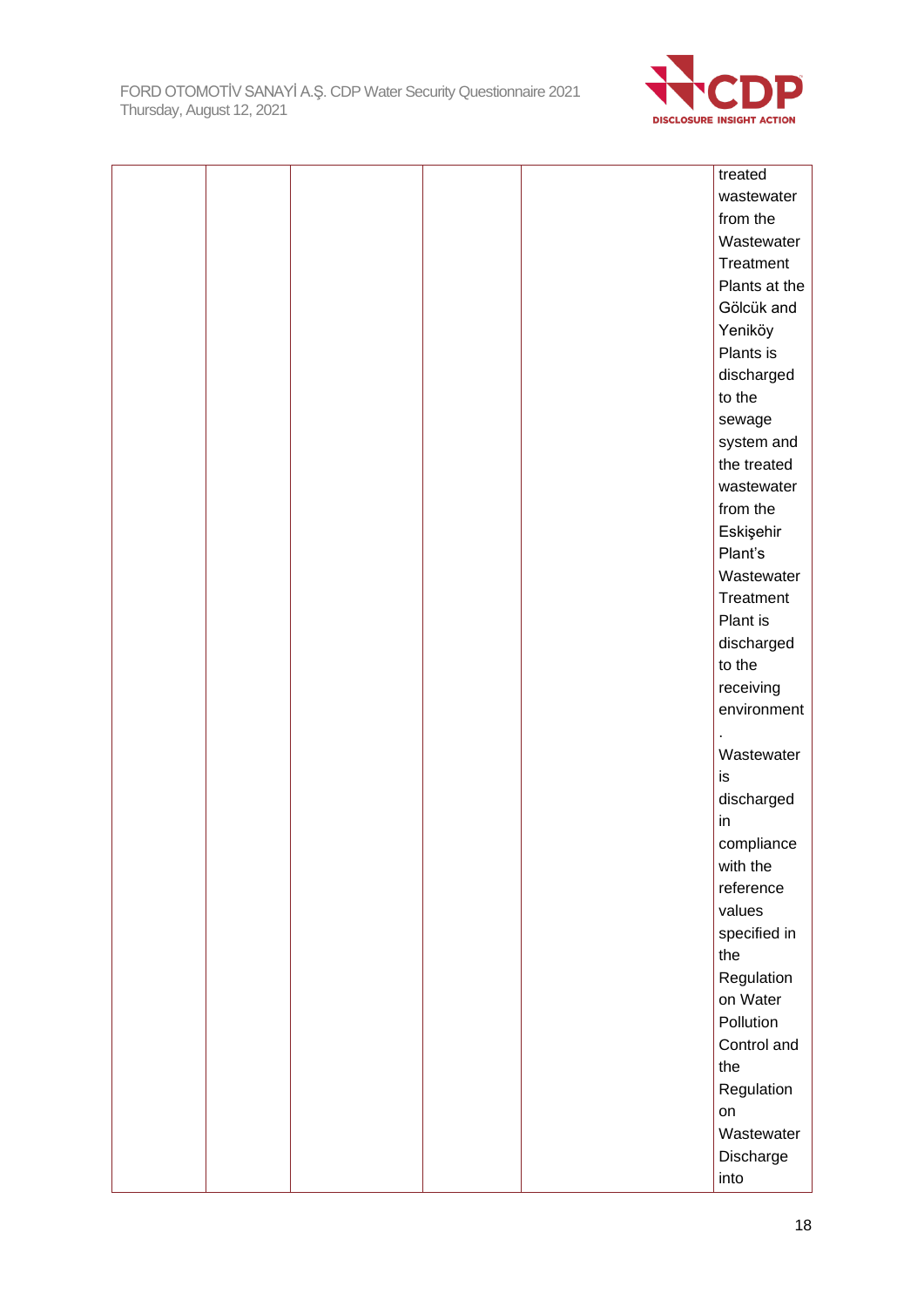

|           |          |             |           |      | Sewage.       |
|-----------|----------|-------------|-----------|------|---------------|
|           |          |             |           |      | Compliance    |
|           |          |             |           |      | with limit    |
|           |          |             |           |      | values is     |
|           |          |             |           |      | measured      |
|           |          |             |           |      | and ensured   |
|           |          |             |           |      | through       |
|           |          |             |           |      | regular       |
|           |          |             |           |      | tests.        |
|           |          |             |           |      | We make       |
|           |          |             |           |      | sure that     |
|           |          |             |           |      | wastewater    |
|           |          |             |           |      | generated in  |
|           |          |             |           |      | our           |
|           |          |             |           |      | production    |
|           |          |             |           |      | processes is  |
|           |          |             |           |      | treated       |
|           |          |             |           |      | before        |
|           |          |             |           |      | discharge.    |
|           |          |             |           |      | The           |
|           |          |             |           |      | wastewater    |
|           |          |             |           |      | is treated as |
|           |          |             |           |      | tertiary as   |
|           |          |             |           |      | final.        |
| Primary   | Relevant | $\mathbf 0$ | About the | 100% | Our Gölcük,   |
| treatment |          |             | same      |      | Yeniköy,      |
| only      |          |             |           |      | and           |
|           |          |             |           |      | Eskişehir     |
|           |          |             |           |      | Plants have   |
|           |          |             |           |      | wastewater    |
|           |          |             |           |      | treatment     |
|           |          |             |           |      |               |
|           |          |             |           |      | plants. The   |
|           |          |             |           |      | treated       |
|           |          |             |           |      | wastewater    |
|           |          |             |           |      | from the      |
|           |          |             |           |      | Wastewater    |
|           |          |             |           |      | Treatment     |
|           |          |             |           |      | Plants at the |
|           |          |             |           |      | Gölcük and    |
|           |          |             |           |      | Yeniköy       |
|           |          |             |           |      | Plants is     |
|           |          |             |           |      | discharged    |
|           |          |             |           |      | to the        |
|           |          |             |           |      | sewage        |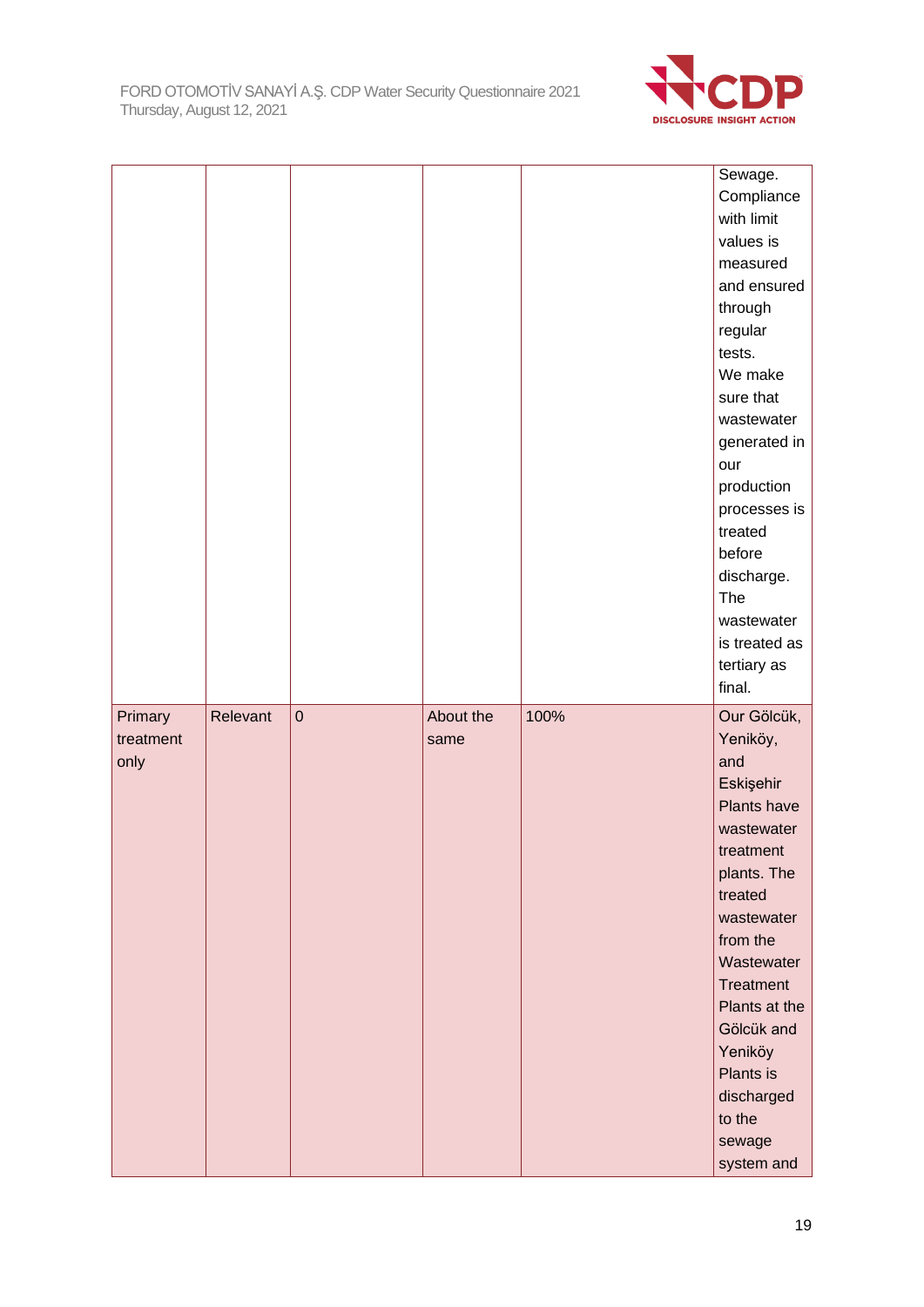

|  |  |  | the treated        |
|--|--|--|--------------------|
|  |  |  | wastewater         |
|  |  |  | from the           |
|  |  |  | Eskişehir          |
|  |  |  | Plant's            |
|  |  |  | Wastewater         |
|  |  |  | <b>Treatment</b>   |
|  |  |  | Plant is           |
|  |  |  | discharged         |
|  |  |  | to the             |
|  |  |  | receiving          |
|  |  |  | environment        |
|  |  |  |                    |
|  |  |  | Wastewater         |
|  |  |  | is                 |
|  |  |  | discharged         |
|  |  |  | in                 |
|  |  |  | compliance         |
|  |  |  | with the           |
|  |  |  | reference          |
|  |  |  | values             |
|  |  |  | specified in       |
|  |  |  | the                |
|  |  |  | Regulation         |
|  |  |  | on Water           |
|  |  |  | Pollution          |
|  |  |  |                    |
|  |  |  | Control and<br>the |
|  |  |  |                    |
|  |  |  | Regulation         |
|  |  |  | on<br>Wastewater   |
|  |  |  |                    |
|  |  |  | Discharge          |
|  |  |  | into               |
|  |  |  | Sewage.            |
|  |  |  | Compliance         |
|  |  |  | with limit         |
|  |  |  | values is          |
|  |  |  | measured           |
|  |  |  | and ensured        |
|  |  |  | through            |
|  |  |  | regular            |
|  |  |  | tests.             |
|  |  |  | We make            |
|  |  |  | sure that          |
|  |  |  | wastewater         |
|  |  |  | generated in       |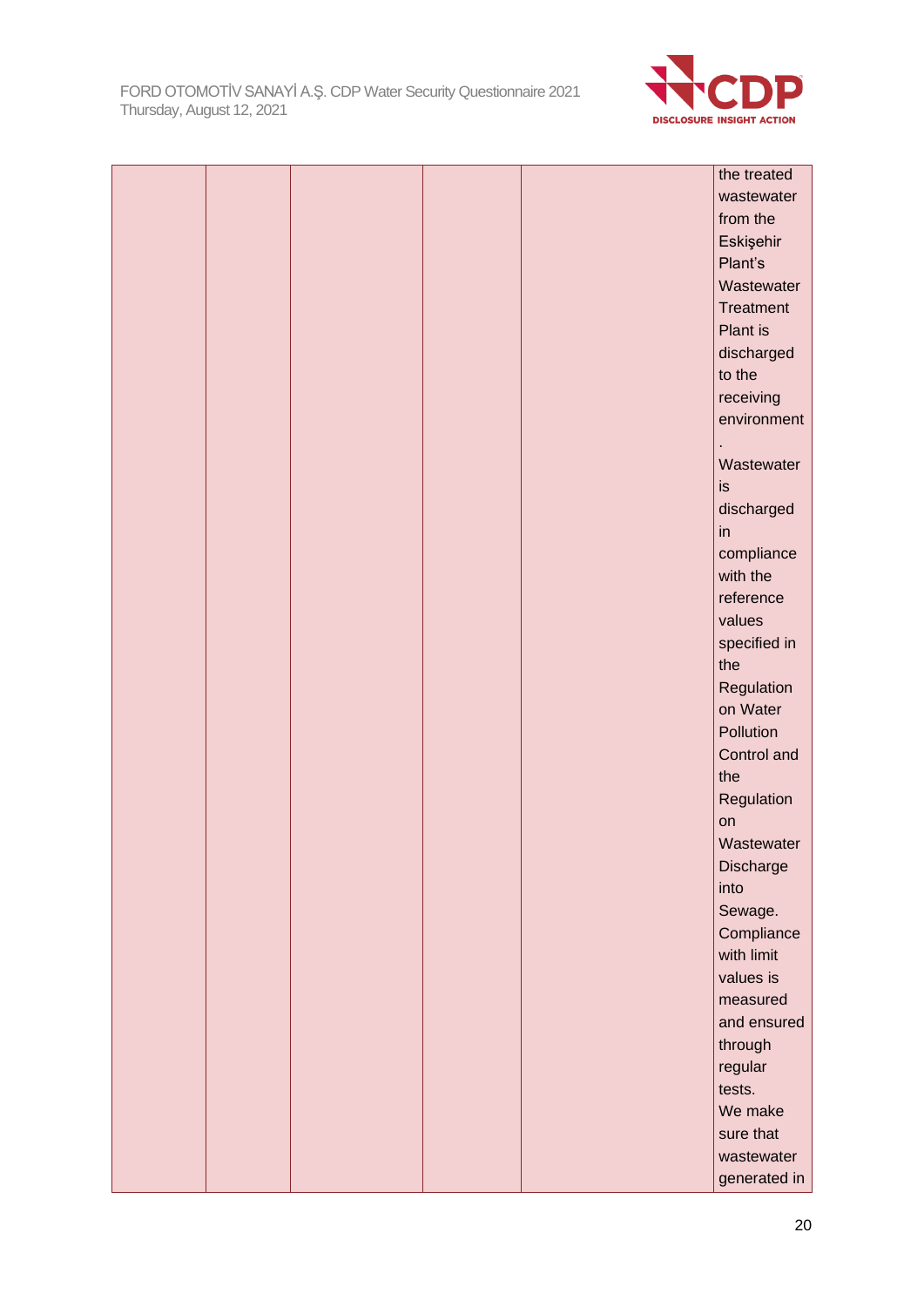

|                                                                        |                        |  | our<br>production<br>processes is<br>treated<br>before<br>discharge.<br><b>The</b><br>wastewater<br>is treated as<br>tertiary as<br>final. |
|------------------------------------------------------------------------|------------------------|--|--------------------------------------------------------------------------------------------------------------------------------------------|
| Discharge<br>to the<br>natural<br>environmen<br>t without<br>treatment | Not<br>relevant        |  |                                                                                                                                            |
| Discharge<br>to a third<br>party<br>without<br>treatment               | <b>Not</b><br>relevant |  |                                                                                                                                            |
| Other                                                                  | Not<br>relevant        |  |                                                                                                                                            |

# **W1.4**

### **(W1.4) Do you engage with your value chain on water-related issues?**

Yes, our suppliers

Yes, our customers or other value chain partners

# **W1.4a**

**(W1.4a) What proportion of suppliers do you request to report on their water use, risks and/or management information and what proportion of your procurement spend does this represent?**

**Row 1**

**% of suppliers by number** 51-75 **% of total procurement spend**

51-75

**Rationale for this coverage**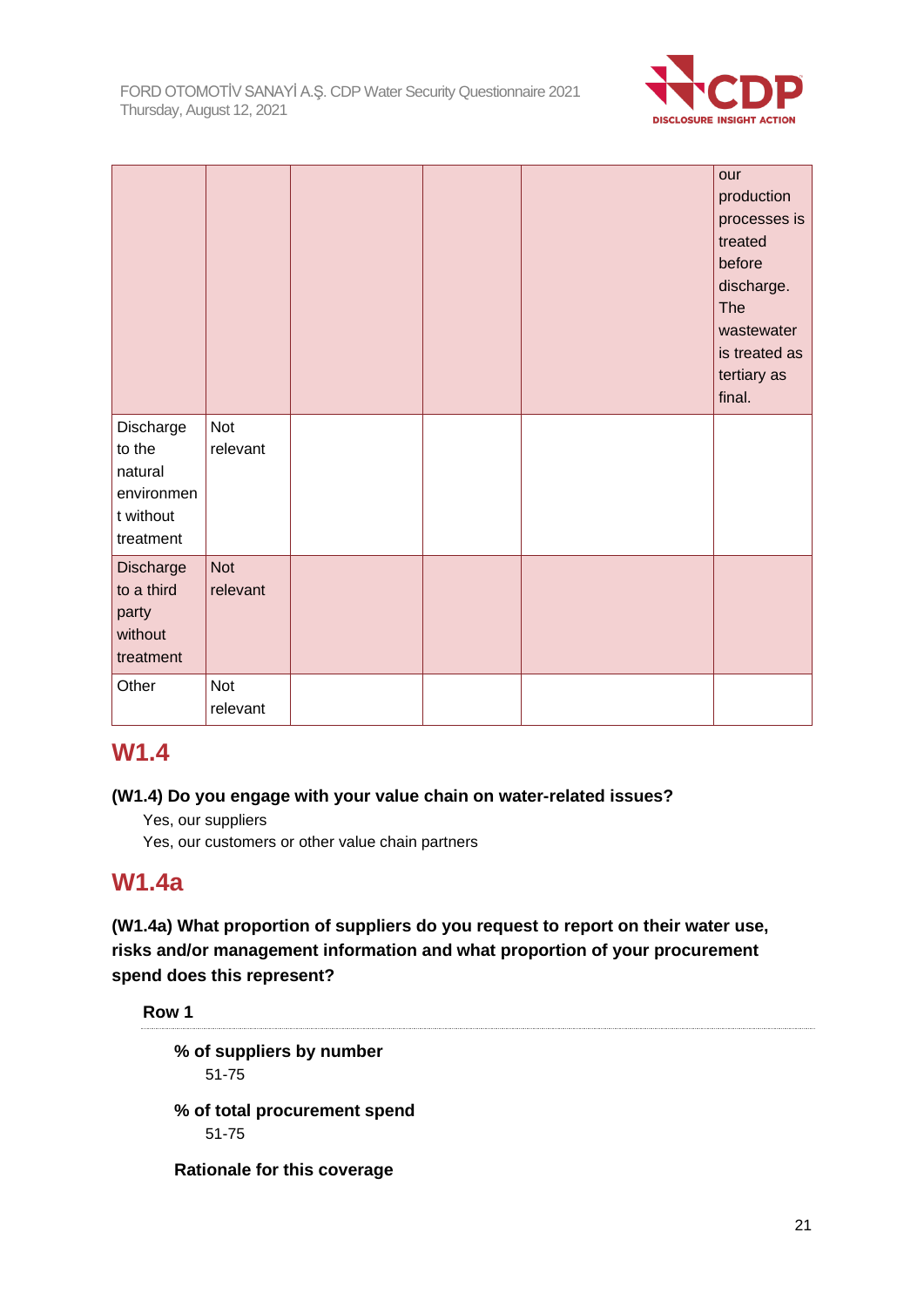

When it is necessary to review and update the Ford Otosan Environmental and Energy Policy, it is updated with the work of the Environmental and Energy Management Representative and the approval of the General Manager and announced to all employees, stakeholders and the public.

Through Environmental and Energy Policy, Ford Otosan takes on responsibilities on awareness-raising of its suppliers and other stakeholders as well as its operations. First of all, we monitor the compliance of our suppliers with the quality and operational standards through comprehensive audits. We contribute to the development of our suppliers with five different audits and field visits. In 2020, we conducted Manufacturing Site Assessments (MSA) with 165 of our vehicle parts suppliers. We also visited 287 suppliers and made 51 Q1 certification assessments to improve delivery performance and support serial production.

#### **Impact of the engagement and measures of success**

We perform training and development activities and realize joint projects with our suppliers in areas such as quality, supply, efficiency, human rights and the working environment, gender equality and environmental performance. We provide training to our employees as well as our subcontractors' employees on environment in order to achieve the goals we set for ourselves in terms of environment and continuously improve our performance. In the programs that started in 2020, we provided 176 hours of training to 380 people from 203 suppliers.

In 2020 all related inspections were completed.

And also, suppliers need to improve their consumption figures every year in order to continue to keep Q1 certification

#### **Comment**

We continue providing training to our suppliers through different channels such as conferences, in class and online training. We follow Supplier Commitment Survey in which Automotive Industry's Main Companies are assessed by the suppliers via a survey conducted by Automotive Manufacturers Association every year. We regularly organize Supplier Commitment Workshops in order to share the survey results with suppliers and create action plans with regard to feed backs.

### **W1.4b**

**(W1.4b) Provide details of any other water-related supplier engagement activity.**

**Type of engagement Other Details of engagement** Other, please specify Dealer Information Meetings **% of suppliers by number** 51-75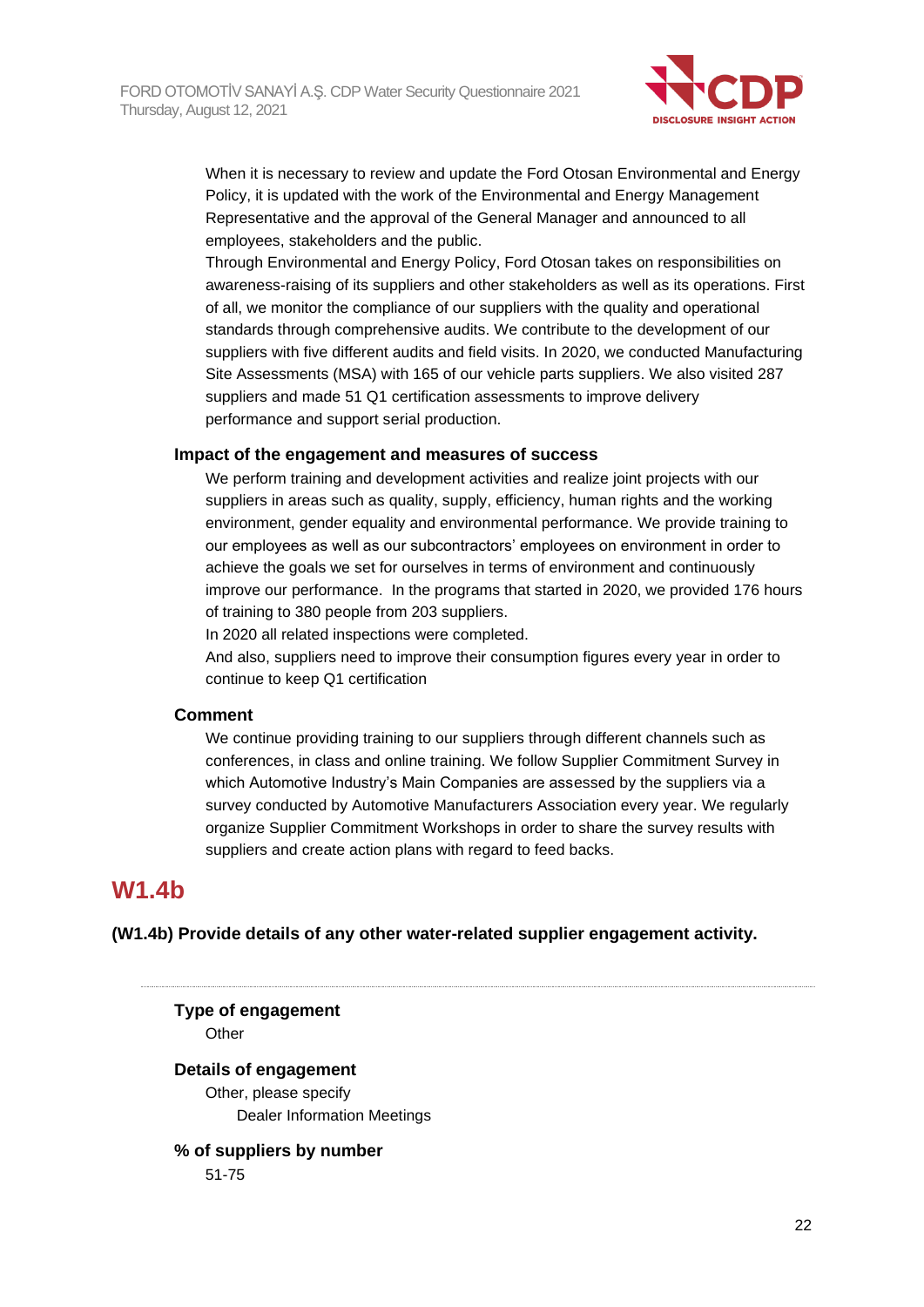

#### **% of total procurement spend**

51-75

#### **Rationale for the coverage of your engagement**

In our dealer meetings, we share the latest environmental information with our dealers. In the reporting year, we have informed and trained our dealers about climate change. The importance of data gathering about water use and energy consumption was shared.

#### **Impact of the engagement and measures of success**

We focus on the improvement of the value chain in order to manage our operations in an integrated and effective way, and to ensure the continuity of our success. In this regard, we care about the success of our suppliers and dealers who are our main business partners. We cooperate with our business partners (Goal 17), and also contribute to their decent work and economic growth (Goal 8) by spreading our sustainability approach through audits and two-way communication Responsible dealers on environmental related issues were selected. These dealers are the focal people about environmental performance reporting covering water issues.

Complete reports received from our dealers are measure of success.

### **Comment**

The communication method with our dealers are:

- 1-Dealer meetings, Dealers Council and personal meetings
- 2- Dealer and customer satisfaction surveys
- 3- Internal publications
- 4- Dealer training.

# **W1.4c**

### **(W1.4c) What is your organization's rationale and strategy for prioritizing engagements with customers or other partners in its value chain?**

 Demands and expectations of consumers in the transportation sector are shaped by global trends such as technological developments, climate crisis and demographic change. As Ford Otosan, we continue evolving together with our business partners, suppliers and dealers in the value chain to respond to changing consumer preferences and constantly increase customer satisfaction. We aim to offer our customers an experience beyond their expectations by integrating technological developments into our processes. We offer our customers a wide range of products, from electric and hybrid vehicles to low-emission petrol and diesel engine vehicles.

We design online and mobile services by taking presales, sales and aftersales processes into consideration. In 2019, we had approximately 3.6 million customers registered in our Customer Relationship Management System (CRM) system. In addition, with the Customer Experience Movement, we bring volunteer dealers and professional coaches together and support the development of the dealers in the field of customer experience. So far, 35 dealers have attended the ongoing program since 2015 and we continue the program with 13 dealers in 2020. The Common Culture Code with Ford Otosan Dealers, which is still in the preparation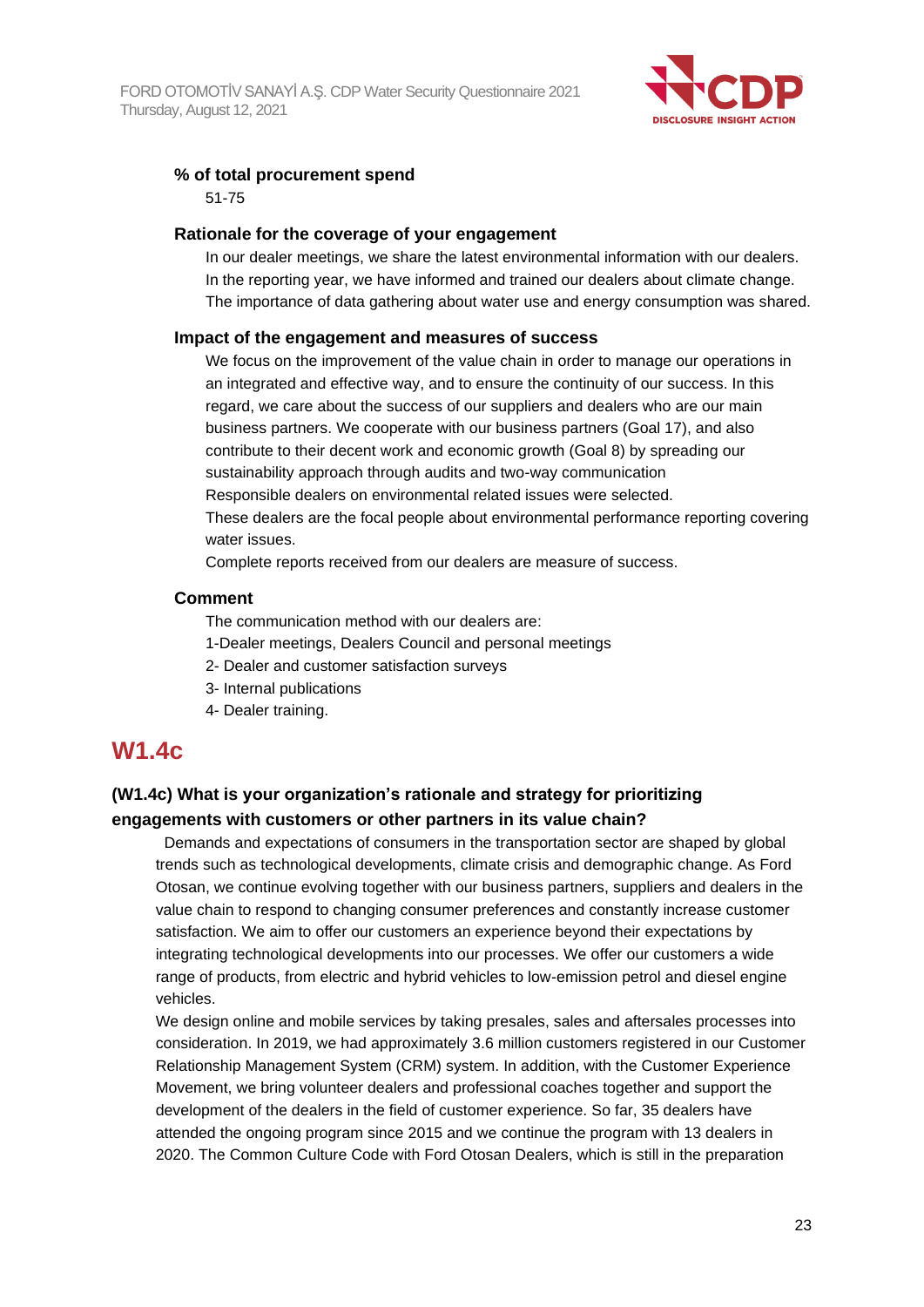

phase, will contribute significantly to the increase of the standards of the dealers and the adoption of the corporate culture.

We create value for our customers through our employees who assure the quality of production and our well-established R&D culture along with our environmental performance that ensures efficiency. We initiated Lean Transformation process to use our resources in the most effective way and enable efficiency while working towards strategic goals of our company. We have the goal to improve and simplify the work processes in all the departments of the company and obtain a higher quality production with less time and energy and with more qualified human resources by reorganizing our resources.

# **W2. Business impacts**

# **W2.1**

**(W2.1) Has your organization experienced any detrimental water-related impacts?** No

## **W2.2**

**(W2.2) In the reporting year, was your organization subject to any fines, enforcement orders, and/or other penalties for water-related regulatory violations?** No

# **W3. Procedures**

# **W3.3**

**(W3.3) Does your organization undertake a water-related risk assessment?** Yes, water-related risks are assessed

# **W3.3a**

**(W3.3a) Select the options that best describe your procedures for identifying and assessing water-related risks.**

### **Direct operations**

**Coverage**

Full

### **Risk assessment procedure**

Water risks are assessed as part of other company-wide risk assessment system

### **Frequency of assessment**

Annually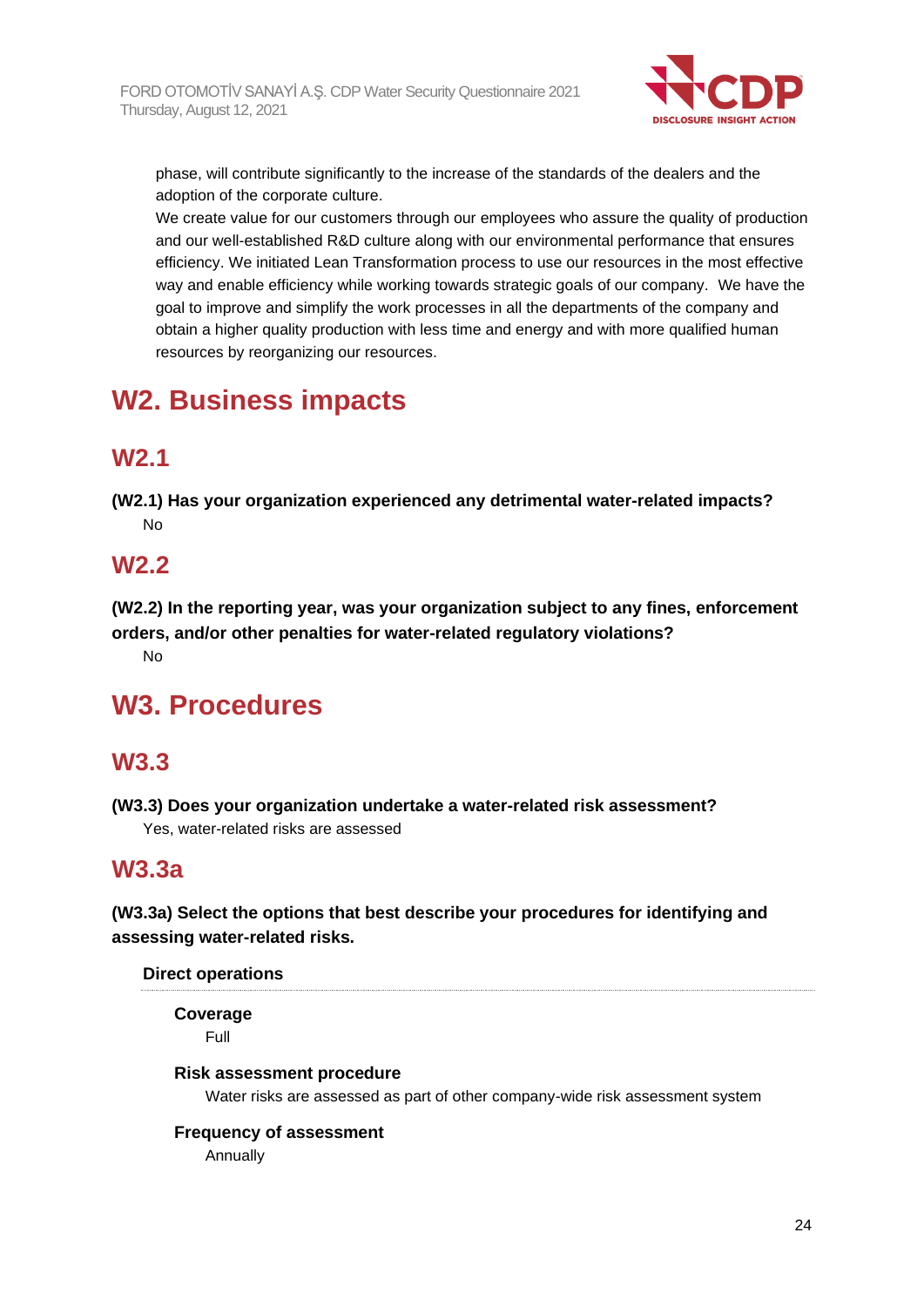

#### **How far into the future are risks considered?**

More than 6 years

#### **Type of tools and methods used**

Tools on the market **Other** 

#### **Tools and methods used**

WRI Aqueduct

National-specific tools or standards

Other, please specify

WRI Aqueduct Basin Management Assessment. Tübitak reports and the data generated from Turkish State Hydraulic Water Works Administration is used in this context

#### **Comment**

The water withdrawal per vehicle was 3.05 m3 in 2020 Our goal for 2021 is 2.41 m3/vehicle. For the purpose to reach this goal, we develop projects in order to reduce and recycle the amount of water we use as part of water management. We recycle/reuse 113,399 m3 water within the production cycle in 2020 at our Kocaeli and Eskişehir factories.

#### **Supply chain**

#### **Coverage**

Partial

#### **Risk assessment procedure**

Other, please specify

Water related risk assessments were embedded in HSE documents of Q1 suppliers

#### **Frequency of assessment**

Annually

#### **How far into the future are risks considered?**

More than 6 years

#### **Type of tools and methods used**

Databases

#### **Tools and methods used**

Regional government databases

#### **Comment**

The inspection of water related performance data for all Q1 suppliers is our measure of success. In 2019 all related audits were completed; water related risk assessments were embedded in HSE documents of Q1 suppliers.

#### **Other stages of the value chain**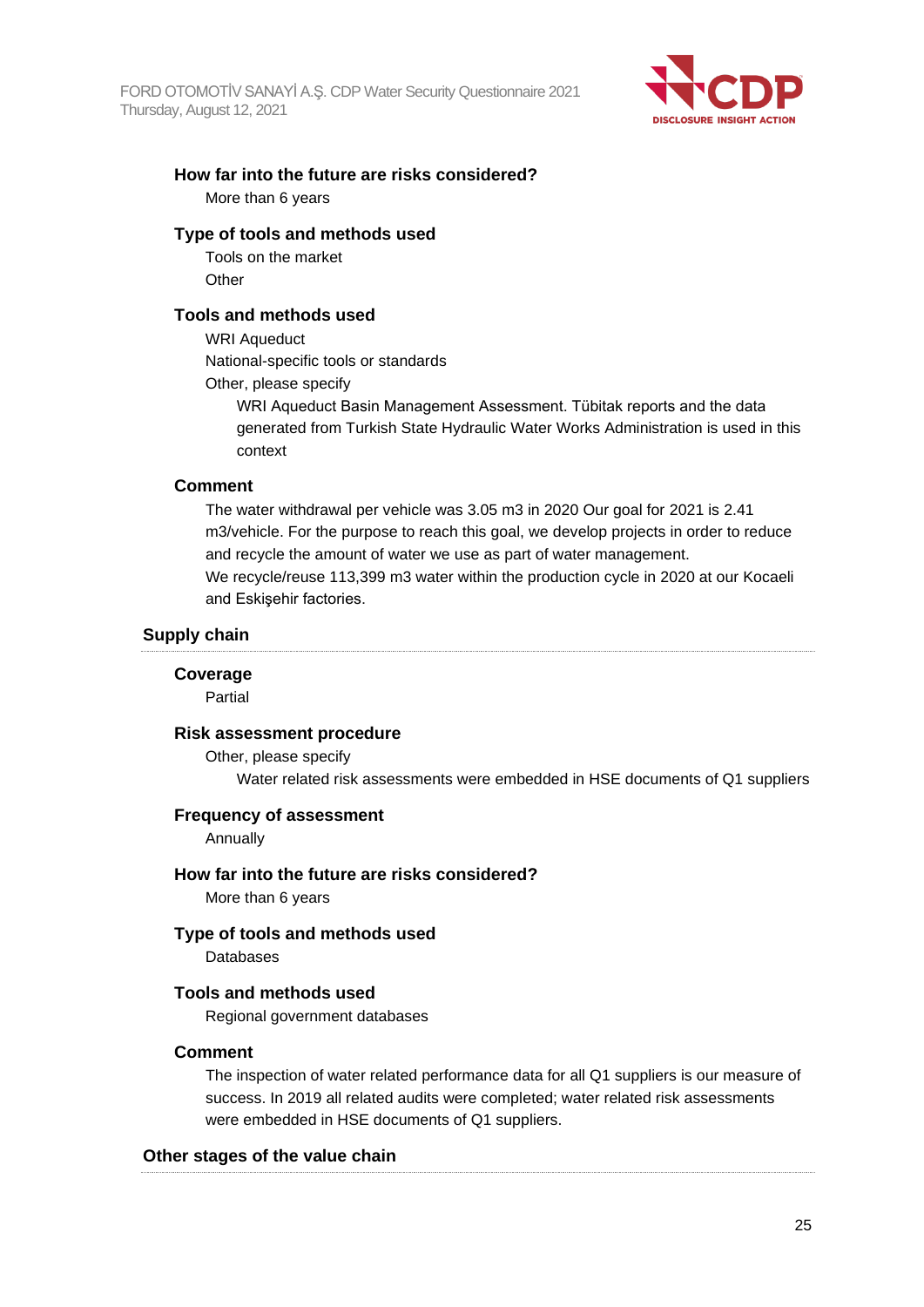

### **Coverage**

None

### **Comment**

Other stages of value chain will be assessed in 5 years

# **W3.3b**

### **(W3.3b) Which of the following contextual issues are considered in your organization's water-related risk assessments?**

|                                                                                      | <b>Relevance &amp;</b><br><b>inclusion</b> | <b>Please explain</b>                                                                                                                                                                                                                                                                                                                                                                                                                                                                                                                                                                                                                                                                                                                                                                                                                                                                                                                                                     |
|--------------------------------------------------------------------------------------|--------------------------------------------|---------------------------------------------------------------------------------------------------------------------------------------------------------------------------------------------------------------------------------------------------------------------------------------------------------------------------------------------------------------------------------------------------------------------------------------------------------------------------------------------------------------------------------------------------------------------------------------------------------------------------------------------------------------------------------------------------------------------------------------------------------------------------------------------------------------------------------------------------------------------------------------------------------------------------------------------------------------------------|
| Water availability at a<br>basin/catchment level                                     | Relevant,<br>always<br>included            | Water availability at a basin indicates an important basis<br>for understanding the water system, including data on<br>water use, availability, and the ability of water bodies to<br>absorb water pollution, helps bring objectivity to<br>assessment, planning and shared water budgets. Ford<br>Otosan uses underground water which may be impacted<br>by the variables in different catchment areas. This<br>contextual issue will be relevant, always included in our<br>risk management, as we set-up water intensity targets. We<br>use tools and methods offering the strongest basis for<br>establishing such targets and prioritizing challenges facing<br>local water resources. With the variables we are able to<br>develop future risk profiles. In reference WRI-Aqueduct<br>Risk Atlas we are located in a region having a profile from<br>medium to high risk exposure. We use also the data<br>generated from Turkish State Water Works Administration. |
| Water quality at a<br>basin/catchment level                                          | Relevant,<br>always<br>included            | Water quality at a basin/catchment level is an important<br>basis for integrated water resources management (IWRM)<br>and strategic river basin planning. In automotive sector,<br>painting process has a critical operational importance<br>requiring to use good quality withdrawn water.<br>Well water analysis is regularly performed. Our facilities<br>have water discharge permits specifying discharge quality<br>parameters. Ford Otosan uses different local tools,<br>regulations and internal company knowledge for the<br>assessments.                                                                                                                                                                                                                                                                                                                                                                                                                       |
| Stakeholder conflicts<br>concerning water<br>resources at a<br>basin/catchment level | Relevant,<br>always<br>included            | The implications of stakeholder conflicts over water may<br>affect our business. The local NGO's and other institutions<br>(Chamber of Industries etc.) are always incorporated in our<br>assessments. Water supply tariffs are quite critical and are<br>quite expensive. Currently, stakeholder conflicts<br>concerning water resources do not pose any problem at a                                                                                                                                                                                                                                                                                                                                                                                                                                                                                                                                                                                                    |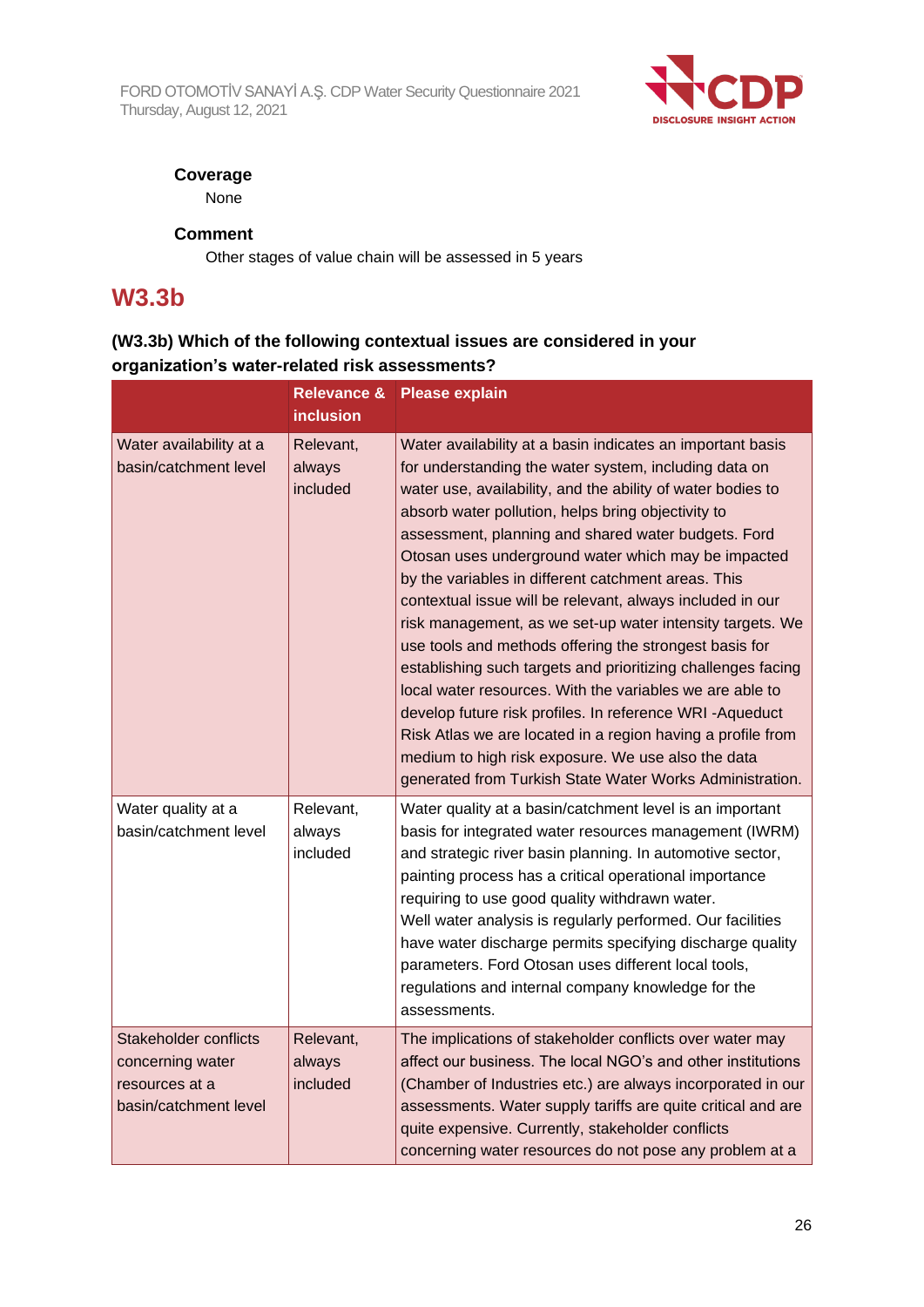

|                                                                                          |                                    | local level. Currently, water allocation does not pose any<br>problem.                                                                                                                                                                                                                                                                                                                                                                                                                                                                                                                                                                                                                                                                                                                                                                                                                                                                                                                                                                                                                                                                                                                                                                             |
|------------------------------------------------------------------------------------------|------------------------------------|----------------------------------------------------------------------------------------------------------------------------------------------------------------------------------------------------------------------------------------------------------------------------------------------------------------------------------------------------------------------------------------------------------------------------------------------------------------------------------------------------------------------------------------------------------------------------------------------------------------------------------------------------------------------------------------------------------------------------------------------------------------------------------------------------------------------------------------------------------------------------------------------------------------------------------------------------------------------------------------------------------------------------------------------------------------------------------------------------------------------------------------------------------------------------------------------------------------------------------------------------|
| Implications of water on<br>your key<br>commodities/raw<br>materials                     | Relevant,<br>sometimes<br>included | As Ford Otosan we are a large purchaser of water-<br>intensive materials and components such as aluminum,<br>steel, rubber, and plastics, thus implications of water on<br>our key commodities/raw materials is relevant and always<br>included in water-related risk assessment processes.<br>In 2020, we conducted Manufacturing Site Assessments<br>(MSA) with 165 of our vehicle parts suppliers. We also<br>visited 287 suppliers and made 51 Q1 certification<br>assessments to improve delivery performance and support<br>serial production. Our suppliers situations in terms of water<br>related issues are evaluated in these reports.                                                                                                                                                                                                                                                                                                                                                                                                                                                                                                                                                                                                  |
| Water-related regulatory<br>frameworks                                                   | Relevant,<br>always<br>included    | Water related existing and potential regulatory frameworks<br>for water withdrawals, discharges, tariff changes, water<br>costs, licences, and other water catchment plans are all<br>important and incorporated in our assessments.                                                                                                                                                                                                                                                                                                                                                                                                                                                                                                                                                                                                                                                                                                                                                                                                                                                                                                                                                                                                               |
| Status of ecosystems<br>and habitats                                                     | Relevant,<br>always<br>included    | We show great sensitivity for the protection of the<br>biodiversity of natural environments located within our<br>operation points and their impact areas. Since our main<br>locations of operation are situated in industrial zones and<br>we do not discharge wastewater in environments with high<br>biodiversity value, there are no habitats affected by our<br>operations that have been officially put under protection for<br>their biodiversity qualities. However, there is a 22,000 m2<br>wetland area within the Kocaeli Plants territory. Due to<br>being a location where industrial facilities have rapidly<br>increased in the last years, this land is the only place<br>where migratory birds can stop over in the Gulf of Izmit<br>region. For this reason, we isolated the land from<br>production operation areas and put it under protection,<br>considering it to be of high significance for the biodiversity<br>value of the region.<br>Through the project we carried out in collaboration with the<br>Nature Conservation Center, observations made in the<br>wetlands, riverbanks, seashore and other areas within the<br>factory territory helped identify all plant species and bird<br>species in the factory area. |
| Access to fully-<br>functioning, safely<br>managed WASH<br>services for all<br>employees | Relevant,<br>always<br>included    | Health and safety of our employees is our respect to<br>human rights. We use national and international<br>implementation guidelines for Business Action for safe<br>water, sanitation and hygiene. OHS risks are assessed in<br>relevant KPI's.                                                                                                                                                                                                                                                                                                                                                                                                                                                                                                                                                                                                                                                                                                                                                                                                                                                                                                                                                                                                   |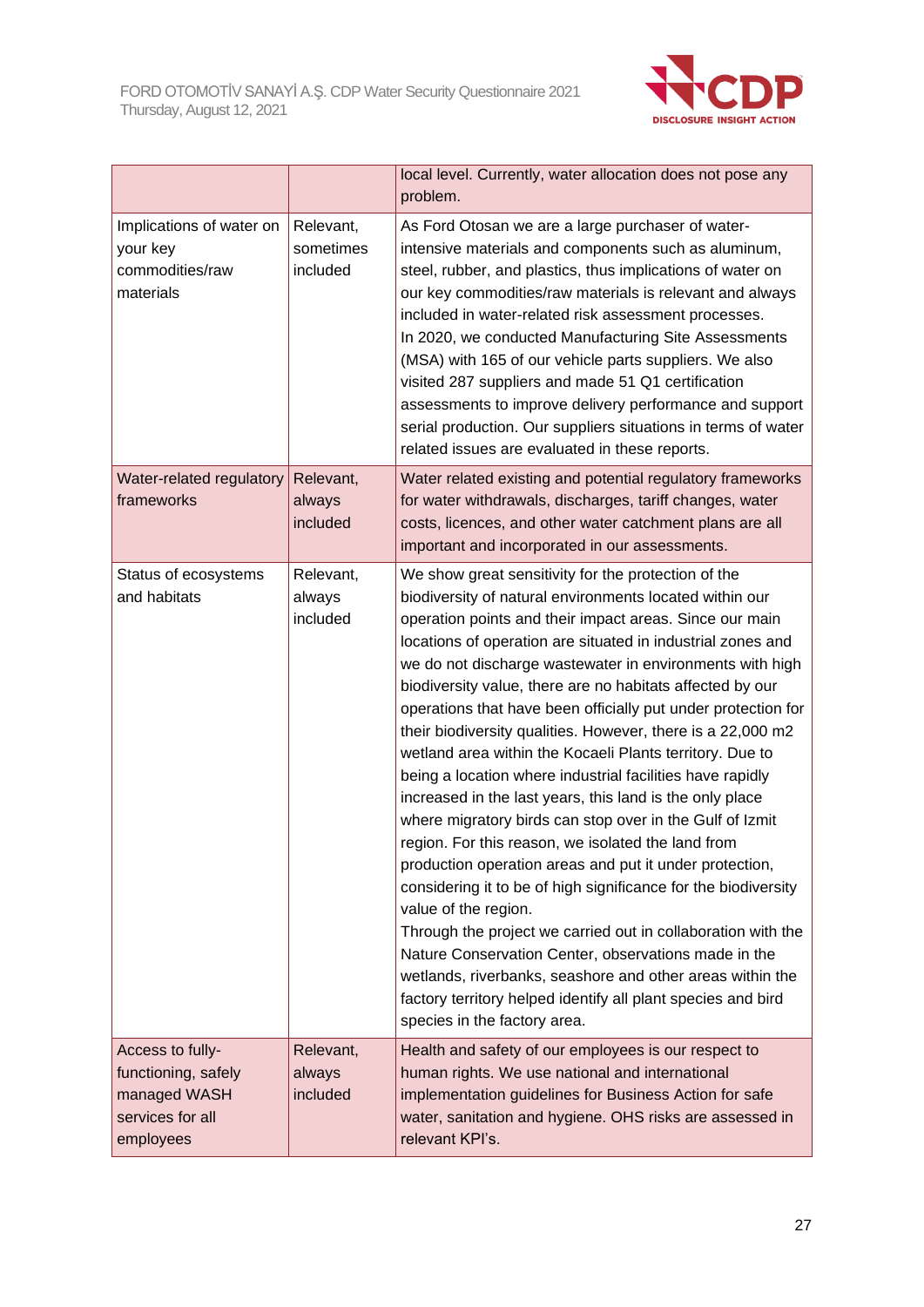

|                  |             | Other contextual issues, Not relevant, There is not any other contextual issue considered in the |
|------------------|-------------|--------------------------------------------------------------------------------------------------|
| I please specify | explanation | reporting year.                                                                                  |
|                  | provided    |                                                                                                  |

# **W3.3c**

### **(W3.3c) Which of the following stakeholders are considered in your organization's water-related risk assessments?**

|                   | <b>Relevance &amp;</b><br><b>inclusion</b> | <b>Please explain</b>                                                                                                                                                                                                                                                                                                                                                                                                                                                                                                                                                                                                                                                                                                                                                                                                     |
|-------------------|--------------------------------------------|---------------------------------------------------------------------------------------------------------------------------------------------------------------------------------------------------------------------------------------------------------------------------------------------------------------------------------------------------------------------------------------------------------------------------------------------------------------------------------------------------------------------------------------------------------------------------------------------------------------------------------------------------------------------------------------------------------------------------------------------------------------------------------------------------------------------------|
| <b>Customers</b>  | Relevant,<br>always<br>included            | We contribute to the satisfaction of our customers which play a<br>key and pressing role with their decisions in our sustainable<br>and profitable growth. We engage with our customers in<br>multiple ways, including in-person focus groups and direct<br>surveying.<br>Fleet customers are interested in our water policy, water<br>performance and water management approach that we report<br>in our Sustainability Reports. Customers' needs are taken into<br>account during risk assessments.                                                                                                                                                                                                                                                                                                                     |
| Employees         | Relevant,<br>always<br>included            | We create value for our business, through our employees who<br>assure the quality of production. Well-established R&D culture<br>that our employees internalized with our environmental best<br>available practices ensures efficiency. Employee needs are<br>taken into account during risk assessments<br>We run the Green Office program in partnership with WWF<br>Turkey. As part of the program, we implement projects to<br>reduce natural resource consumption at all the plants.<br>Following the Sancaktepe Campus, the Eskişehir Plant and<br>Kocaeli Plants also received the Green Office<br>Diploma. As such, three campuses now hold a Green Office<br>Diploma.<br>We were the first automotive company taking part in WWF -<br>Turkey's Green Office Network and set a leading example for<br>our sector. |
| Investors         | Relevant,<br>always<br>included            | Investors needs are taken into account during risk<br>assessments.<br>Water related performance is reported to all stakeholders in<br>Ford Otosan's Sustainability Report, and CDP Water. In BIST<br>Sustainability Index requirements, water related performance<br>parameters are reported in disclosures.                                                                                                                                                                                                                                                                                                                                                                                                                                                                                                              |
| Local communities | Relevant,<br>always<br>included            | Our aim is to protect the environment by preventing and<br>minimizing the environmental footprint of all our activities,<br>while providing innovative automotive products and services<br>beneficial to the community.                                                                                                                                                                                                                                                                                                                                                                                                                                                                                                                                                                                                   |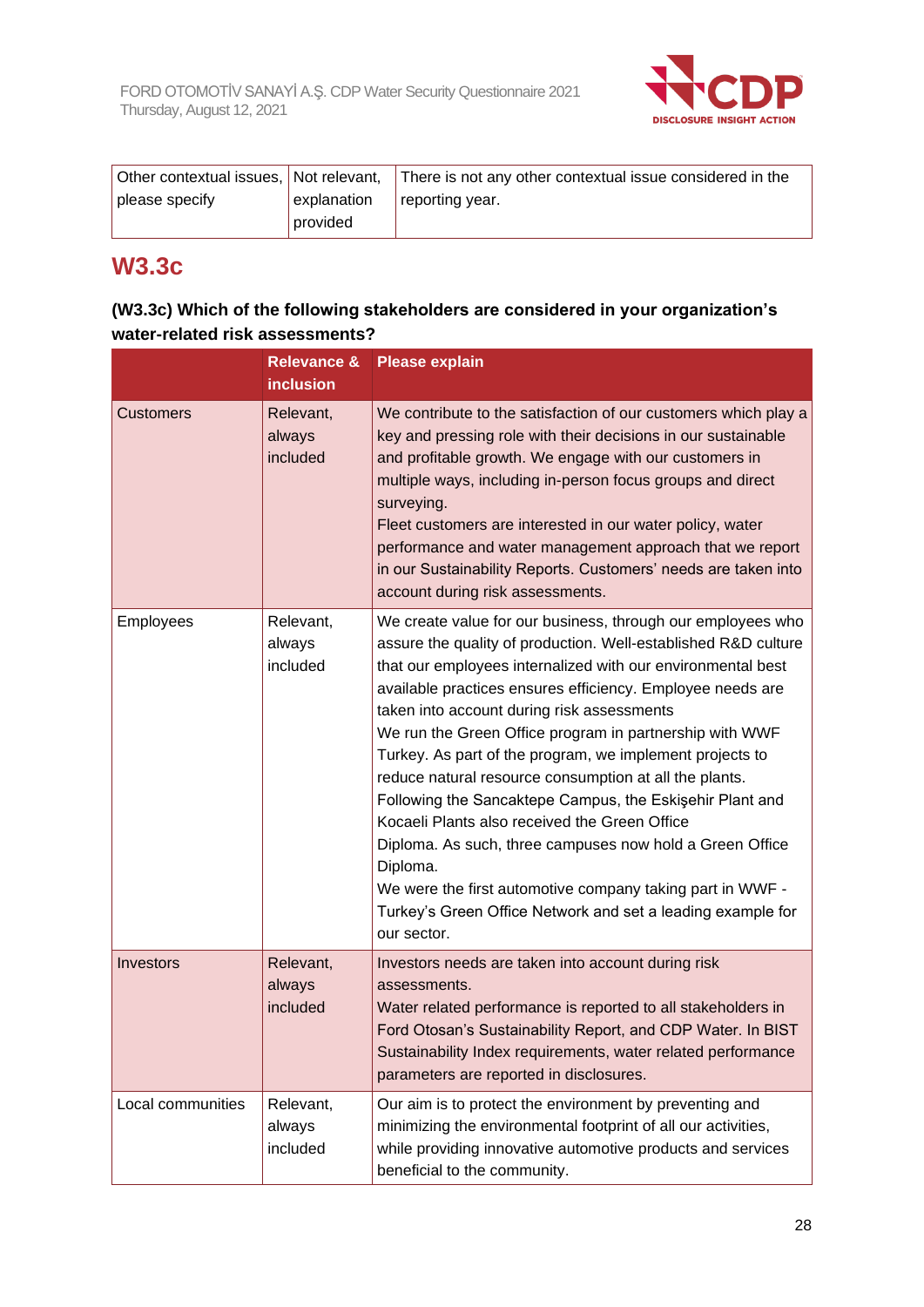

|                                                    |                                 | Local Communities needs are taken into account during risk<br>assessments.<br>As we share water resources with them, they are the most<br>material stakeholders for water related risk assessments.<br>All manufacturing plants have Community Relations<br>Committees which provide a point of contact for community<br>concerns.<br>As it is noted in our Environmental and Energy Policy, we aim<br>also to continuously improve and develop Environmental and<br>Energy Management Information Systems that provide access<br>to all kinds of environmental information and data in order to<br>increase our environmental and energy performance.                                                                             |
|----------------------------------------------------|---------------------------------|------------------------------------------------------------------------------------------------------------------------------------------------------------------------------------------------------------------------------------------------------------------------------------------------------------------------------------------------------------------------------------------------------------------------------------------------------------------------------------------------------------------------------------------------------------------------------------------------------------------------------------------------------------------------------------------------------------------------------------|
| <b>NGOs</b>                                        | Relevant,<br>always<br>included | The NGO's are relevant stakeholders at local and corporate<br>level. They are always included in our risk assessments. The<br>communication methods with NGOs are: Working groups,<br>Committee and Board of Directors Memberships, joint projects<br>and initiatives, meetings and discussions. We explored<br>different future scenarios and how these would impact water<br>use in preparation for refining our current water strategy.<br>Basin wide water management approach and Kocaeli basin<br>biodiversity conservation practices are the main water related<br>stewardship. We are always in the same direction with our<br>parent company's goal which is to use no drinking water in the<br>manufacturing operations. |
| Other water users at<br>a basin/catchment<br>level | Relevant,<br>always<br>included | Other water users in basin/ catchment level are the actors who<br>may have potential impacts of regulatory, market and<br>reputation risks on our company. Their activities are always in<br>our concern. It is always included in our risk assessment.<br>Potential conflicts are proactively managed by information and<br>consultation meetings. It is easy to manage the risks because<br>other water users are mostly our suppliers who are localized<br>around our production areas, in the same basin.                                                                                                                                                                                                                      |
| <b>Regulators</b>                                  | Relevant,<br>always<br>included | It is always included in our risk assessment. We are<br>committed to comply with all regulations. We monitor<br>regulations and work with national and international regulators<br>to ensure the impact minimization of our manufacturing<br>operations on local environment. In order to continuously re-<br>evaluate changing water regulations, Ford Otosan is always<br>updated and well-informed in global regulatory matters by<br>engaging directly with national and local regulators, and other<br>associations like OSD, chamber of Industry.<br>In 2019, in line with our request, a stream improvement was<br>made by DSI in order to eliminate the risk of flooding.                                                  |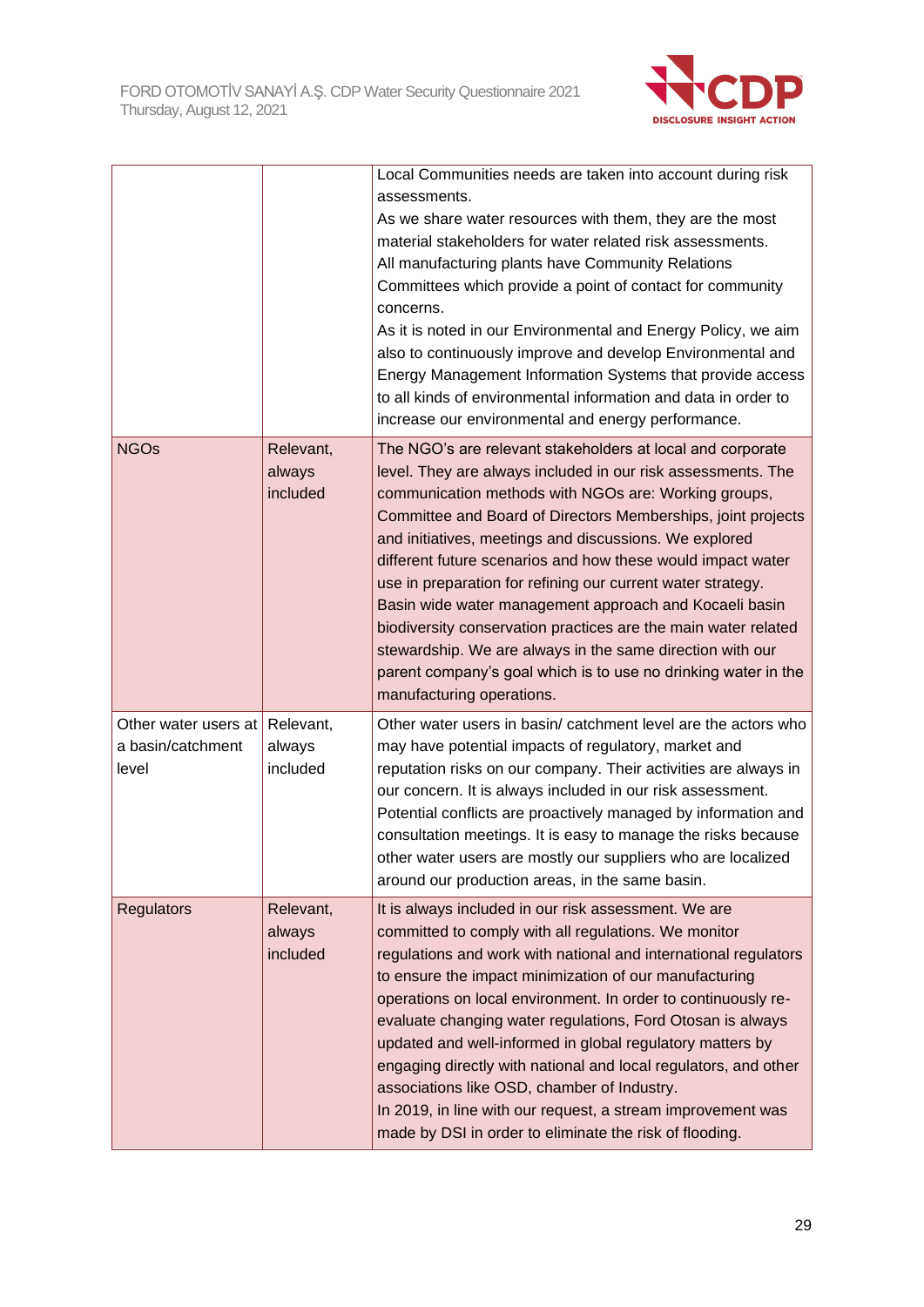

| <b>River basin</b><br>management<br>authorities                 | Relevant,<br>always<br>included          | This is critical for our ongoing compliance. Minimizing water<br>conflicts and ensuring water related operational continuity is<br>always included in our risk assessments. Our Company<br>manages this issue in close engagement, in annual meetings<br>with related authorities.                                                                                                                                                                                                                                                                                                                                                                                                                                                                                                                  |
|-----------------------------------------------------------------|------------------------------------------|-----------------------------------------------------------------------------------------------------------------------------------------------------------------------------------------------------------------------------------------------------------------------------------------------------------------------------------------------------------------------------------------------------------------------------------------------------------------------------------------------------------------------------------------------------------------------------------------------------------------------------------------------------------------------------------------------------------------------------------------------------------------------------------------------------|
| <b>Statutory special</b><br>interest groups at a<br>local level | Relevant,<br>sometimes<br>included       | This is a critical issue for our ongoing compliance. It is<br>managed at local and corporate level. Ford Otosan manage<br>this issue in close engagement with related interest groups for<br>the business continuity. It is sometimes included in our risk<br>assessment                                                                                                                                                                                                                                                                                                                                                                                                                                                                                                                            |
| <b>Suppliers</b>                                                | Relevant,<br>always<br>included          | The indirect efficient use of water has a great importance for<br>us. Our goal is to teach our suppliers about the energy, water,<br>waste and air emissions reduction opportunities that we have<br>implemented across our own plants, encourage them to set<br>reduction targets and report progress annually. We encourage<br>our suppliers to implement some of these initiatives in their<br>own manufacturing facilities and to share these best practices<br>with their own suppliers, to amplify the responsibility and<br>sustainability impact further down the supply chain. In addition,<br>third-party environmental audits are conducted through.<br>The operational costs of suppliers diminish by monitoring<br>water usage amount.<br>It is always included in our risk assessment |
| Water utilities at a<br>local level                             | Relevant,<br>always<br>included          | It is always included in our risk assessment<br>At a local level, annual municipal meetings help us to<br>understand possible risk factors and other beneficial project<br>activities about water supply and discharge at local level. We<br>are able to implement local actions before the occurrence of<br>troubles.                                                                                                                                                                                                                                                                                                                                                                                                                                                                              |
| Other stakeholder,<br>please specify                            | Not relevant,<br>explanation<br>provided | We follow global water trends as part of sustainability<br>management and strengthen our work processes against<br>risks. There is no any other considered stakeholder in our<br>organization's water related risk assessments for the reporting<br>year.                                                                                                                                                                                                                                                                                                                                                                                                                                                                                                                                           |

# **W3.3d**

### **(W3.3d) Describe your organization's process for identifying, assessing, and responding to water-related risks within your direct operations and other stages of your value chain.**

For sustainable development, water is one of the important vital sources. In recent years, effective protection and management of water resources gained priority both in global and local scale. Water pollution, decrease in underground water reserves and danger in depletion of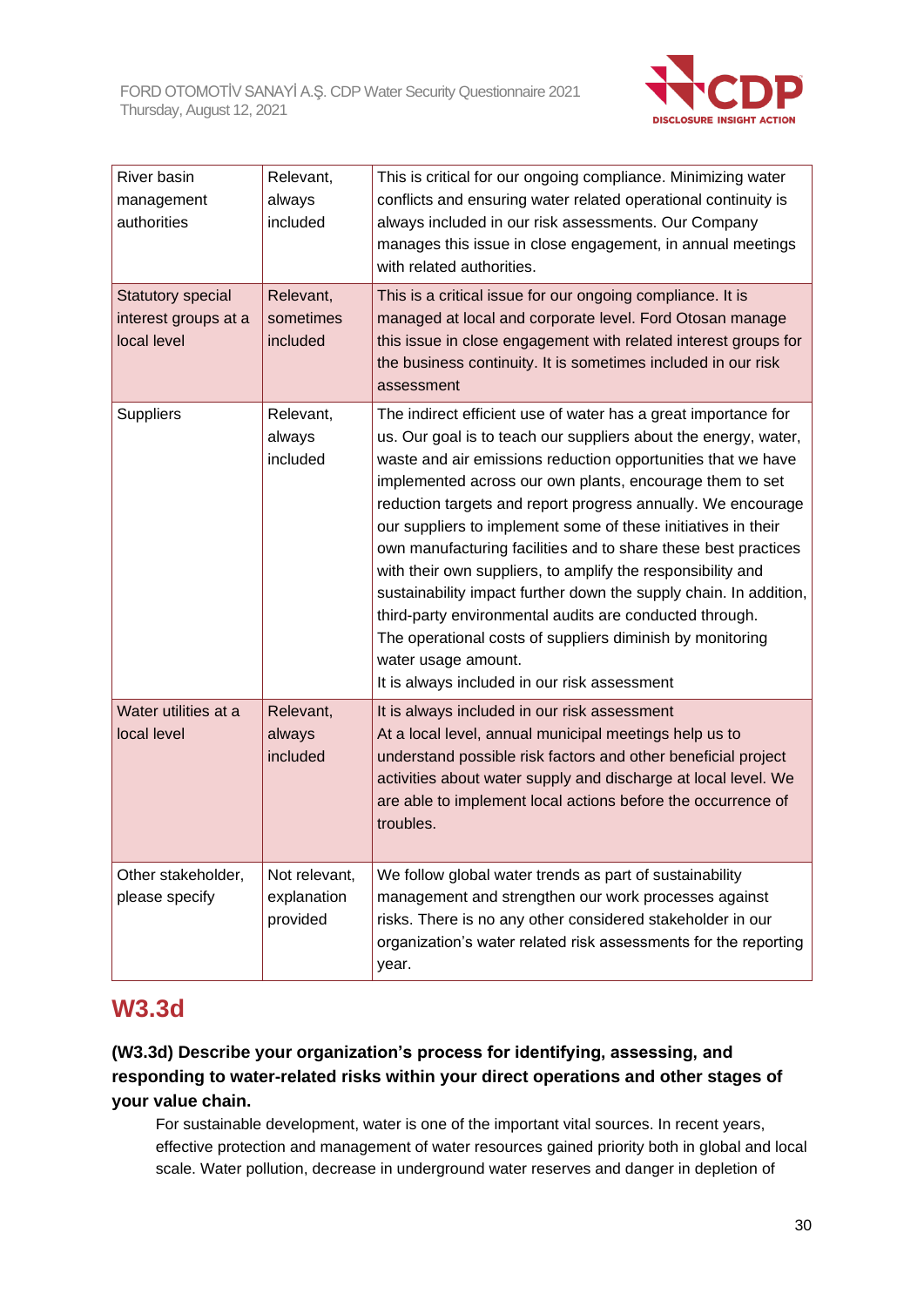

wetlands are environmental issues that emerged with dramatic developments in technology, excessive increase in population, unplanned urbanization and consumption habits. An effective and sustainable method for water resources will prevent damage to the natural balance and ensure sustainability without endangering the sustainability of other ecosystems that conduct their lives parallel to these resources, at a large extent.

Ford Otosan reviewed its operations by using Global Water Tool, Aqueduct for the purpose to determine the facilities status in basin context. This contextual issue will be relevant, always included in our risk management, as we set-up water intensity targets. We use tools and methods offering the strongest basis for establishing such targets and prioritizing challenges facing local water resources. With the variables we are able to develop future risk profiles. In reference WRI -Aqueduct Risk Atlas, we are located in a region having a profile from medium to high risk exposure. We use also the data generated from Turkish State Hydraulic Water Works Administration**.** The decisions are made based on water strategy. Ford Otosan takes into account internal knowledge through monthly meetings with Koç Group Companies. FMC water strategy lead us also to prioritize addressing water use, supplier water use and community water issues in the water-stressed regions for the long-term time horizon. In our risk procedure, we try to act by using the best available techniques in accordance with pollution prevention principle based upon Basin Management Approach. In the risk process; performing projects priority areas are determined by analyzing the current water resources. Then, studies aiming reduction at source, reuse or recovery are carried out. The examination of current environmental impacts of the location of the investment and its impact area, identification of the major environmental impacts of the project and the measures to be taken are carried out. Energy, emissions and target management, material consumption, waste management, water and waste water management and related legal issues are identified, classified and differed from other risks by The Risk Management Team at asset level. The ED&MR Committee evaluates and prioritizes asset level corporate risks and opportunities; at the end of this process company level R&O are then identified. Risk and opportunity identification, determination and prioritization methods have been defined by this team and published internally. ED&MR Committee integrates the water related risks and opportunities base on Ford Otosan Risk and Opportunity Scoring Methodology. The risks and opportunities are scored (1-5 points) covering strategic, legal/ compliance, financial, reputation, operational, technology / innovation and other external factors determined in the Risk Categories Table. Enumerated Impact points are represented by impact description. All risks are evaluated according to impact and probability criteria. The risk (R) and opportunity (O) points are scored by multiplying frequency (P) and impact point (I) for prioritization (O=P\*I). The information on contextual and stakeholder issues are collected by meetings, joint projects and initiatives, working groups, committee and board of directors' memberships. The top management has the responsibility of oversight on water related actions, the financial allocations. The follow-ups are performed in regular ECM meetings where the decisions are taken and/or revised due to risk minimization bringing about to meet business objectives. Determining the requirements of national and international regulations, the revision of new projects with regards to environment and energy, examination of energy identity file and identification of standard documents are issues dealt with as part of environmental examinations and evaluations identifying, assessing, and responding to water-related risks within our direct operations.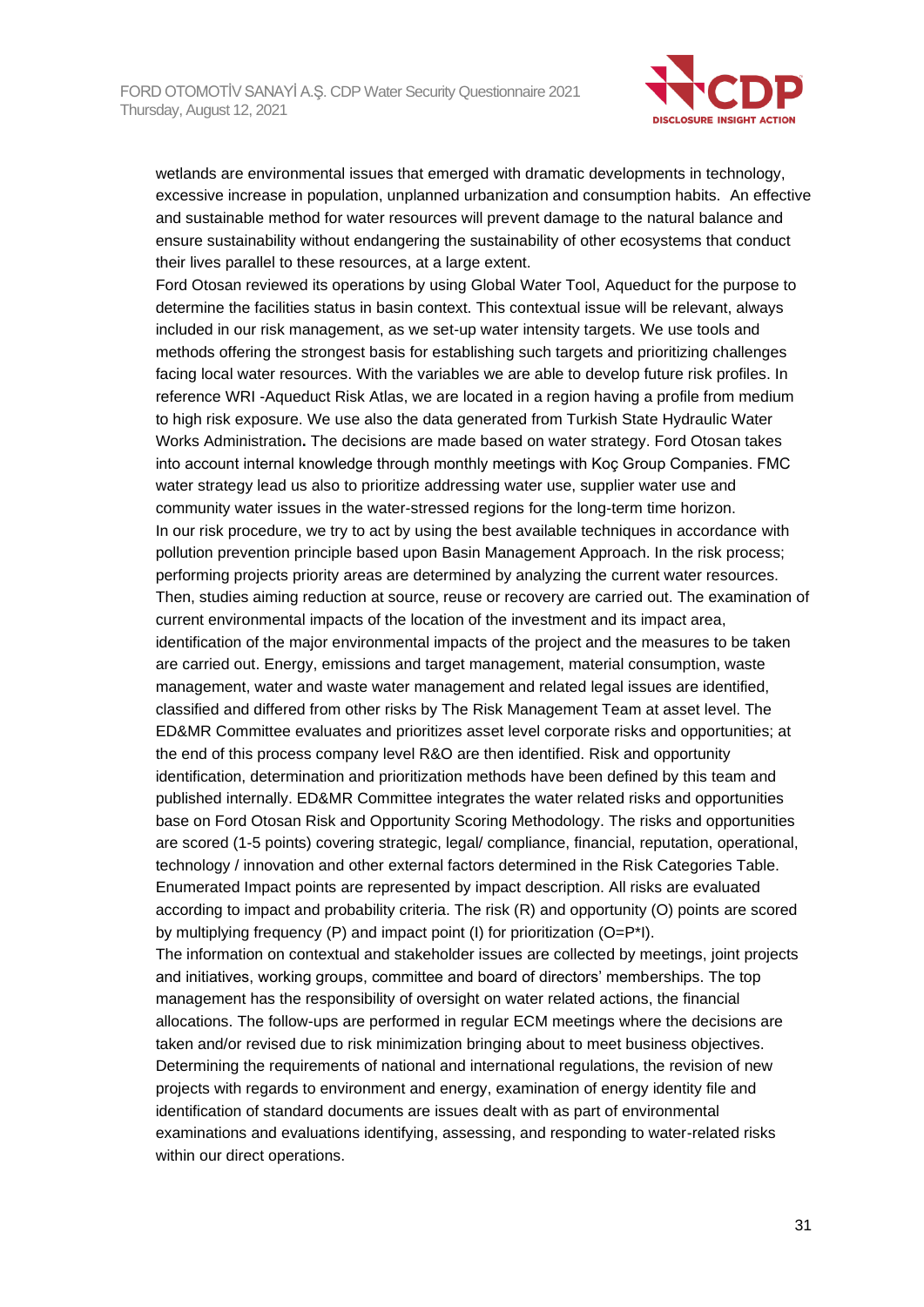

# **W4. Risks and opportunities**

# **W4.1**

### **(W4.1) Have you identified any inherent water-related risks with the potential to have a substantive financial or strategic impact on your business?**

Yes, both in direct operations and the rest of our value chain

## **W4.1a**

### **(W4.1a) How does your organization define substantive financial or strategic impact on your business?**

We define substantive change as potential impact on our operations and cost. Quality and quantity of water for operational purposes is important for us. Regional Water Allocation for industry may have a substantive change for our operations. Water discharge regulations is another important element of this issue. Our facilities are located in water stressed areas. According to WRI -Aqueduct Risk Atlas we are located in a region having a profile from medium to high risk exposure. With our company wide internal knowledge and region base local data, we will respond water challenges with our own operations and externally in communities where we operate and throughout our supply chain. **We have defined substantial change as 1% change in our business, operation, revenues or expenditure from risk exposure.**

For example, losing production at a Ford assembly plant, which would amount to greater than 1% of total vehicle production, would have a substantive financial and strategic impact on our business.

For supply chain, we will start to utilize the Aqueduct Water Risk Atlas and their business relationship regarding Q1 requirements. The threshold for "substantive" will be identified after this process. We are planning to lead our suppliers for new partnerships for environment. With this action we will share leading practices to set reduction targets and reduce our collective environmental footprint.

# **W4.1b**

**(W4.1b) What is the total number of facilities exposed to water risks with the potential to have a substantive financial or strategic impact on your business, and what proportion of your company-wide facilities does this represent?**

|     | <b>Total number of</b><br><b>facilities</b><br>exposed to water represents<br><b>risk</b> | % company-wide Comment<br>facilities this |                                                                                                                                                                                                       |
|-----|-------------------------------------------------------------------------------------------|-------------------------------------------|-------------------------------------------------------------------------------------------------------------------------------------------------------------------------------------------------------|
| Row |                                                                                           | 100                                       | There are Ford Otosan Kocaeli Plants (Gölcük and<br>Yeniköy Plants) and Sancaktepe R&D Center and<br>Spare Part Distribution Center at Marmara Basin.<br>Eskişehir Plant is located in Sakarya Basin. |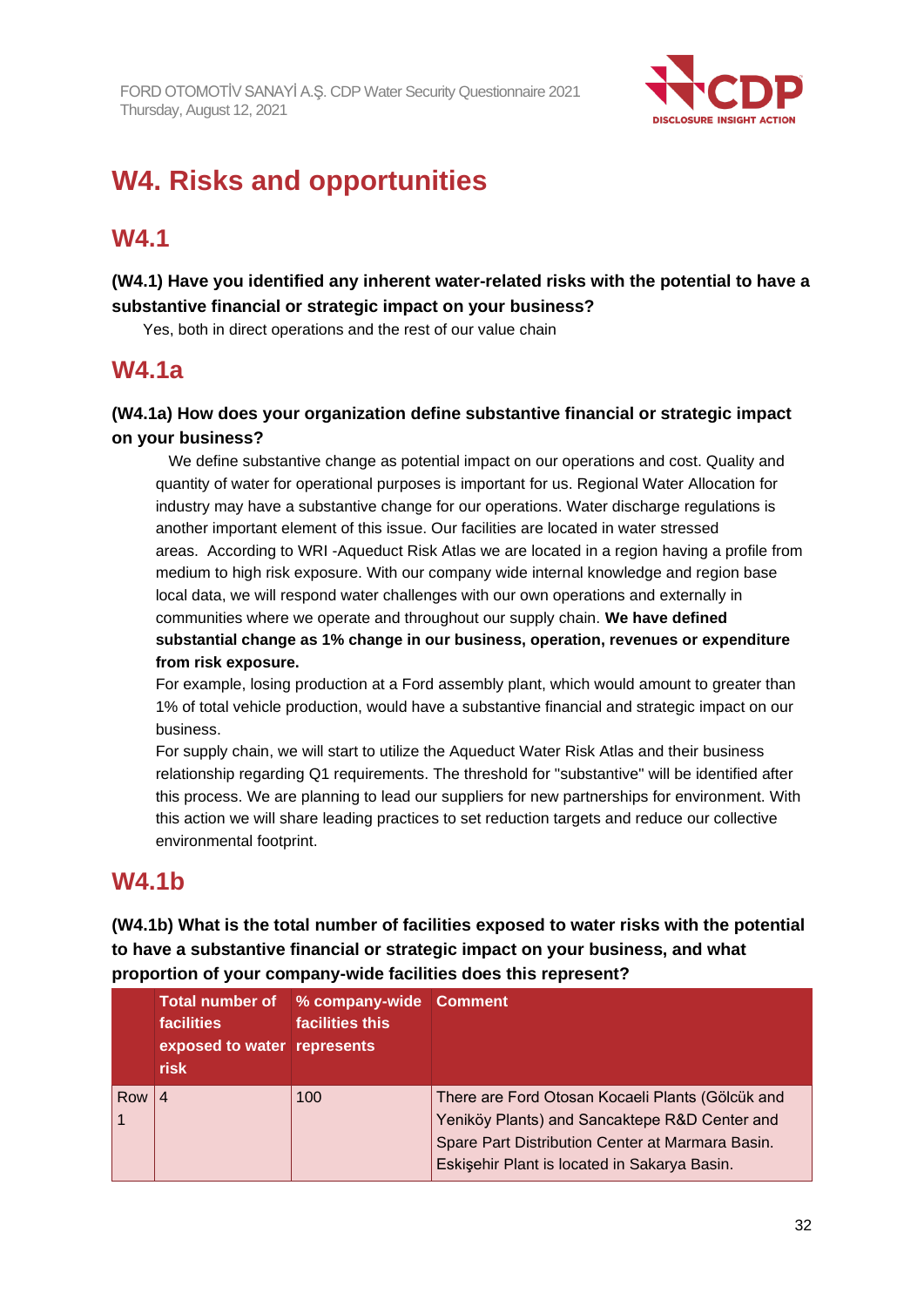

# **W4.1c**

**(W4.1c) By river basin, what is the number and proportion of facilities exposed to water risks that could have a substantive financial or strategic impact on your business, and what is the potential business impact associated with those facilities?**

#### **Country/Area & River basin**

**Turkey** Other, please specify Marmara Basin

# **Number of facilities exposed to water risk**

3

## **% company-wide facilities this represents**

51-75

#### **% company's total global revenue that could be affected** Less than 1%

### **Comment**

Ford Otosan Kocaeli Plants (Gölcük and Yeniköy) and Sancaktepe R&D Center and Spare Part Distribution Center are located in Marmara Basin.

### **Country/Area & River basin**

**Turkey** Sakarya

### **Number of facilities exposed to water risk**

1

#### **% company-wide facilities this represents** 1-25

**% company's total global revenue that could be affected** Less than 1%

#### **Comment**

Eskişehir (old name is İnönü ) Plant is located in Sakarya Basin.

# **W4.2**

**(W4.2) Provide details of identified risks in your direct operations with the potential to have a substantive financial or strategic impact on your business, and your response to those risks.**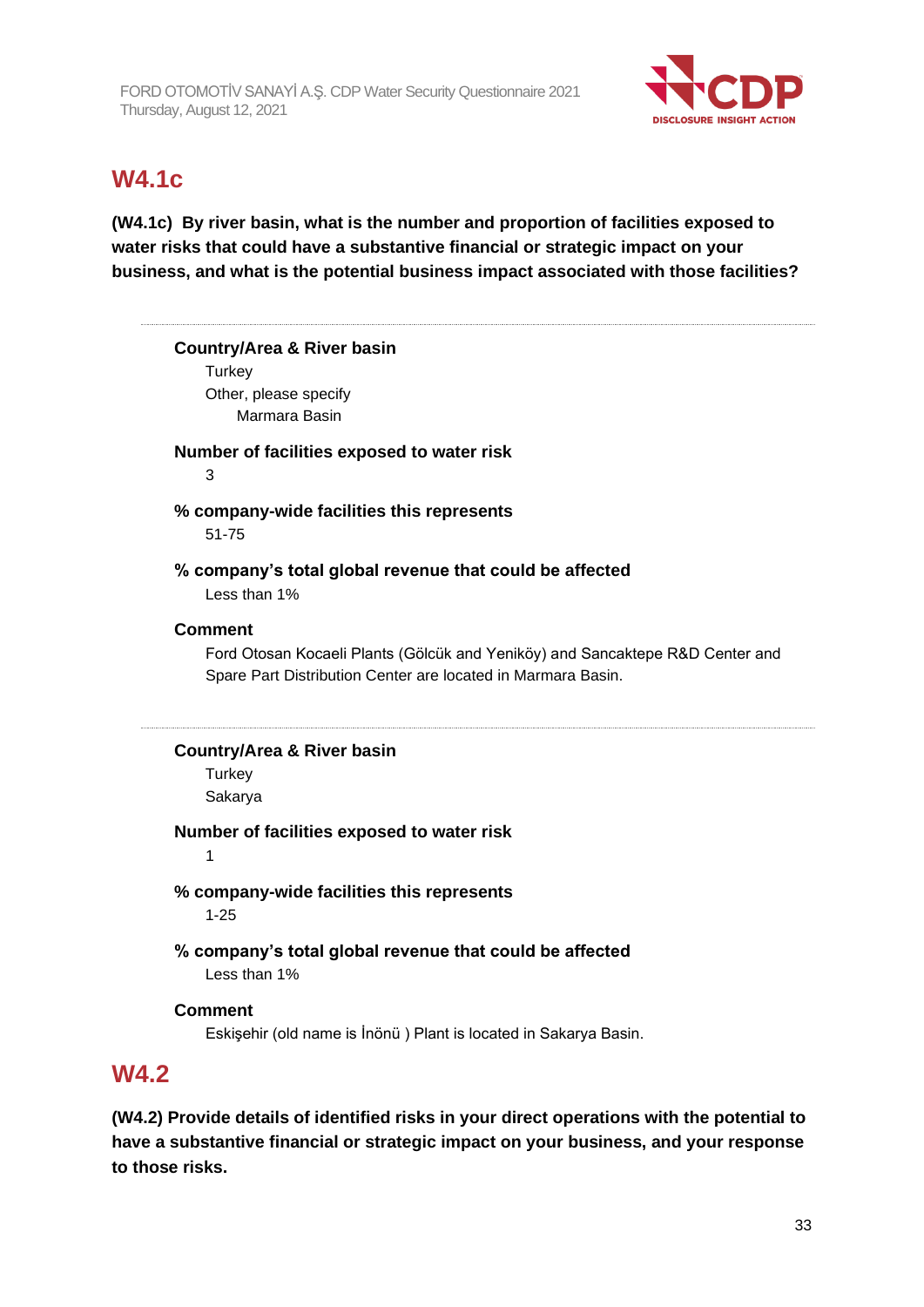

#### **Country/Area & River basin**

**Turkey** Other, please specify Marmara and Sakarya Basins

#### **Type of risk & Primary risk driver**

Physical Increased water stress

#### **Primary potential impact**

Reduction or disruption in production capacity

#### **Company-specific description**

In some regions, droughts are intensifying water scarcity and thereby negatively impacting people's health and productivity.

With the existing climate change scenario, by 2030, water scarcity in water stressed areas will displace between 24 million and 700 million people. If the water scarcity increases in our water basin; the local authority could supply water to urban zone rather than industrial zone. In the production phases, Ford Otosan uses well water. In case of any water scarcity triggered by this risk driver, groundwater availability problem may occur. The control of potential extreme weather events in our sites is our first concern to ensure our business continuity. If the scarcity occurs in the regions where Ford Otosan operates, the utilities department may procure good quality water by providing treated wastewater through treatment system for Kocaeli- Gölcük Facility

#### **Timeframe**

More than 6 years

#### **Magnitude of potential impact**

Medium-high

#### **Likelihood**

Likely

**Are you able to provide a potential financial impact figure?** Yes, a single figure estimate

#### **Potential financial impact figure (currency)**

2,203,242

#### **Potential financial impact figure - minimum (currency)**

**Potential financial impact figure - maximum (currency)**

#### **Explanation of financial impact**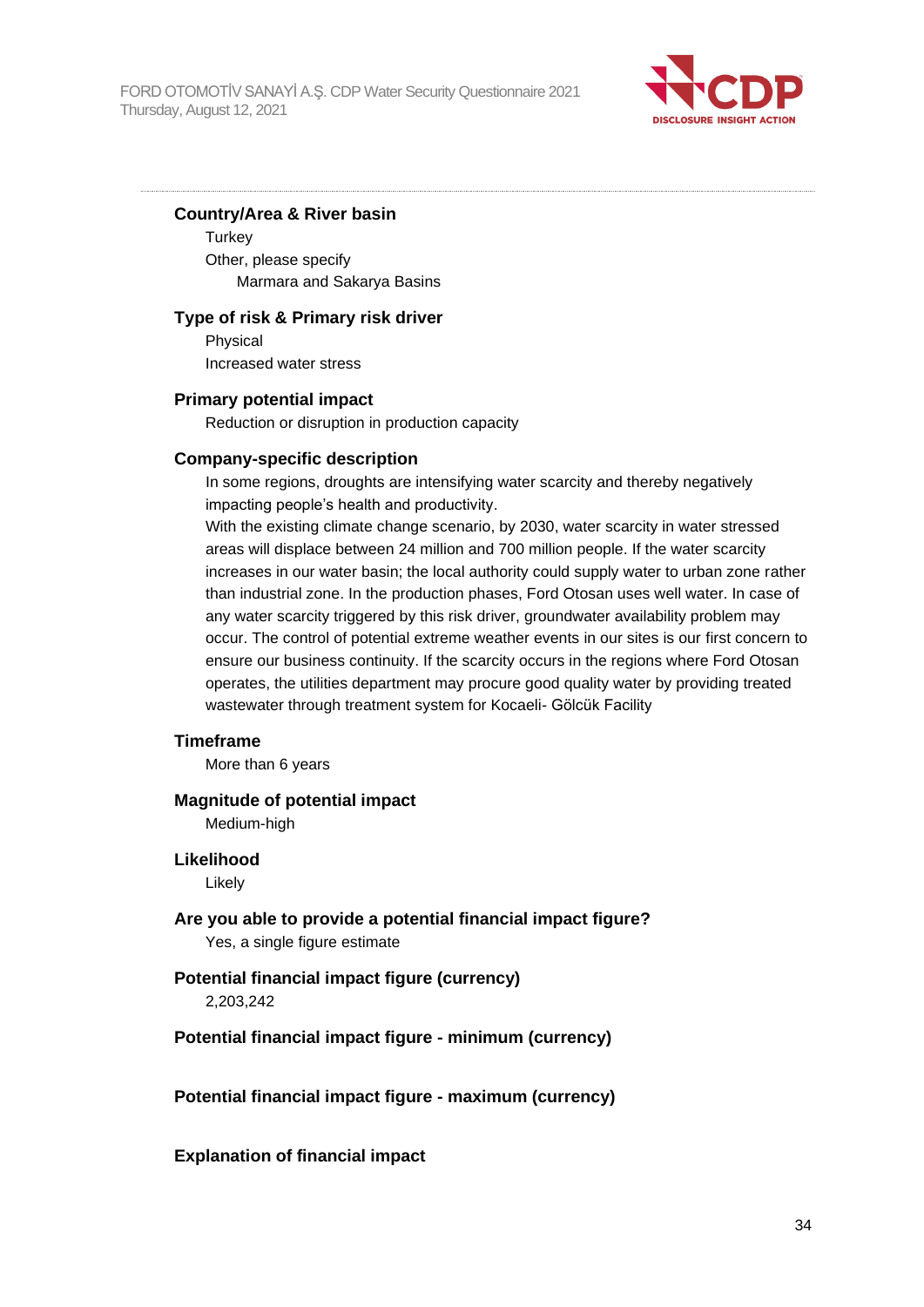

According to the Basin Conservation Action Plans prepared by the Scientific Research Center Tubitak /Turkey, it was determined that the total drinking, use, industrial water (non-irrigation) reserve in 2030 and 2040 will be around 69% and 68% respectively. Regarding to the plans, after 2020, local authorities will develop water allocation strategies and different water management tools. The calculation was realized after the assumption of municipal water usage instead of well water. An estimation of calculation was realized for six years.

#### **Primary response to risk**

Amend the Business Continuity Plan

#### **Description of response**

We tackle water source, wastewater treatment and wastewater reuse with an integrated approach, our concern is to convert wastewater, treatment and discharge from a problematic point to a valuable commodity. Our mid-term plans are to explain new and progressive approaches to stakeholders and all benefit units as follows; Alignment of public policy positions with water stewardship goals Cost increase management through regulated tariff-setting process Engagement with community Engagement with other stakeholders in the river basin Infrastructure investment Infrastructure maintenance

#### **Cost of response**

 $\Omega$ 

#### **Explanation of cost of response**

The cost of the response is included in our companies' current responsibilities which are ongoing activities.

#### **Country/Area & River basin**

**Turkey** Other, please specify Marmara Basin

#### **Type of risk & Primary risk driver**

Physical Increased water stress

#### **Primary potential impact**

Other, please specify Water Supply Disruption

#### **Company-specific description**

Water is the primary medium through which we will feel the effects of climate change. Water availability is becoming less predictable in many places, and increased incidences of flooding threaten to destroy water withdrawal points, sanitation facilities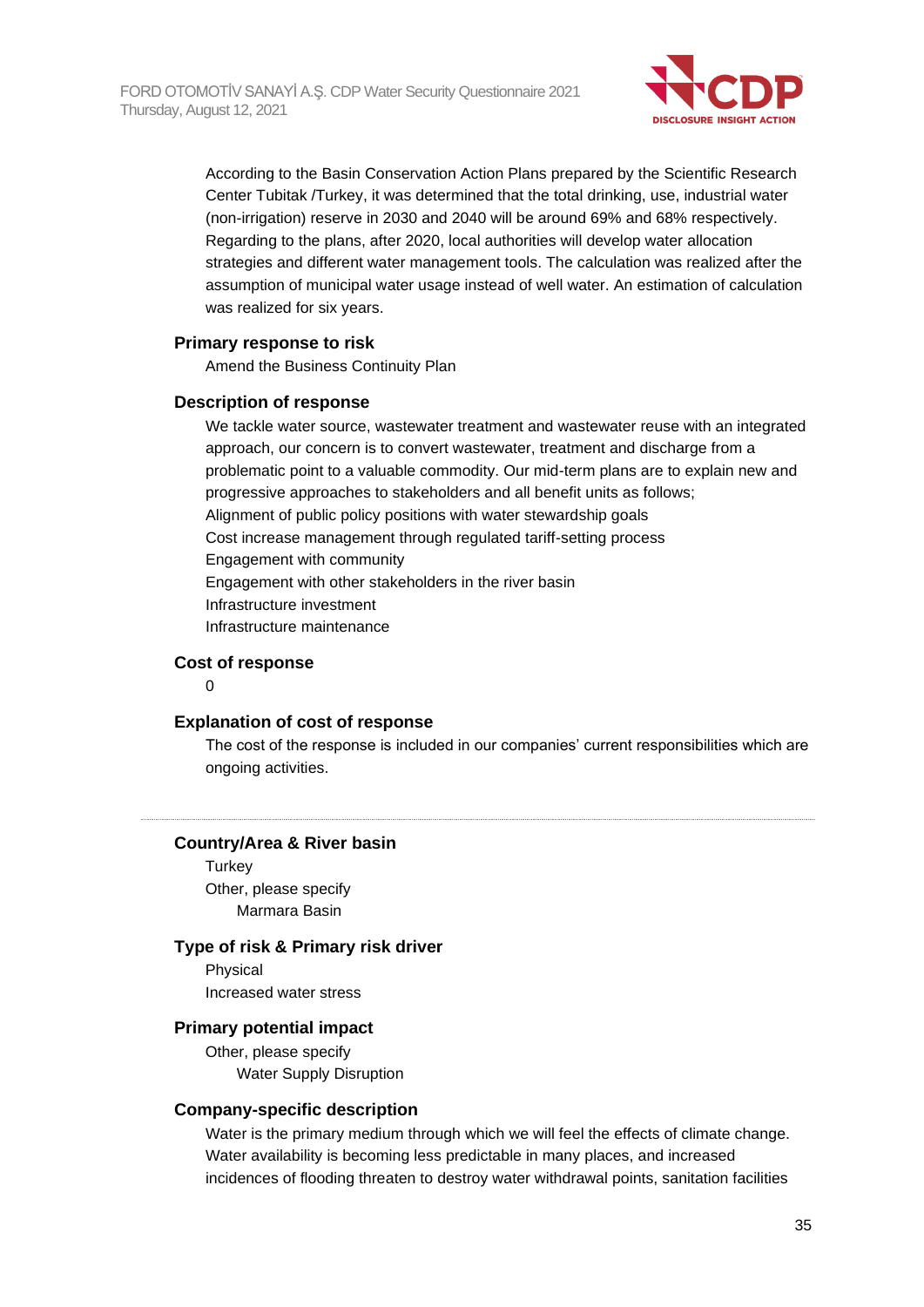

and contaminate water sources. In some regions, droughts are intensifying water scarcity and thereby negatively impacting people's health and productivity. With the existing climate change scenario, by 2030, water scarcity in some arid and semi-arid places will displace between 24 million and 700 million people. If the water scarcity increases in our water basin the local authority could supply water to urban zone rather than industrial zone.

In the production phases, Ford Otosan uses well water and municipal water as fresh water. In case of any water scarcity triggered by this risk driver, groundwater availability problem may occur. The control of potential extreme weather events in our sites is our first concern to ensure our business continuity. If the scarcity occurs in the regions where Ford Otosan operates, the utilities department may procure good quality water by providing treated wastewater through treatment system for Kocaeli- Gölcük Facility

#### **Timeframe**

More than 6 years

#### **Magnitude of potential impact**

Medium-high

#### **Likelihood**

Likely

- **Are you able to provide a potential financial impact figure?** Yes, a single figure estimate
- **Potential financial impact figure (currency)** 4,546,147
- **Potential financial impact figure - minimum (currency)**

#### **Potential financial impact figure - maximum (currency)**

#### **Explanation of financial impact**

Purpose of the Project:

\*Wastewater treatment plant effluents, cooling towers blow down waters and water center sand filter backwash water are treated and recycled.

\*The recovered wastewater is converted into external water in the deionized (external) water production system, and the dye house wastewater is planned to be reused in production

If the waste water is discharged into ISU sewer system without any treatment and recovery process the cost will be 4.5 mio \$. This figure was calculated by taking into account the cumulative price increase rate of ISU for discharge water.

The expected life time of this project is 20 years.

Project Goal:

The need for alternative water resources as wells are not allowed to be drilled in Kocaeli Plants

\*Achieving 30% water saving target per vehicle until 2030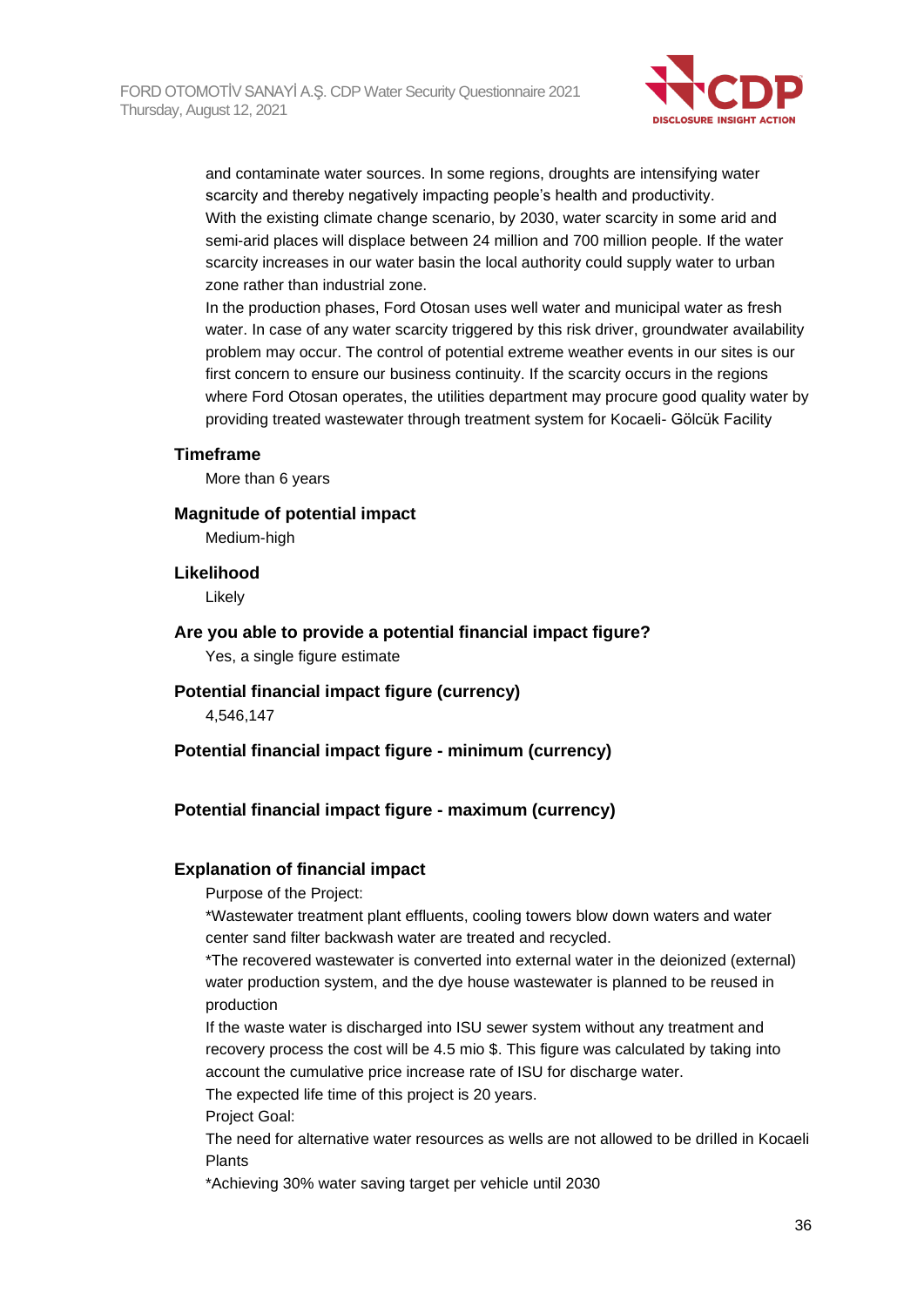

\* Fulfillment of Ford EU Global Water Target and Koç Group Environmental Strategic Water Targets

#### **Primary response to risk**

Adopt water efficiency, water reuse, recycling and conservation practices

#### **Description of response**

Climate Change Strategies published by Ford Motor Company and Koç Group are the themes directing our works. Feasibility works for wastewater recovery projects will be maintained as a precaution against the diminished water resources.

A budget study of 1,500,000 \$ was carried out for wastewater recovery.

This project includes water auditing, consultant and wastewater recovery turnkey project.

A 720 m3 / day recovery facility is planned. The recovery rate is 30%.

There will be 1,130-1,200 m3 / day wastewater input to the facility and 720 m3 / day will be recovered

#### **Cost of response**

1,500,000

#### **Explanation of cost of response**

Feasibility studies for waste water recovery project is in progress. Cost of obtaining clean water from wastewater is our priority. In Eskişehir plant 3 more wells have been allocated as precautionary purpose.

#### **Country/Area & River basin**

**Turkey** Other, please specify Marmara Basin

#### **Type of risk & Primary risk driver**

Physical Increased water stress

#### **Primary potential impact**

Reduction or disruption in production capacity

#### **Company-specific description**

If the water stress increases in our water basin the local authority could supply water to urban zone rather than industrial zone, and some withdrawal limitations may be enforced as legal sanction. In the production phases, Ford Otosan uses well water as fresh water. In case of any water shortage triggered by this risk driver, groundwater availability problem may occur. To ensure our business continuity in Marmara Region-Kocaeli plants, the utilities department may procure good quality water by withdrawing sea water which will be treated through Reverse Osmosis system.

#### **Timeframe**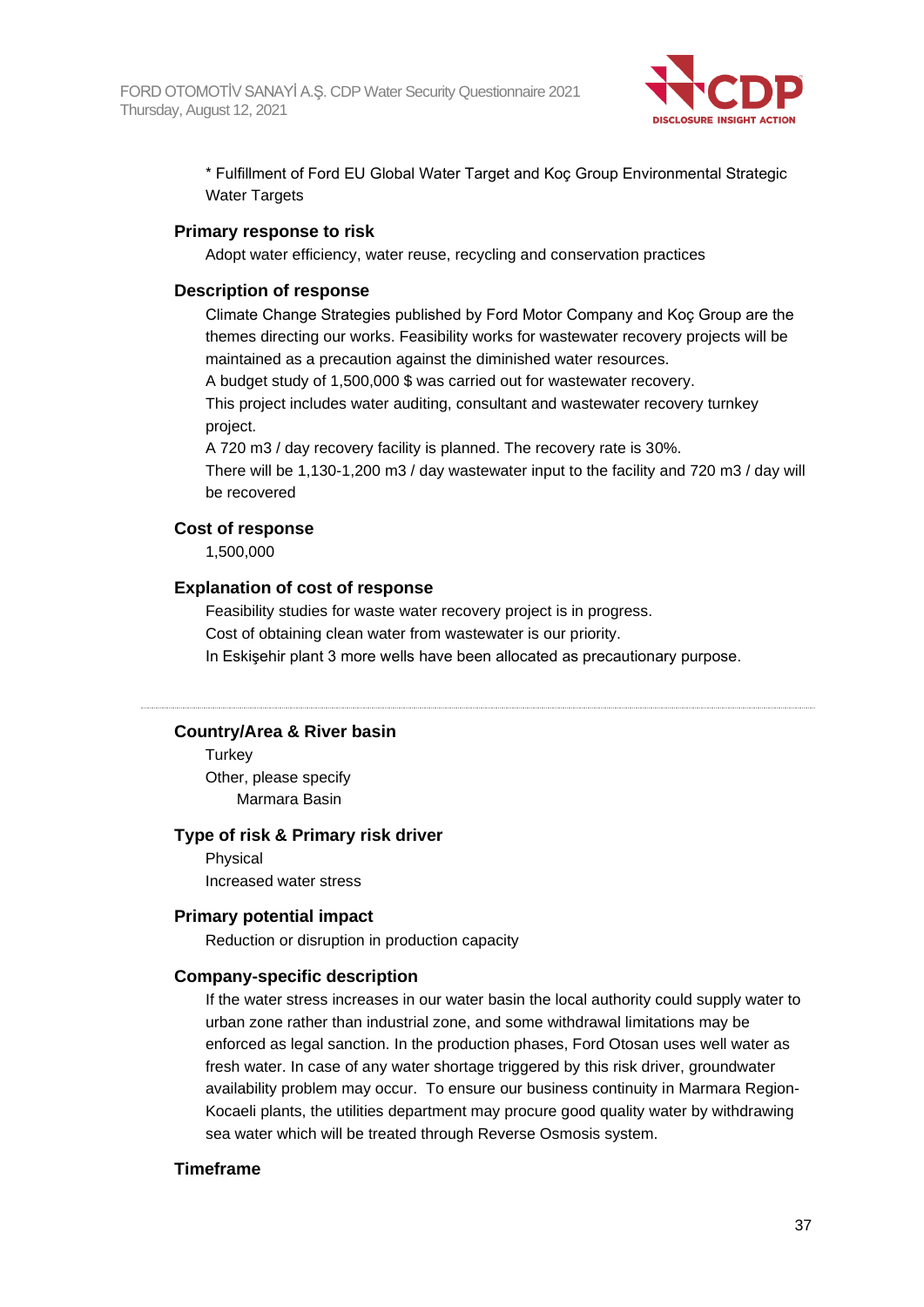

#### More than 6 years

#### **Magnitude of potential impact** Medium-high

### **Likelihood**

Likely

# **Are you able to provide a potential financial impact figure?**

Yes, a single figure estimate

### **Potential financial impact figure (currency)**

1,000,000

### **Potential financial impact figure - minimum (currency)**

### **Potential financial impact figure - maximum (currency)**

### **Explanation of financial impact**

This figure represents one day long production interruption in Kocaeli Plants.

#### **Primary response to risk**

Secure alternative water supply

#### **Description of response**

A feasibility study on reverse osmosis (RO) and ultra-filtration (UF) system has completed Sea water withdrawal, treatment by RO and UF, storage, distribution to process & utilities divisions could be implemented to secure alternative water supply.

#### **Cost of response**

1,200,000

#### **Explanation of cost of response**

The reverse osmosis and ultra-filtration system accounted for the vast majority of the cost (1.2 million dollars) as this technology is quite expensive. This is a one-time cost.

## **W4.2a**

**(W4.2a) Provide details of risks identified within your value chain (beyond direct operations) with the potential to have a substantive financial or strategic impact on your business, and your response to those risks.**

**Country/Area & River basin Turkey** Other, please specify Marmara and Sakarya Basins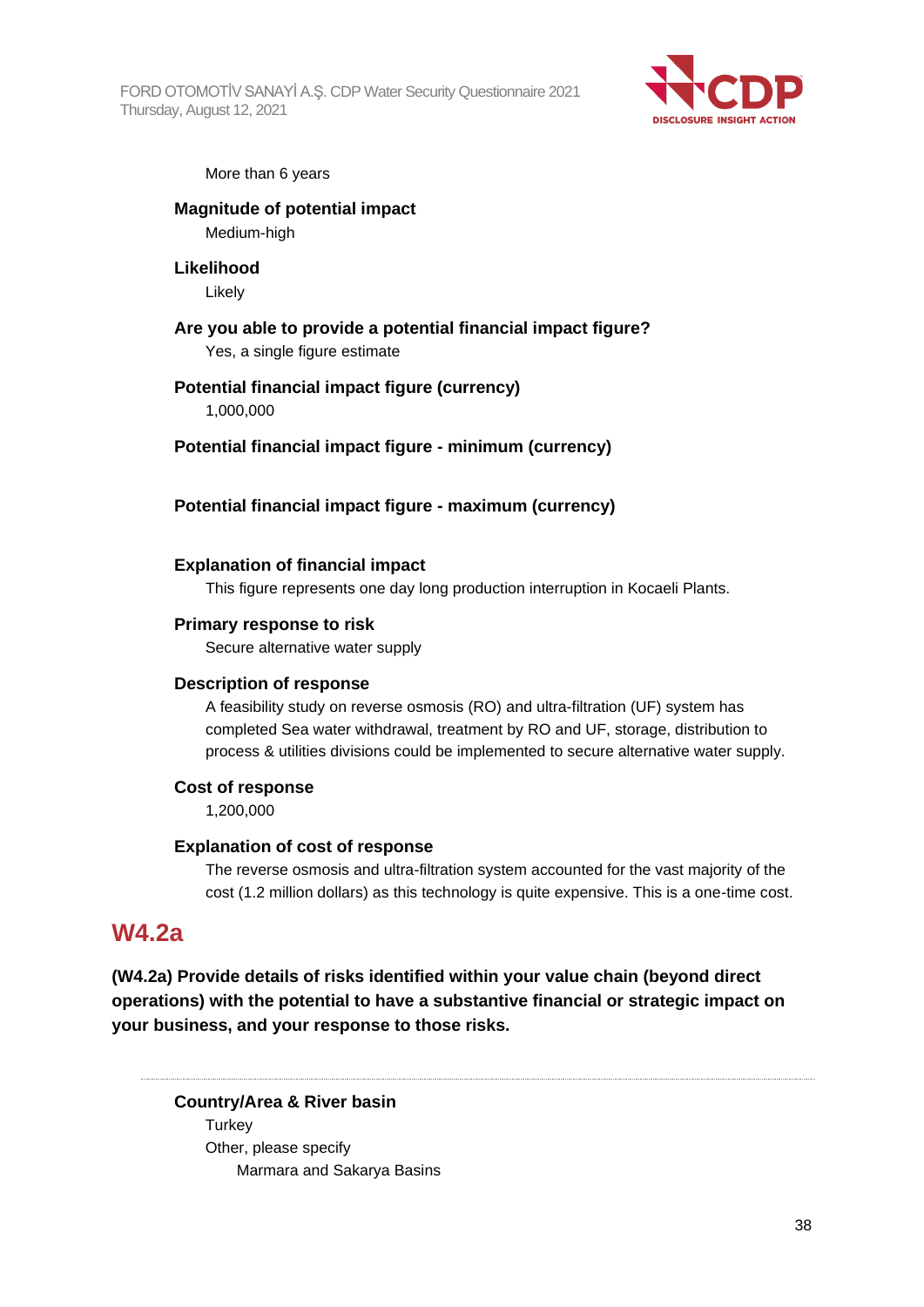

#### **Stage of value chain**

Supply chain

#### **Type of risk & Primary risk driver**

Physical Increased water stress

#### **Primary potential impact**

Other, please specify Water Supply Disruption in our value chain: suppliers

#### **Company-specific description**

We work to disseminate our sustainability understanding throughout our supply chain. We encourage our suppliers to develop systems and practices in primary sustainability fields such as quality, efficiency, human rights, working environment and environmental performance. We include these expectations in our purchasing agreements and ensure their active monitoring.

#### **Timeframe**

4-6 years

#### **Magnitude of potential impact**

Medium

#### **Likelihood**

Likely

# **Are you able to provide a potential financial impact figure?**

Yes, a single figure estimate

#### **Potential financial impact figure (currency)**

#### 0

### **Potential financial impact figure - minimum (currency)**

#### **Potential financial impact figure - maximum (currency)**

#### **Explanation of financial impact**

Potential financial impact will not occur. It is possible to shift production to other supplier sites.

In 2020, we carried out our main audits through the Q1 - Number One in Quality certification system within the scope of Ford Motor Company global capacity audits. We conducted field visits to resolve any problems and challenges suppliers face during production. We worked on auditing and performance development based on certain criteria by identifying suppliers that are open to improvement through Ford Motor Company global system. We have taken actions to prevent possible risks in areas such as natural disasters, fire and other climate related risks by visiting suppliers.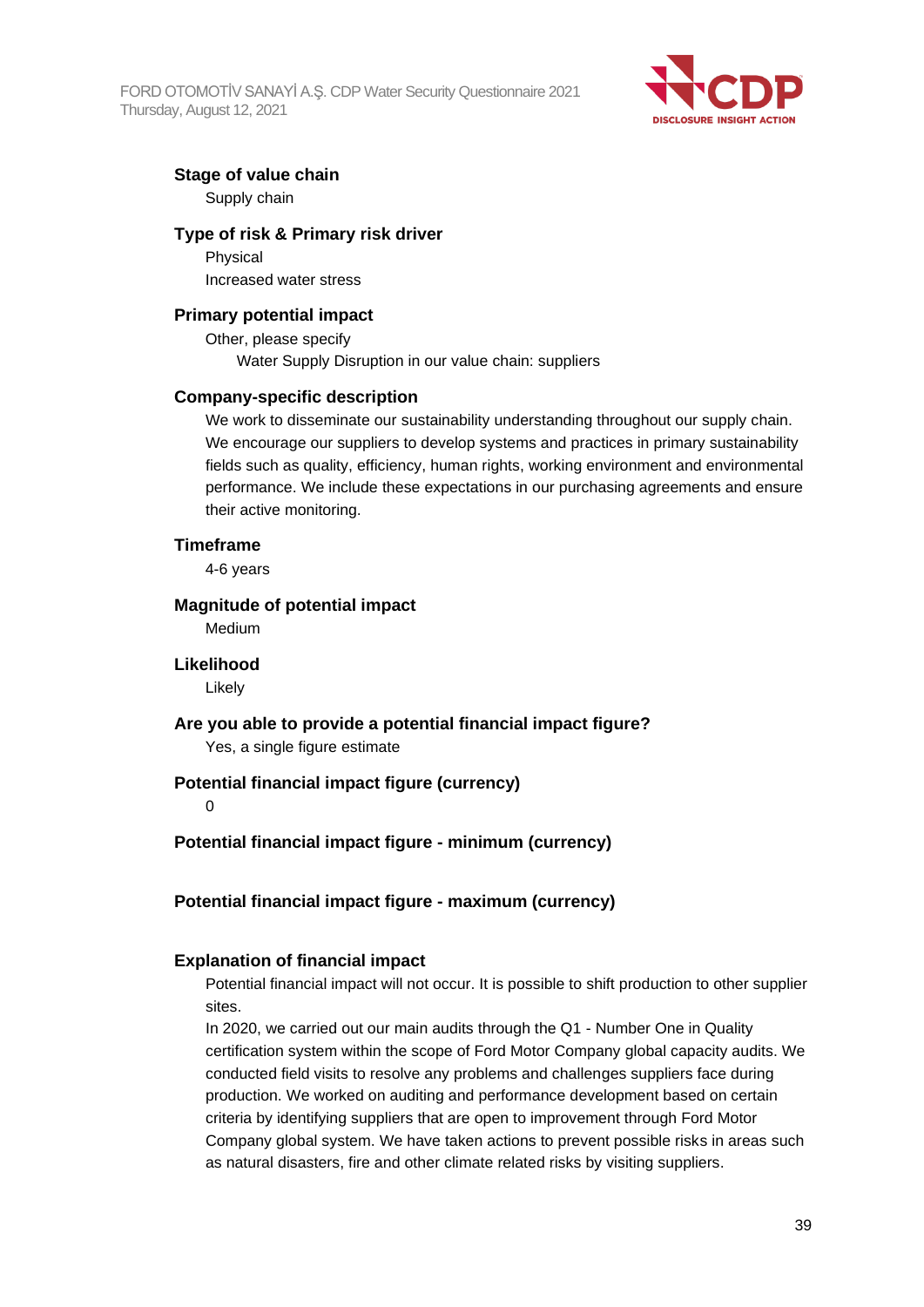

#### **Primary response to risk**

Supplier engagement Work with supplier to engage with local communities

#### **Description of response**

Alignment of public policy positions with water stewardship goals Cost increase management through regulated tariff-setting process Engagement with community Engagement with other stakeholders in the river basin

#### **Cost of response**

 $\Omega$ 

#### **Explanation of cost of response**

The cost of response is included in current Q1 activities. It is an ongoing activity which is developed with risk management strategy.

#### **Country/Area & River basin**

**Turkey** Other, please specify Marmara

#### **Stage of value chain**

Use phase

#### **Type of risk & Primary risk driver**

Physical Increased water stress

#### **Primary potential impact**

Reduction or disruption in production capacity

#### **Company-specific description**

Current Situation: In the water production process, during the production of water from the Iron Manganese and Ultra filtration units, the waste water generated during the backwash and rinsing process is transferred to the treatment center and disposed of. Purpose of the Project: Recycling of backwash and rinsing waters, discharging them in the raw water tank and transferring them into water production.

#### **Timeframe**

More than 6 years

#### **Magnitude of potential impact**

Medium

#### **Likelihood**

Very likely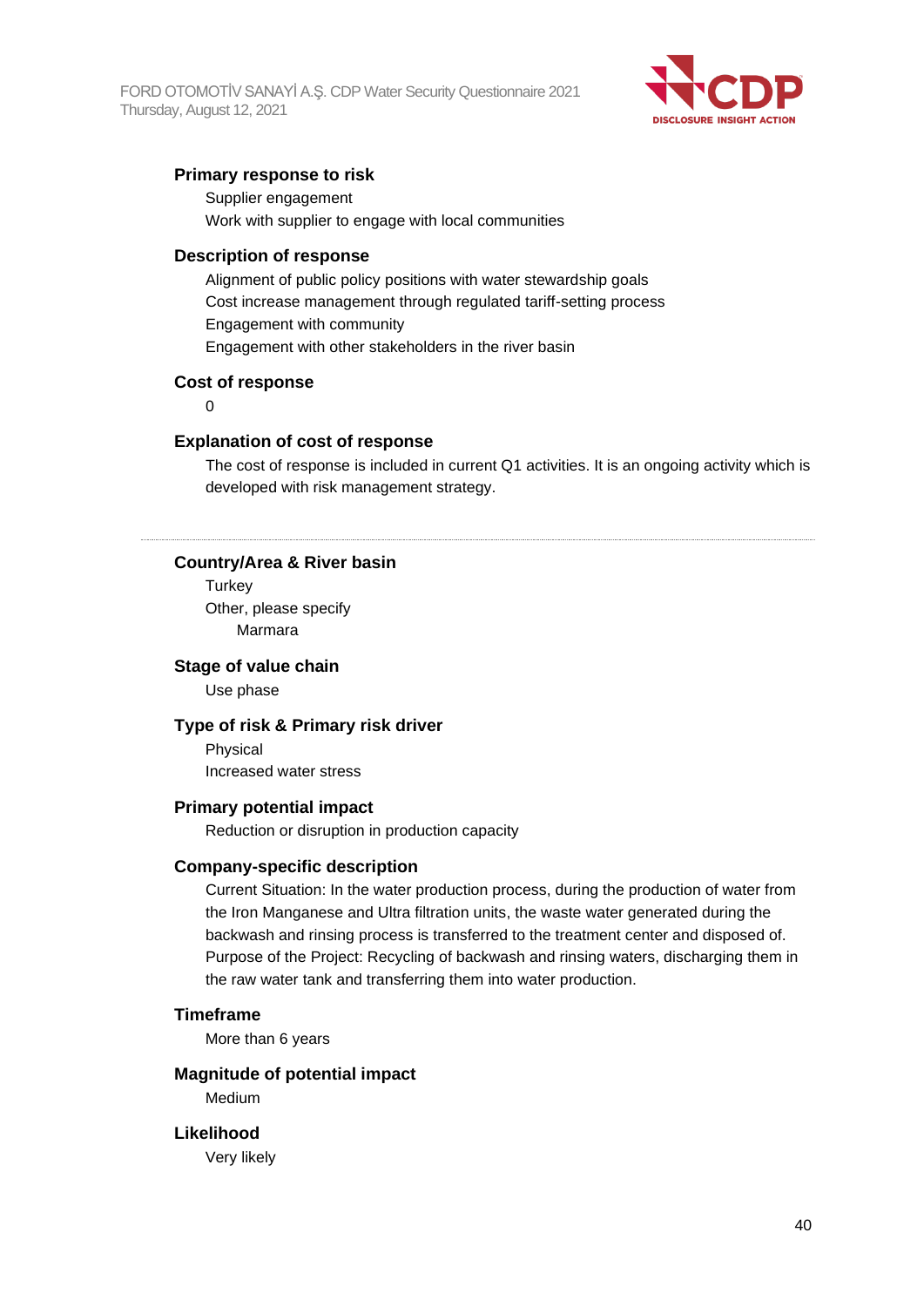

### **Are you able to provide a potential financial impact figure?** Yes, a single figure estimate

### **Potential financial impact figure (currency)** 77,798

### **Potential financial impact figure - minimum (currency)**

### **Potential financial impact figure - maximum (currency)**

### **Explanation of financial impact**

Wastewater Recovery Project to be started:

In each cycle, 125 m3 wastewater will be collected in the wastewater tank, water will be passed through the ultra filtration unit to be installed and recovered with 95.2% efficiency. It will be transferred to the raw water tank, which is the first stage of water production.

15,880 m3 of water will be saved annually. Annual savings is 19,230 \$. Calculation estimation was realized for ten years. The figure is 77,798 \$

### **Primary response to risk**

Direct operations

Improve alignment of our public policy influencing activity with our water stewardship commitments

#### **Description of response**

With an investment cost of 36,865 \$, the finance approved TARR (time adjusted rate of return) account is 32%.

#### **Cost of response**

36,865

#### **Explanation of cost of response**

36,865 \$ represents the investment cost of the project.

# **W4.3**

### **(W4.3) Have you identified any water-related opportunities with the potential to have a substantive financial or strategic impact on your business?**

Yes, we have identified opportunities, and some/all are being realized

# **W4.3a**

**(W4.3a) Provide details of opportunities currently being realized that could have a substantive financial or strategic impact on your business.**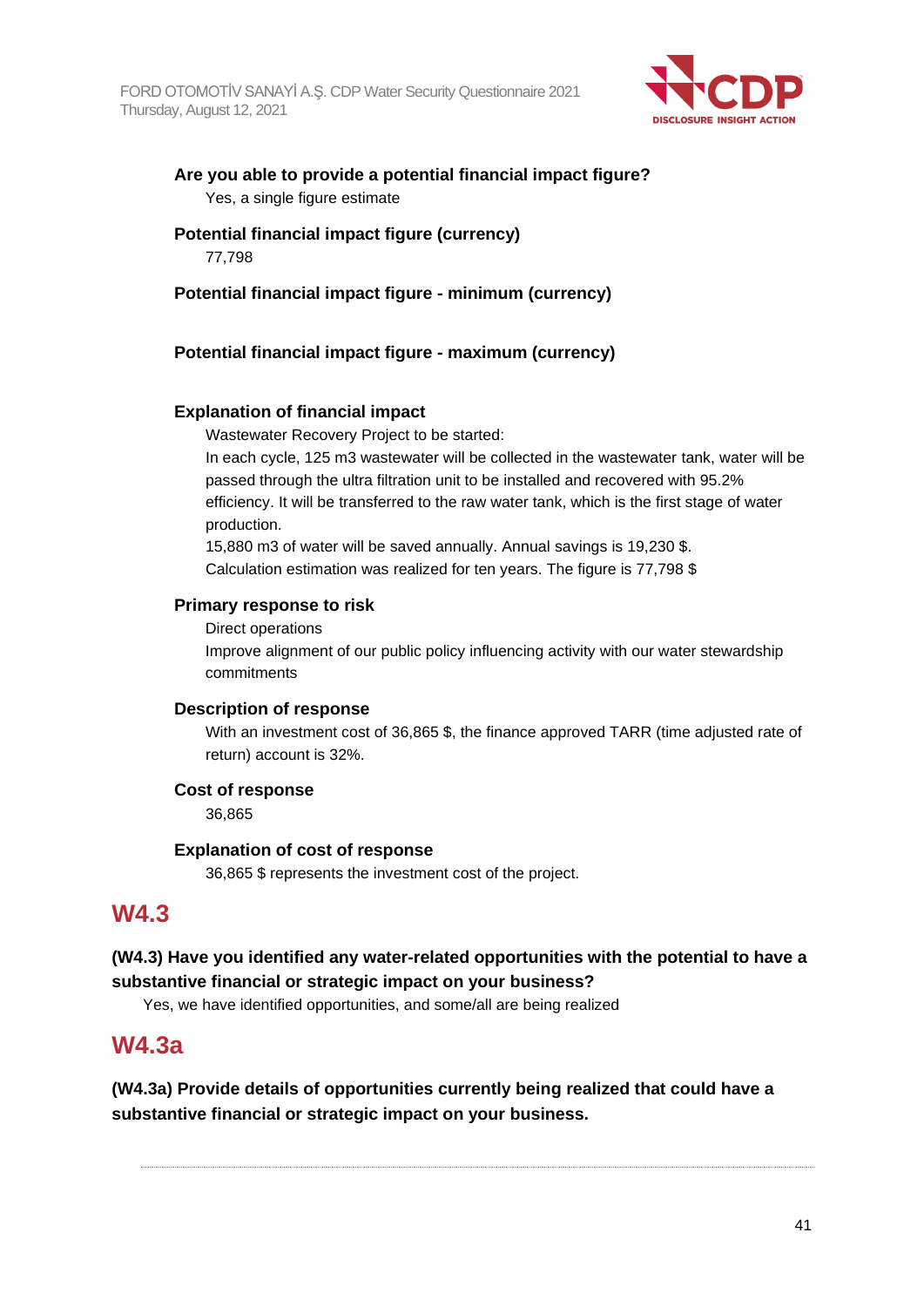

### **Type of opportunity**

**Efficiency** 

#### **Primary water-related opportunity**

Improved water efficiency in operations

### **Company-specific description & strategy to realize opportunity**

The main concern of Ford Otosan is to reduce water consumption in the production process. For this purpose we fulfilled different measures such as:

1- Increase of cooling water capacity & maintenance activities

2-Elimination of water leakages by equipment maintenance

3- Internal audits and implementation of various efficiency projects with awareness raising

4- Cleaning procedure improvements

5- Renovations in WASH activities

6-Oil-retaining bacteria project

#### **Estimated timeframe for realization**

More than 6 years

#### **Magnitude of potential financial impact**

**High** 

**Are you able to provide a potential financial impact figure?**

Yes, a single figure estimate

**Potential financial impact figure (currency)**

37,692

### **Potential financial impact figure – minimum (currency)**

### **Potential financial impact figure – maximum (currency)**

#### **Explanation of financial impact**

We monitor our water consumption in line with our targets.

With Ford Otosan Water Policy, which we published in 2021, we declare our commitment to reducing water consumption per product in operational processes, prioritizing innovative and sustainable water management systems in new investments and projects, and focusing primarily on water management in campuses experiencing water stress as a result of regional situation

assessments. Accordingly, we recycle the water in the cooling towers of the Gölcük and Yeniköy Plants and with reverse osmosis at the Yeniköy.

With Green Office practices, we introduce measures such as reducing the flow rate of the sensorless faucets and the quantity of water in the toilet cisterns. As a result, we reduced water

consumption per person by 35% and 25% at the at the Yeniköy and Gölcük Plants, respectively.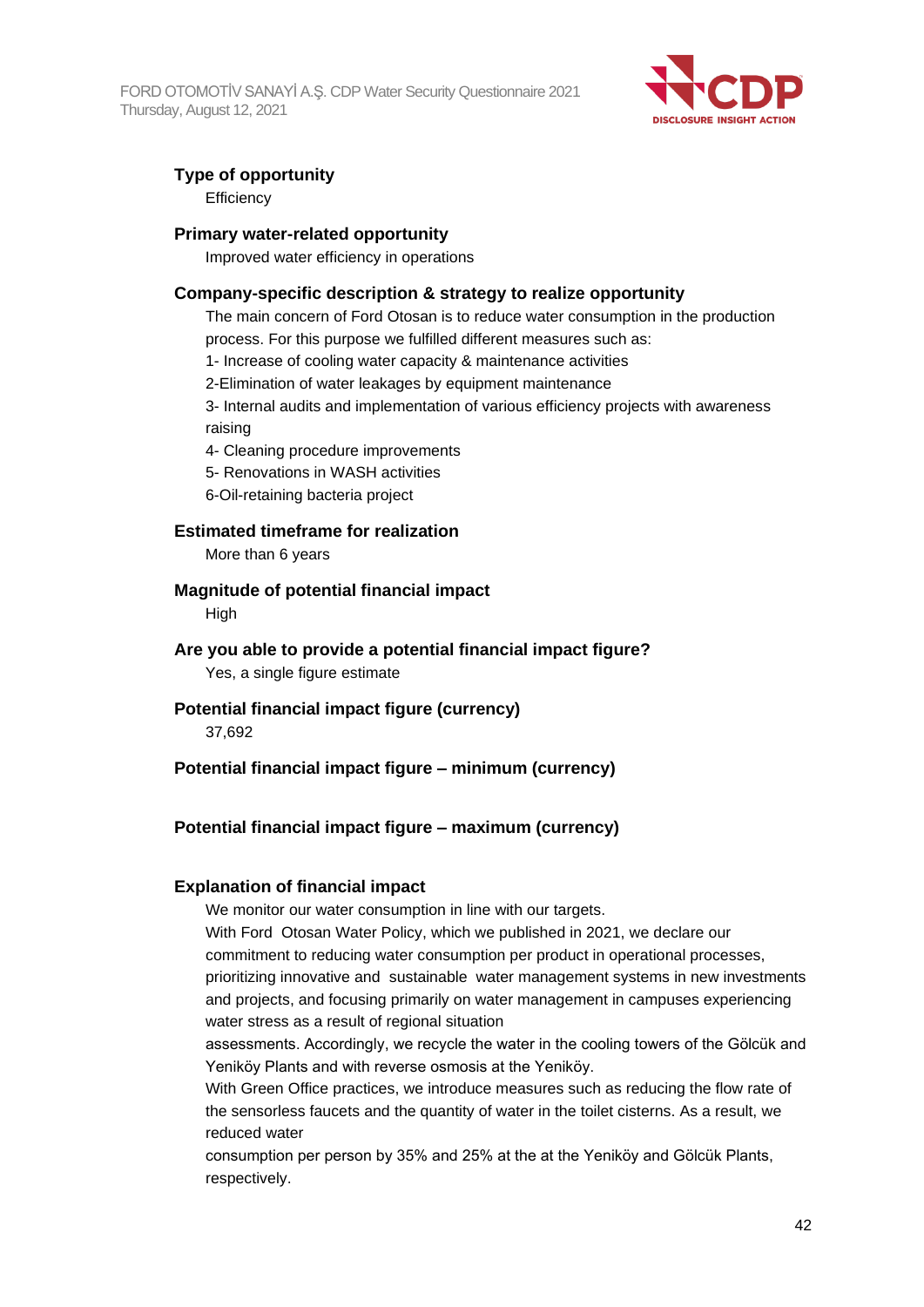

The financial impact is calculated with multiplying the decrease of water withdrawals and the approximate cost for treatment services per m3 of wastewater.

**Type of opportunity**

**Markets** 

#### **Primary water-related opportunity**

Increased brand value

#### **Company-specific description & strategy to realize opportunity**

We participated in the Green Office Program in collaboration with WWF - Turkey in the second half of 2016 with the purpose of raising awareness of energy conservation, efficient use of natural resources and sustainable lifestyle and speeding up the dissemination of sustainability approach within the company. We supported the program with over 1,600 employees from Sancaktepe R&D Centre and Marketing, Sales and After Sales Offices. Thus, we became the organisation participating in the program in Turkey with the highest number of employees at a single location.

We made improvements in various areas such as reduction of paper, water and electricity use by e-signature method as part of the works that were led by Green Office Team that we had established within the company. Furthermore, we were the first automotive company taking part in WWF - Turkey's Green Office Network and set a leading example for our sector. The Kocaeli and Eskişehir campuses have been integrated to Turkey Green Office Network in 2019 by expanding the extent of the project. At the end of the Green Office Project, it has been received the Green Office Diploma along with the right to use the Green Office logo from WWF (World Wildlife Fund for Nature). Following the Sancaktepe Campus, the Eskişehir Plant and Kocaeli Plants also received the Green Office Diploma. As such, three campuses now hold a Green Office Diploma. This diploma shows that the company is environmentally sensitized and committed.

#### **Estimated timeframe for realization**

1 to 3 years

**Magnitude of potential financial impact** Medium-high

**Are you able to provide a potential financial impact figure?** Yes, a single figure estimate

#### **Potential financial impact figure (currency)** 1,398.37

**Potential financial impact figure – minimum (currency)**

**Potential financial impact figure – maximum (currency)**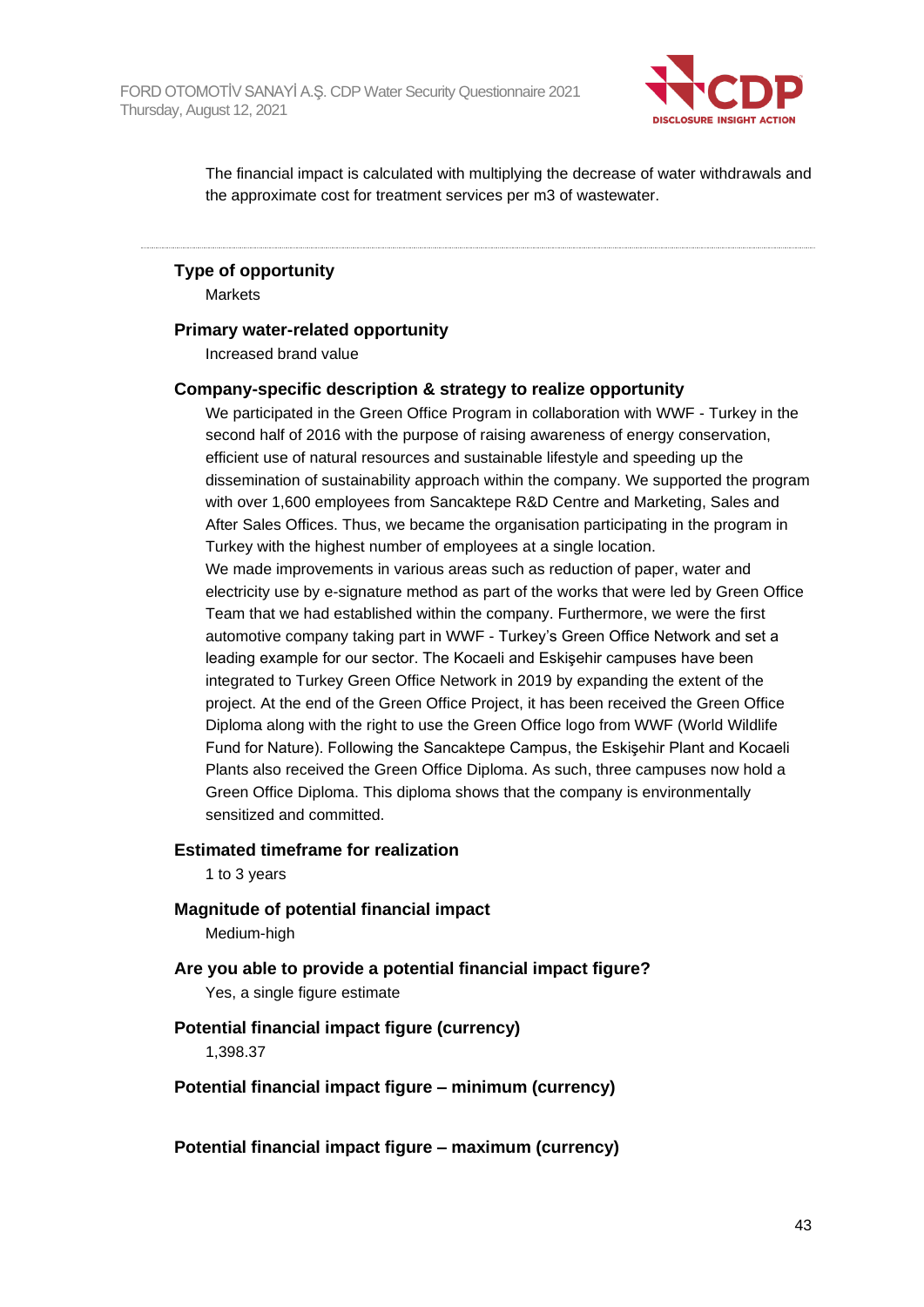

### **Explanation of financial impact**

Within the scope of Green Office Project, the usage of water has been decreased by 4% by lowering toilet reservoir volumes, reducing tap flow rates, and placing labels on toilet reservoir about awareness. 3,528 cubic meters of utility water was saved. The financial impact figure calculated with the amount of water saved from initiatives and the approximate cost for treatment services per m3 of wastewater.

#### **Type of opportunity**

**Efficiency** 

#### **Primary water-related opportunity**

Improved water efficiency in operations

#### **Company-specific description & strategy to realize opportunity**

At Ford Otosan, we see the effective management of water risks as a key elements of achieving environmental sustainability and ensuring business continuity. With Ford Otosan Water Policy, which we published in 2021, we declare our commitment to reducing water consumption per product in operational processes, prioritizing innovative and sustainable water management systems in new investments and projects, and focusing primarily on water management in campuses experiencing water stress as a result of regional situation assessments.

A feasibility study was conducted in 2020 for the wastewater recovery project in our Gölcük Facility. The cost of investment was found to be about 1,593,513 USD in 2020.

#### **Estimated timeframe for realization**

1 to 3 years

#### **Magnitude of potential financial impact**

Medium

#### **Are you able to provide a potential financial impact figure?** Yes, a single figure estimate

**Potential financial impact figure (currency)** 364,313.57

#### **Potential financial impact figure – minimum (currency)**

#### **Potential financial impact figure – maximum (currency)**

#### **Explanation of financial impact**

With the wastewater recovery project, the discharged wastewater will be recycled and given to the external water production as raw water and will be given to the dyehouse as external water.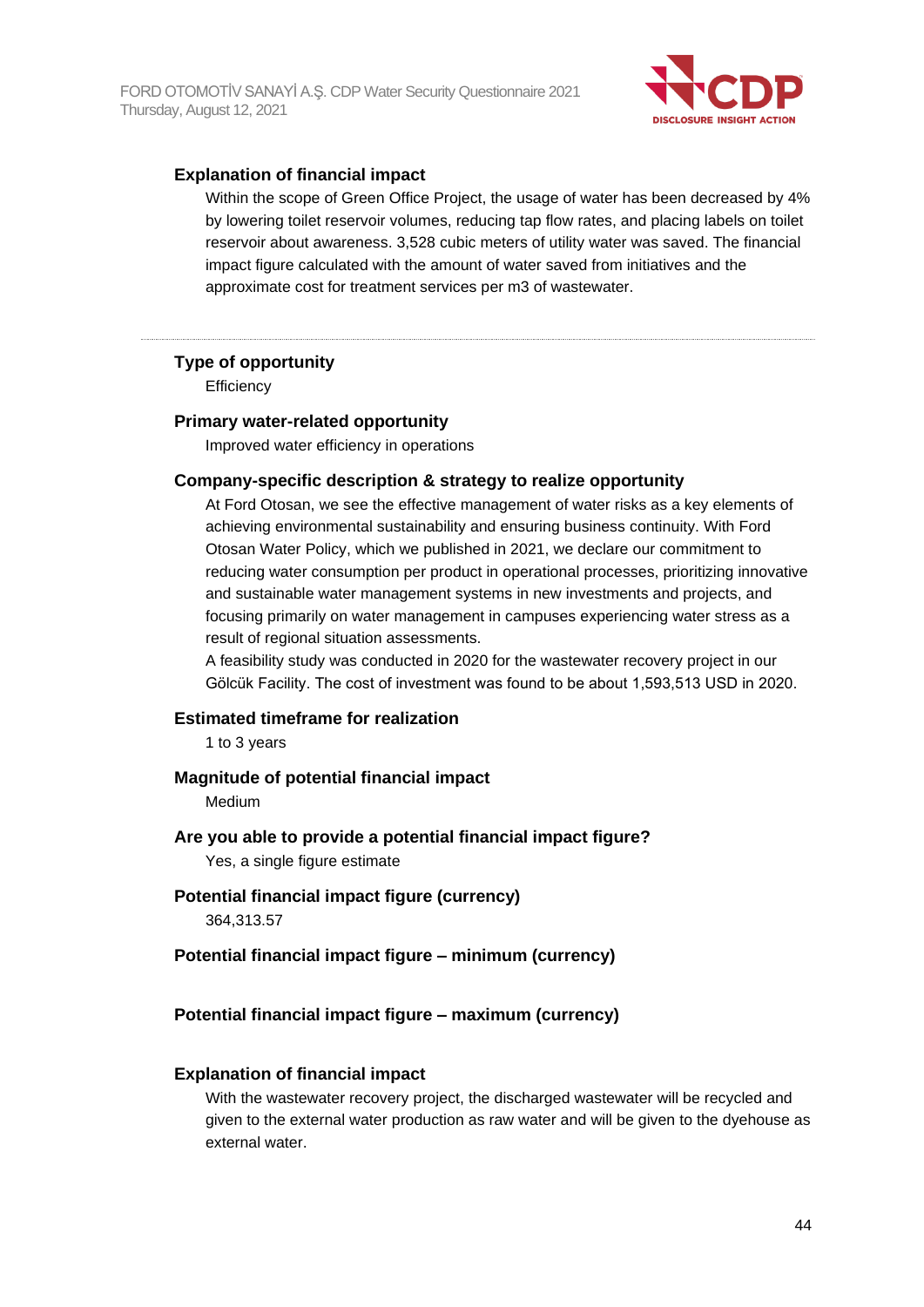

Therefore, water savings are expected to be 30%. This will lead to an approximately 364,313.57 USD Annually.

# **W5. Facility-level water accounting**

# **W5.1**

**(W5.1) For each facility referenced in W4.1c, provide coordinates, water accounting data, and a comparison with the previous reporting year.**

**Facility reference number** Facility 1 **Facility name (optional)** Gölcük Plant (from Kocaeli Plants) **Country/Area & River basin Turkey** Other, please specify Marmara **Latitude** 40.717352 **Longitude** 29.851182 **Located in area with water stress** Yes **Total water withdrawals at this facility (megaliters/year)** 611.38 **Comparison of total withdrawals with previous reporting year** Much lower **Withdrawals from fresh surface water, including rainwater, water from wetlands, rivers and lakes**  $\Omega$ **Withdrawals from brackish surface water/seawater**  $\Omega$ **Withdrawals from groundwater - renewable** 611.385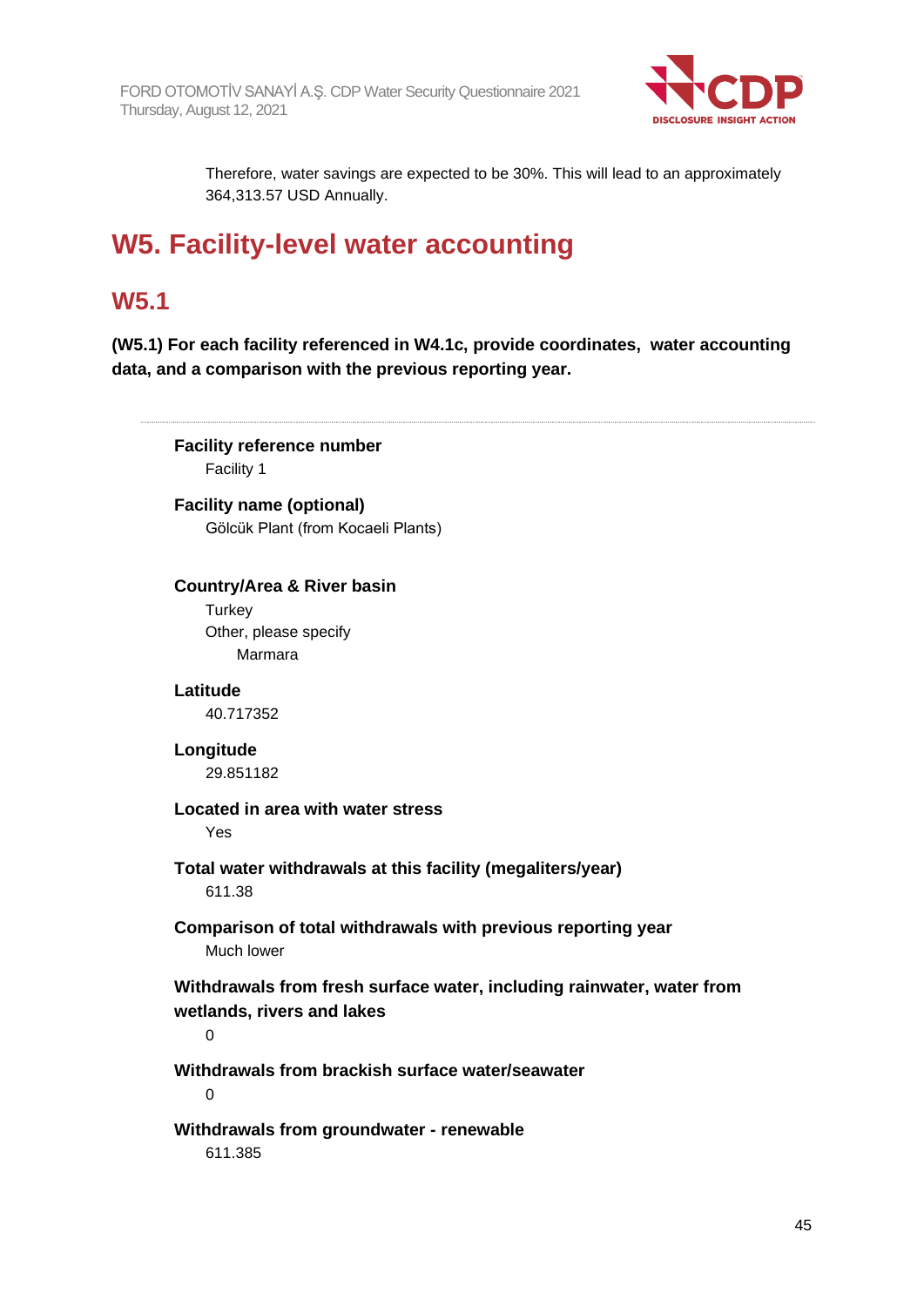

**Withdrawals from groundwater - non-renewable** 0 **Withdrawals from produced/entrained water**  $\Omega$ **Withdrawals from third party sources** 0 **Total water discharges at this facility (megaliters/year)** 238.71 **Comparison of total discharges with previous reporting year** Much lower **Discharges to fresh surface water**  $\Omega$ **Discharges to brackish surface water/seawater**  $\Omega$ **Discharges to groundwater**  $\Omega$ **Discharges to third party destinations** 238.71 **Total water consumption at this facility (megaliters/year)** 372.67 **Comparison of total consumption with previous reporting year** Lower **Please explain** Our Gölcük Plant is located in Marmara Basin and we withdrawal water from wells located near. Water withdrawal amount is monitored via flowmeters constantly on the site. Water discharge is the amount of water discharged from treatment plant to municipality system. The consumption amount is calculated with the difference of these two values.

Since our previous year values were not meeting the water mass balance, we updated our methodology for disclosing to CDP in 2020.

The only discharge destination is third party destination for this facility.

Year-to-year changes of less than 5% were considered as "about the same". Year-toyear changes between 5% and 15 % were considered as "higher"/"lower". Year-to-year changes over 15% were considered as "much higher"/"much lower.

### **Facility reference number**

Facility 2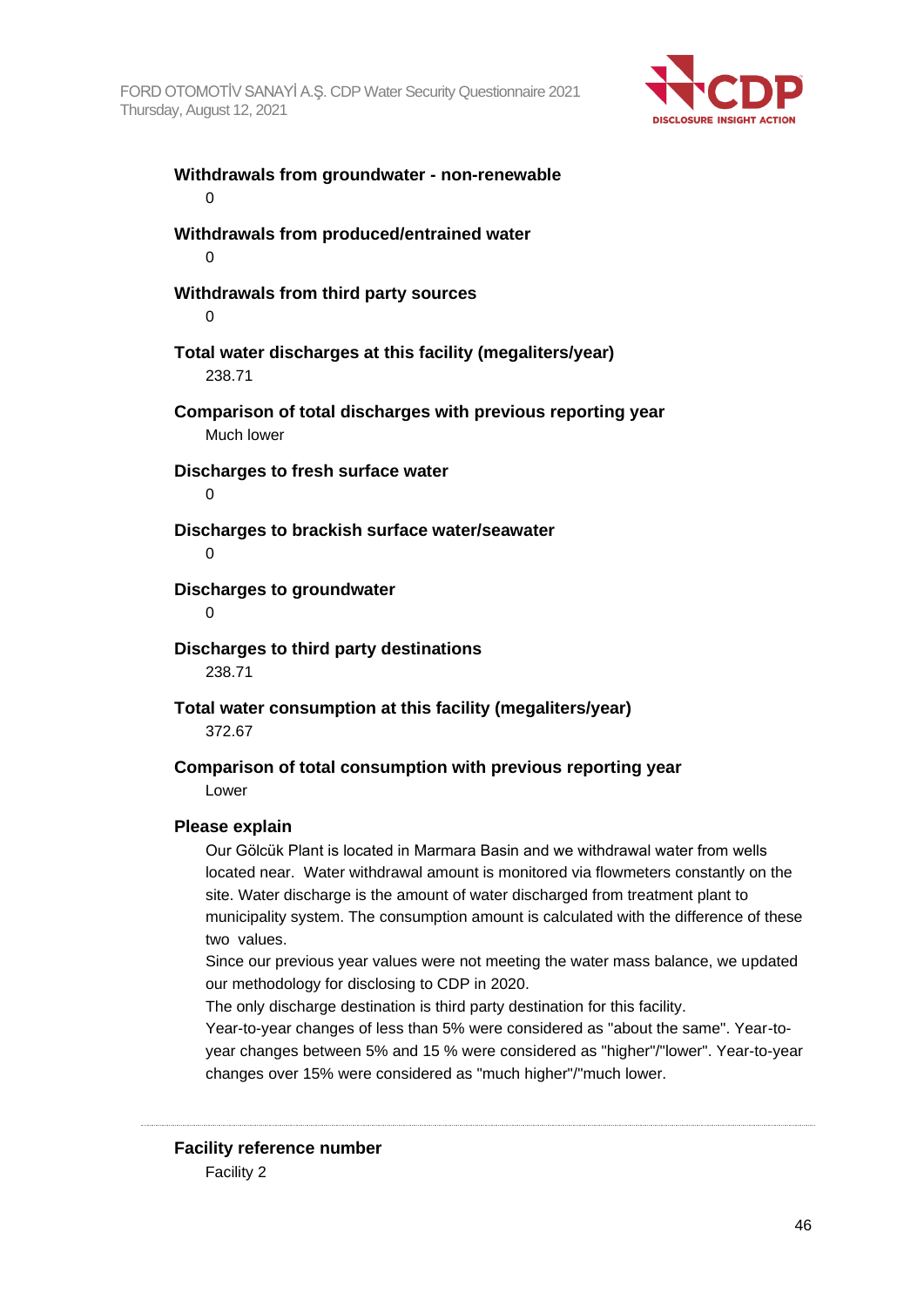

#### **Facility name (optional)**

Yeniköy Plant (from Kocaeli Plants)

#### **Country/Area & River basin**

**Turkey** Other, please specify Marmara

#### **Latitude**

40.717352

### **Longitude**

29.851182

### **Located in area with water stress**

Yes

#### **Total water withdrawals at this facility (megaliters/year)** 127.26

### **Comparison of total withdrawals with previous reporting year Higher**

**Withdrawals from fresh surface water, including rainwater, water from wetlands, rivers and lakes**

 $\Omega$ 

### **Withdrawals from brackish surface water/seawater**

 $\Omega$ 

#### **Withdrawals from groundwater - renewable** 127.26

**Withdrawals from groundwater - non-renewable**  $\Omega$ 

### **Withdrawals from produced/entrained water** 0

### **Withdrawals from third party sources**

0

### **Total water discharges at this facility (megaliters/year)** 27.39

**Comparison of total discharges with previous reporting year** Lower

#### **Discharges to fresh surface water**

 $\Omega$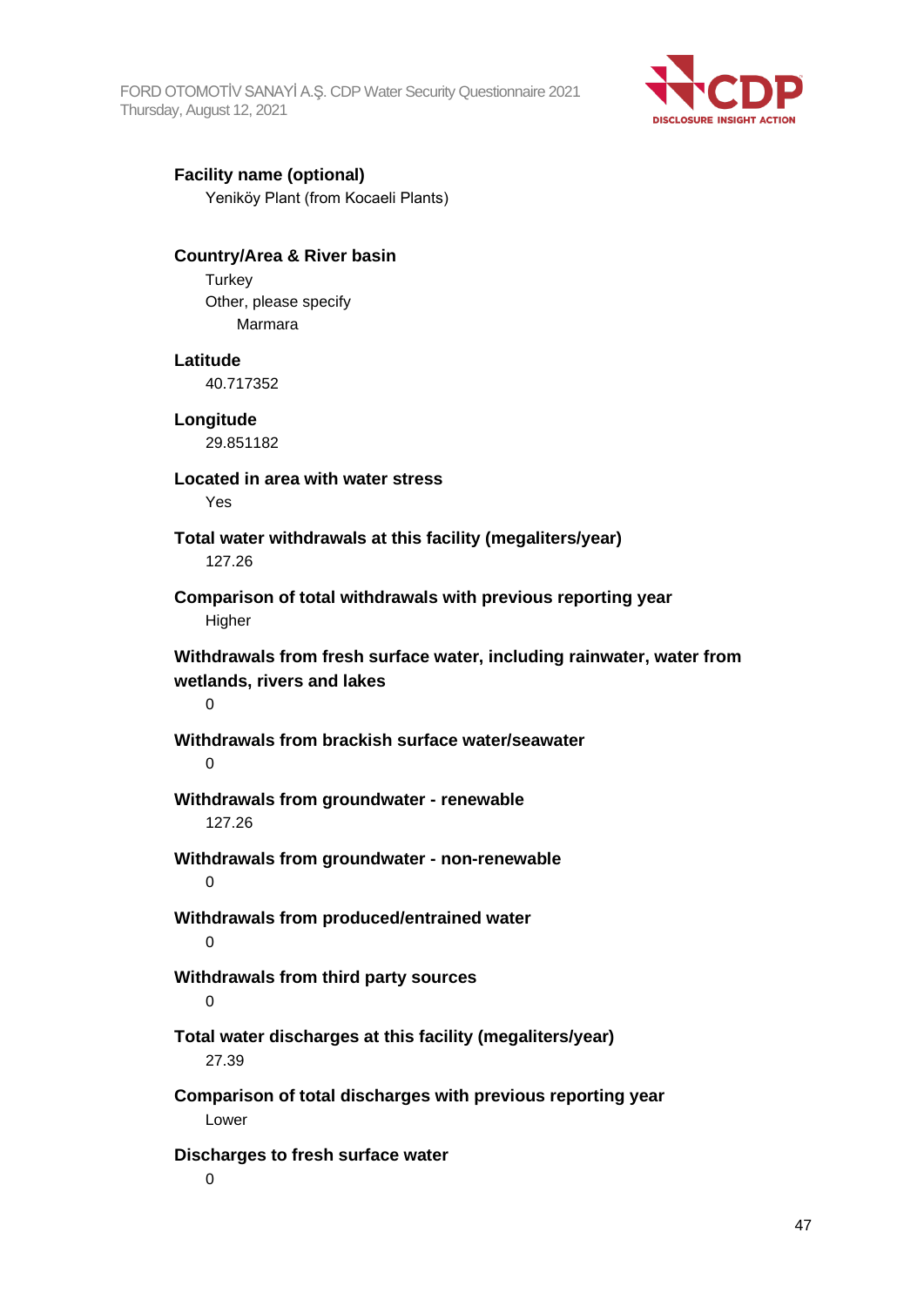

#### **Discharges to brackish surface water/seawater**  $\overline{0}$

### **Discharges to groundwater**

 $\Omega$ 

### **Discharges to third party destinations**

27.39

### **Total water consumption at this facility (megaliters/year)**

99.87

#### **Comparison of total consumption with previous reporting year**

Much higher

#### **Please explain**

Our Yeniköy Plant is located in Marmara Basin and we withdrawal water from wells located near. Water withdrawal amount is monitored via flowmeters constantly on the site. Water discharge is the amount of water discharged from treatment plant to municipality system. The consumption amount is calculated with the difference of these two values.

Since our previous year values were not meeting the water mass balance, we updated our methodology for disclosing to CDP in 2020.

The only discharge destination is third party destination for this facility.

Year-to-year changes of less than 5% were considered as "about the same". Year-toyear changes between 5% and 15 % were considered as "higher"/"lower". Year-to-year changes over 15% were considered as "much higher"/"much lower.

#### **Facility reference number**

Facility 3

#### **Facility name (optional)**

Sancaktepe R&D Center and Spare Part Distribution Center

#### **Country/Area & River basin**

**Turkey** Other, please specify Marmara

#### **Latitude**

40.974679

**Longitude**

29.23206

#### **Located in area with water stress**

Yes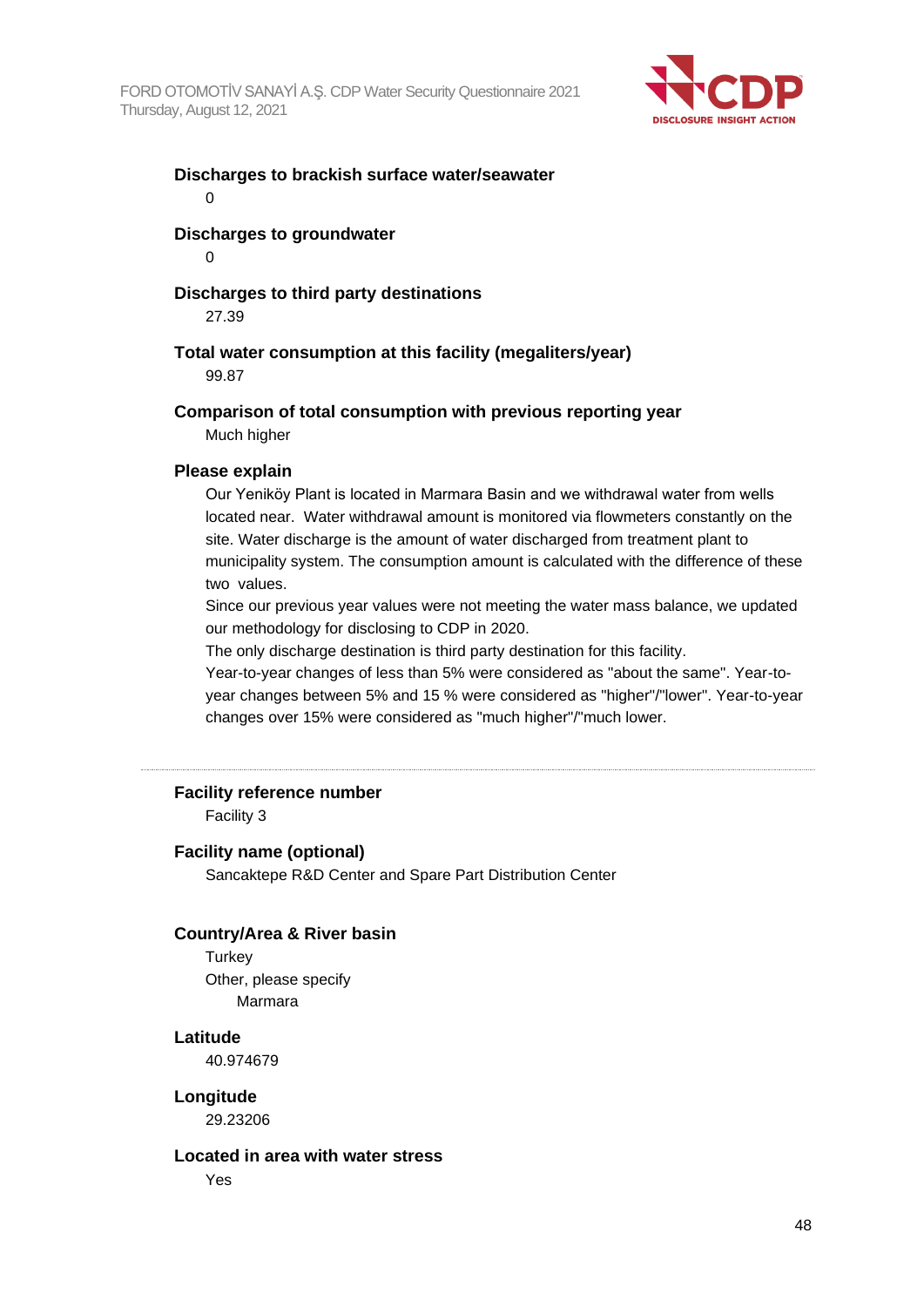

#### **Total water withdrawals at this facility (megaliters/year)** 19.91

**Comparison of total withdrawals with previous reporting year** Much lower

**Withdrawals from fresh surface water, including rainwater, water from wetlands, rivers and lakes**

 $\Omega$ 

**Withdrawals from brackish surface water/seawater**  $\Omega$ 

**Withdrawals from groundwater - renewable** 12.994

**Withdrawals from groundwater - non-renewable**  $\Omega$ 

**Withdrawals from produced/entrained water**  $\Omega$ 

**Withdrawals from third party sources** 6.917

**Total water discharges at this facility (megaliters/year)** 17.92

**Comparison of total discharges with previous reporting year** Much lower

**Discharges to fresh surface water**

0

**Discharges to brackish surface water/seawater**  $\Omega$ 

**Discharges to groundwater**  $\Omega$ 

**Discharges to third party destinations**

17.92

### **Total water consumption at this facility (megaliters/year)** 1.99

**Comparison of total consumption with previous reporting year** About the same

**Please explain**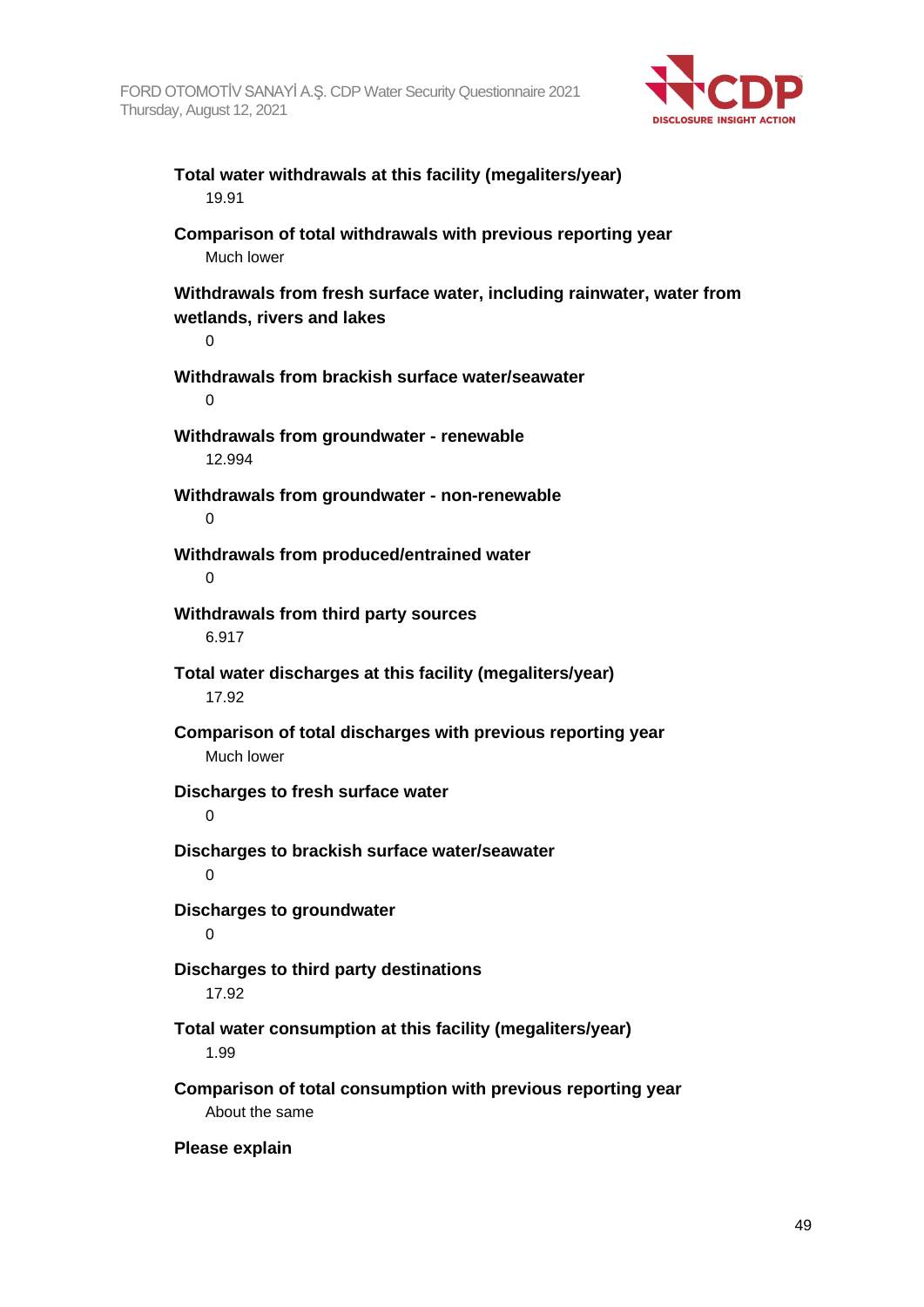

Our Sancaktepe Plant is located in Marmara Basin and we withdrawal water from wells located near and municipality. Water withdrawal amount is monitored via flowmeters and billings constantly on the site. Water discharge is the amount of water discharged from treatment plant to municipality system and assumed to be 90% of the total withdrawals. The consumption amount is calculated with the difference of these two values.

Since our previous year values were not meeting the water mass balance, we updated our methodology for disclosing to CDP in 2020.

The only discharge destination is third party destination for this facility.

Year-to-year changes of less than 5% were considered as "about the same". Year-toyear changes between 5% and 15 % were considered as "higher"/"lower". Year-to-year changes over 15% were considered as "much higher"/"much lower.

## **Facility reference number**

Facility 4

#### **Facility name (optional)**

Eskişehir (old name is İnonu Plant)

#### **Country/Area & River basin**

**Turkey** Sakarya

#### **Latitude**

39.842081

#### **Longitude**

30.121566

#### **Located in area with water stress**

Yes

### **Total water withdrawals at this facility (megaliters/year)**

240

#### **Comparison of total withdrawals with previous reporting year** About the same

### **Withdrawals from fresh surface water, including rainwater, water from wetlands, rivers and lakes**

 $\Omega$ 

**Withdrawals from brackish surface water/seawater**

 $\Omega$ 

#### **Withdrawals from groundwater - renewable**

240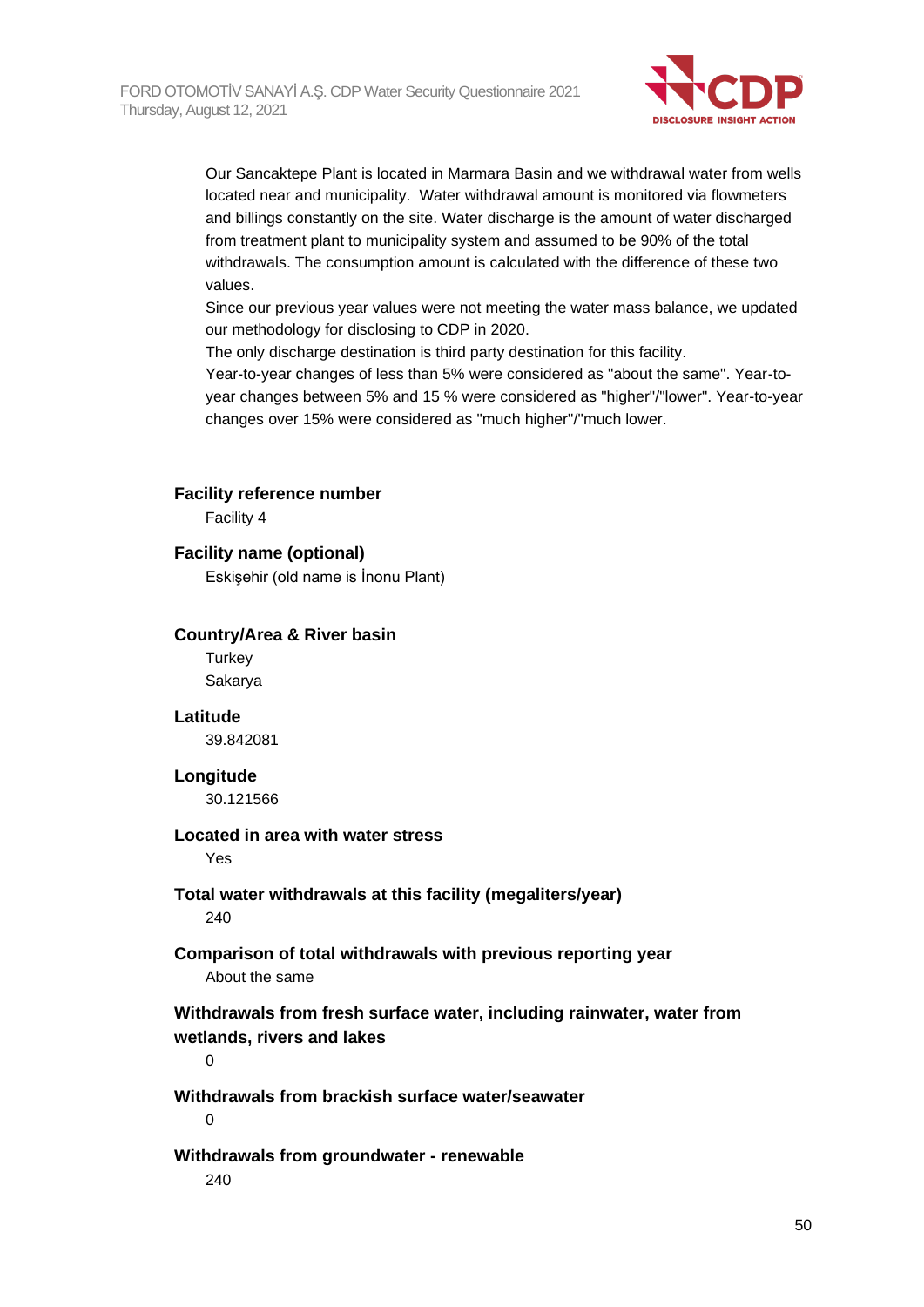

**Withdrawals from groundwater - non-renewable** 0 **Withdrawals from produced/entrained water**  $\Omega$ **Withdrawals from third party sources**  $\Omega$ **Total water discharges at this facility (megaliters/year)** 40.91 **Comparison of total discharges with previous reporting year Higher Discharges to fresh surface water** 40.91 **Discharges to brackish surface water/seawater**  $\Omega$ **Discharges to groundwater**  $\Omega$ **Discharges to third party destinations**  $\Omega$ **Total water consumption at this facility (megaliters/year)** 199.11 **Comparison of total consumption with previous reporting year** About the same

#### **Please explain**

Our Eskişehir Plant is located in Sakarya Basin and we withdrawal water from wells located near. Water withdrawal amount is monitored via flowmeters constantly on the site. Water discharge is the amount of water discharged from treatment plant to fresh surface water. The consumption amount is calculated with the difference of these two values.

Since our previous year values were not meeting the water mass balance, we updated our methodology for disclosing to CDP in 2020.

The only discharge destination is third party destination for this facility.

Year-to-year changes of less than 5% were considered as "about the same". Year-toyear changes between 5% and 15 % were considered as "higher"/"lower". Year-to-year changes over 15% were considered as "much higher"/"much lower.

### **W5.1a**

**(W5.1a) For the facilities referenced in W5.1, what proportion of water accounting data has been externally verified?**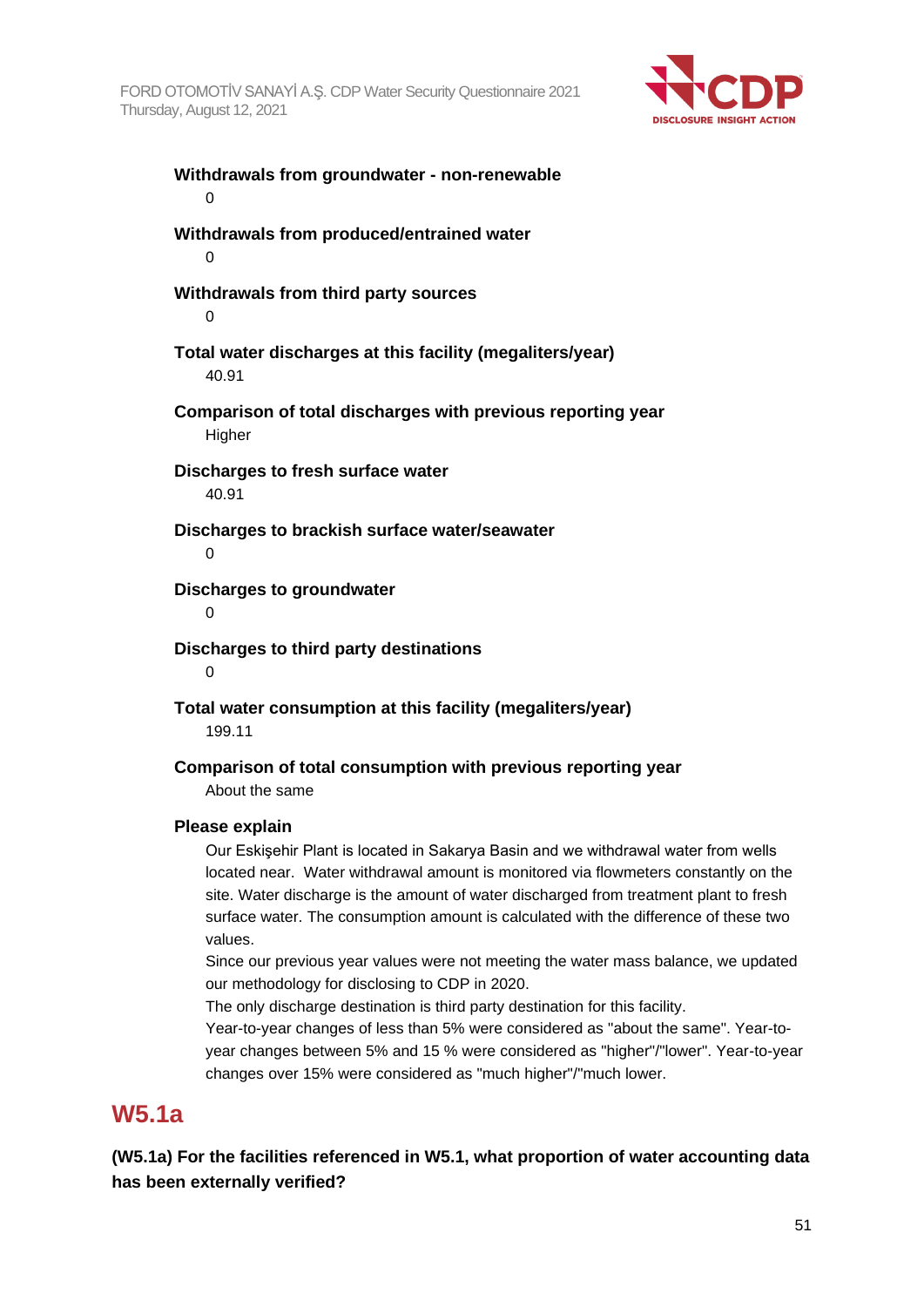

| Water withdrawals - total volumes                                 |
|-------------------------------------------------------------------|
| % verified                                                        |
| Not verified                                                      |
| Water withdrawals - volume by source                              |
| % verified                                                        |
| Not verified                                                      |
| Water withdrawals - quality                                       |
| % verified                                                        |
| Not verified                                                      |
| Water discharges - total volumes                                  |
| % verified                                                        |
| Not verified                                                      |
| Water discharges - volume by destination                          |
| % verified                                                        |
| Not verified                                                      |
| Water discharges - volume by treatment method                     |
| % verified                                                        |
| Not verified                                                      |
| Water discharge quality - quality by standard effluent parameters |
| % verified                                                        |
| Not verified                                                      |
| Water discharge quality - temperature                             |
| % verified                                                        |
| Not verified                                                      |
| Water consumption - total volume                                  |
| % verified                                                        |
| Not verified                                                      |
| Water recycled/reused                                             |
| % verified                                                        |
| Not verified                                                      |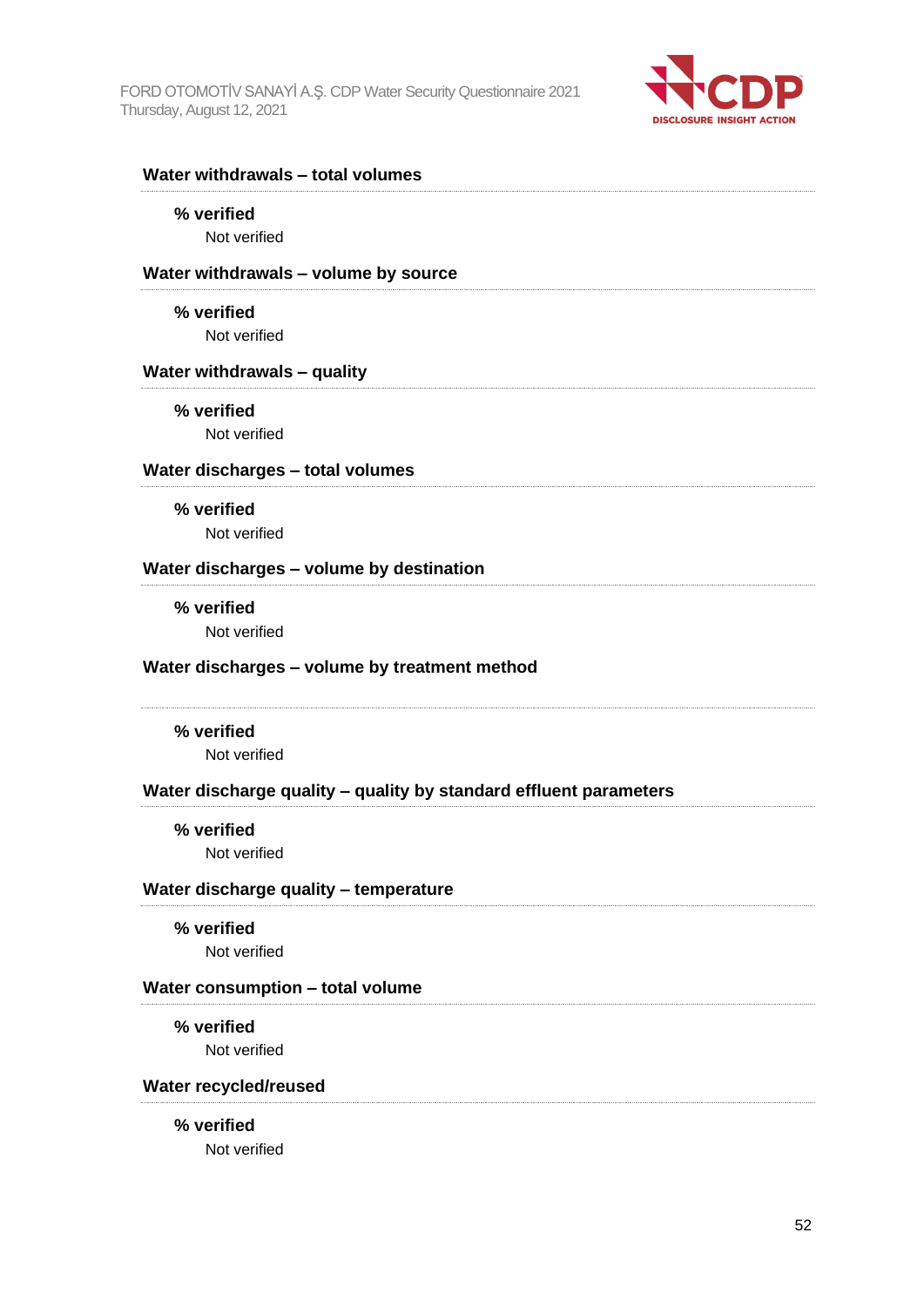

# **W6. Governance**

# **W6.1**

### **(W6.1) Does your organization have a water policy?**

Yes, we have a documented water policy that is publicly available

# **W6.1a**

### **(W6.1a) Select the options that best describe the scope and content of your water policy.**

|          | <b>Scope</b>     | <b>Content</b>                                                                                                                                                                                                                                                                                                                                                                                                                                                                                                                                                                                                                                       | <b>Please explain</b>                                                                                                                                                                                                                                                                                                                                                                                                                                                                                                                                                                                                                                                                                                                                                                                                                                                                                                                                                                                                                                                                                                                                                                                                                                                                                                                                                                                                                                                                                                                                                                                             |
|----------|------------------|------------------------------------------------------------------------------------------------------------------------------------------------------------------------------------------------------------------------------------------------------------------------------------------------------------------------------------------------------------------------------------------------------------------------------------------------------------------------------------------------------------------------------------------------------------------------------------------------------------------------------------------------------|-------------------------------------------------------------------------------------------------------------------------------------------------------------------------------------------------------------------------------------------------------------------------------------------------------------------------------------------------------------------------------------------------------------------------------------------------------------------------------------------------------------------------------------------------------------------------------------------------------------------------------------------------------------------------------------------------------------------------------------------------------------------------------------------------------------------------------------------------------------------------------------------------------------------------------------------------------------------------------------------------------------------------------------------------------------------------------------------------------------------------------------------------------------------------------------------------------------------------------------------------------------------------------------------------------------------------------------------------------------------------------------------------------------------------------------------------------------------------------------------------------------------------------------------------------------------------------------------------------------------|
| Row<br>1 | Company-<br>wide | <b>Description of business</b><br>dependency on water<br><b>Description of business</b><br>impact on water<br>Description of water-<br>related performance<br>standards for direct<br>operations<br>Description of water-<br>related standards for<br>procurement<br>Company water targets<br>and goals<br>Commitment to align<br>with public policy<br>initiatives, such as the<br><b>SDGs</b><br>Commitments beyond<br>regulatory compliance<br>Commitment to<br>stakeholder awareness<br>and education<br>Acknowledgement of the<br>human right to water and<br>sanitation<br>Other, please specify<br>Incorporated within<br>group environmental | Ford Otosan has a corporate water policy and strategy<br>covering all operations and stakeholders<br>The policy states a commitment to global and local<br>coherence in the approximation to water security.<br>In this policy the commitments are beyond regulatory<br>compliance.<br>Ford Otosan has water targets and goals for its own<br>operations, to reduce negative impact on environment.<br>The efficient solutions based on best available<br>technologies are the tools to act as a pioneer in<br>environmental and energy issues to other sectors and<br>suppliers. In this policy providing the most advanced<br>level of Emergency and Environmental Risk<br>Management was highlighted with the prioritization of<br>environmental protection and energy efficiency.<br>Basin level stewardship has a high importance for Ford<br>Otosan: Reducing the effects of climate change on<br>issues affecting future generations such as biodiversity<br>and ecosystem protection is managed with action plans.<br>There is a commitment about to be active in the life<br>cycle approach by encouraging our suppliers and all<br>business stakeholders on environmental performance<br>and green economy issues such as" green<br>procurement".<br>It is also committed to raise awareness of responsibility<br>in the field of environment and energy by organizing<br>training activities for the employees, stakeholders and<br>community, and ensuring their awareness of the policy.<br>It is embedded in Ford Otosan's Environmental and<br>Energy Policy and Risk Identification Table.<br>0 1 |

 $\overline{\overset{\text{\normalsize 1}}{\text{\normalsize 1}}\text{\normalsize w}}$  ater\_policy.pdf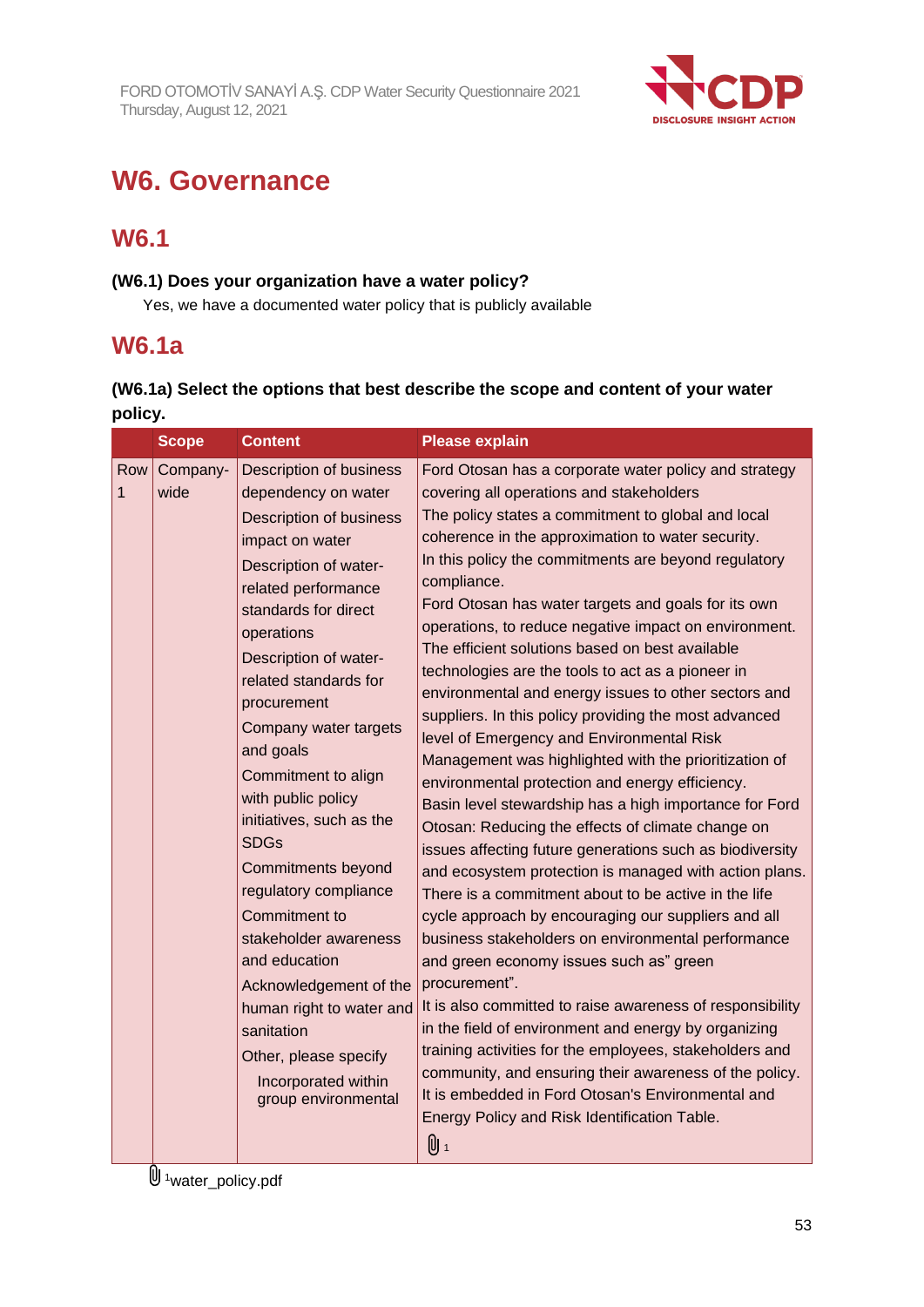

# **W6.2**

**(W6.2) Is there board level oversight of water-related issues within your organization?** Yes

# **W6.2a**

**(W6.2a) Identify the position(s) (do not include any names) of the individual(s) on the board with responsibility for water-related issues.**

| <b>Position of</b><br>individual                  | <b>Please explain</b>                                                                                                                                                                                                                                                                                                                                                                                                                                                                                                                                                                                                                                                                                                                                                                                                                                                                                                                                                                                                                                                                                                                                                                                                                                                                                                                                                                                                                                                                                                                                                                                                                                                                                                                                                                                                                                                                                                                                                                                                             |
|---------------------------------------------------|-----------------------------------------------------------------------------------------------------------------------------------------------------------------------------------------------------------------------------------------------------------------------------------------------------------------------------------------------------------------------------------------------------------------------------------------------------------------------------------------------------------------------------------------------------------------------------------------------------------------------------------------------------------------------------------------------------------------------------------------------------------------------------------------------------------------------------------------------------------------------------------------------------------------------------------------------------------------------------------------------------------------------------------------------------------------------------------------------------------------------------------------------------------------------------------------------------------------------------------------------------------------------------------------------------------------------------------------------------------------------------------------------------------------------------------------------------------------------------------------------------------------------------------------------------------------------------------------------------------------------------------------------------------------------------------------------------------------------------------------------------------------------------------------------------------------------------------------------------------------------------------------------------------------------------------------------------------------------------------------------------------------------------------|
| <b>Chief</b><br><b>Executive</b><br>Officer (CEO) | The CEO as a member of the Board and leader of EC has a direct executive<br>decision responsibility on behalf of the Executive Committee (EC).<br>In the EC Meetings, the CEO has an assessing and managing responsibility on<br>Sustainability Committee's performance that Water Security related issues are<br>embedded in economic, environmental, energy and social performance indicators.<br>The CEO supports also the Board Chair with the help of the Board– Level<br>Committees; Audit Committee, Corporate Governance Committee, Remuneration<br>Committee, Early Detection and Management of Risks Committee and Sustainability<br>Committee. The last one consists of three board members ensuring to manage<br>strategic, operational, financial and all other climate and water related risks and<br>opportunities. All members of the Board are responsible from the economic<br>performance of the company and incorporate water related issues by resource<br>allocation when deciding on the strategic plan with the economic performance of the<br>company.<br>Some of the decisions made by the CEO in this field is that we declare our<br>commitment to reducing water consumption per product in operational processes,<br>prioritizing innovative and sustainable water management systems in new<br>investments and projects, and focusing primarily on water management in campuses<br>experiencing water stress as a result of regional situation assessments. Accordingly,<br>we recycle the water in the cooling towers of the Gölcük and Yeniköy Plants and with<br>reverse osmosis at the Yeniköy Plant, and reuse the water at the Inönü Plant with<br>the help of closed-loop cooling towers. With Green Office practices, we introduce<br>measures such as reducing the flow rate of the sensorless faucets and the quantity<br>of water in the toilet cisterns. As a result, we reduced water consumption per person<br>by 35% and 25% at the at the Yeniköy and Gölcük Plants, respectively. |

# **W6.2b**

**(W6.2b) Provide further details on the board's oversight of water-related issues.**

| <b>Frequency that</b> | <b>Governance</b>   | <b>Please explain</b> |
|-----------------------|---------------------|-----------------------|
| water-related         | mechanisms into     |                       |
| issues are a          | which water-related |                       |
| scheduled             | <b>issues</b> are   |                       |
| agenda item           | integrated          |                       |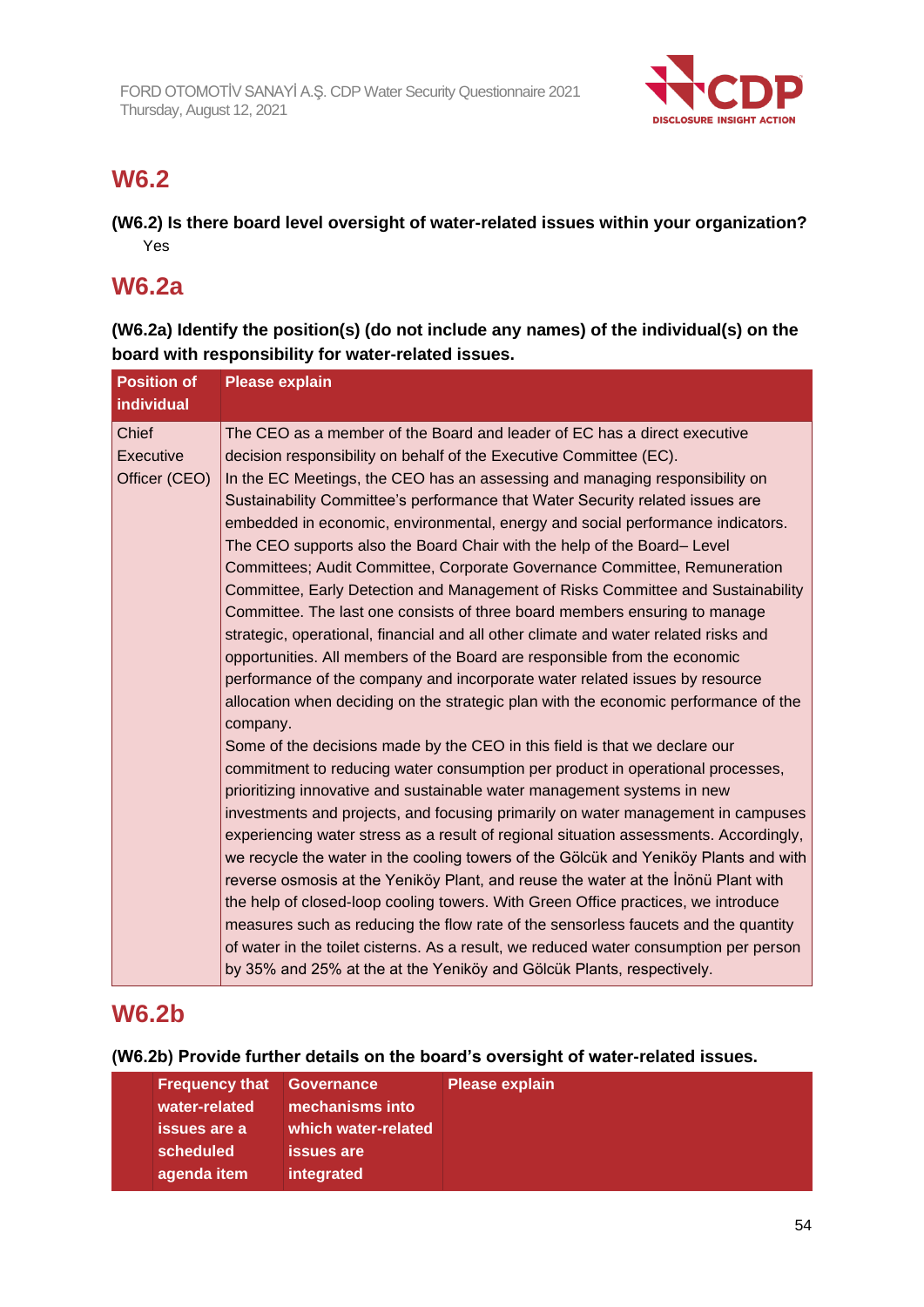

| Row | Scheduled -   | Monitoring              | The Board is reviewing and guiding strategy, major                                                |
|-----|---------------|-------------------------|---------------------------------------------------------------------------------------------------|
| 1   | some meetings | implementation and      | plans of action, risk management policy, annual                                                   |
|     |               | performance             | budget, business plans, setting performance                                                       |
|     |               | Overseeing              | objectives, monitoring implementation and                                                         |
|     |               | acquisitions and        | performance of objectives, overseeing major capital                                               |
|     |               | divestiture             | expenditures, acquisitions and divestitures,                                                      |
|     |               | Overseeing major        | monitoring and overseeing progress against goals                                                  |
|     |               | capital expenditures    | and targets for addressing water-related issues as                                                |
|     |               | Providing employee      | scheduled.                                                                                        |
|     |               | incentives              | The Board chair incorporates climate & water                                                      |
|     |               | Reviewing and           | related issues including R&O's on most strategic                                                  |
|     |               | guiding annual          | product-based company level decisions.                                                            |
|     |               | budgets                 | The broader commitment to sustainable business                                                    |
|     |               | Reviewing and           | including water related strategy is debated and<br>decided by the executive committee (EC) led by |
|     |               | guiding business        | CEO who is a member of the Board of Directors.                                                    |
|     |               | plans                   | The CEO briefs the Board of Directors about asset                                                 |
|     |               | Reviewing and           | level executions.                                                                                 |
|     |               | guiding major plans     | The Executive Committee Meetings realize in                                                       |
|     |               | of action               | weekly periods. Other EC core members who are                                                     |
|     |               | Reviewing and           | the Assistant General Managers (COO) report their                                                 |
|     |               | guiding risk            | performances on energy, water, wastes and other                                                   |
|     |               | management policies     | environment related risks & opportunities to the                                                  |
|     |               | Reviewing and           | CEO in weekly meetings.                                                                           |
|     |               | guiding strategy        | Sustainability & Energy Committee leaders brief the                                               |
|     |               | Reviewing and           | EC and EDRM Committee members about the                                                           |
|     |               | guiding corporate       | R&O's that may have impact on the Risk                                                            |
|     |               | responsibility strategy | Management Policy of the organization. The                                                        |
|     |               |                         | interaction between the R&D Policy and Company's                                                  |
|     |               |                         | Sustainability Strategy is discussed in EC meetings                                               |
|     |               |                         | by considering global water & climate related                                                     |
|     |               |                         | issues, legal issues, governmental relations and                                                  |
|     |               |                         | other corporate responsibility matters.<br>Actualization of reporting years' water related        |
|     |               |                         | targets are presented and evaluated in weekly                                                     |
|     |               |                         | "Operating Committee Meetings (OCM)" where the                                                    |
|     |               |                         | next years' water related targets are set up and                                                  |
|     |               |                         | R&O's are assessed. All the results are reported to                                               |
|     |               |                         | EC.                                                                                               |
|     |               |                         | At Ford Otosan, we see the effective management                                                   |
|     |               |                         | of water risks as a key elements of achieving                                                     |
|     |               |                         | environmental sustainability and ensuring business                                                |
|     |               |                         | continuity. With Ford Otosan Water Policy, which we                                               |
|     |               |                         | published in 2021, we declare our commitment to                                                   |
|     |               |                         | reducing water consumption per product in                                                         |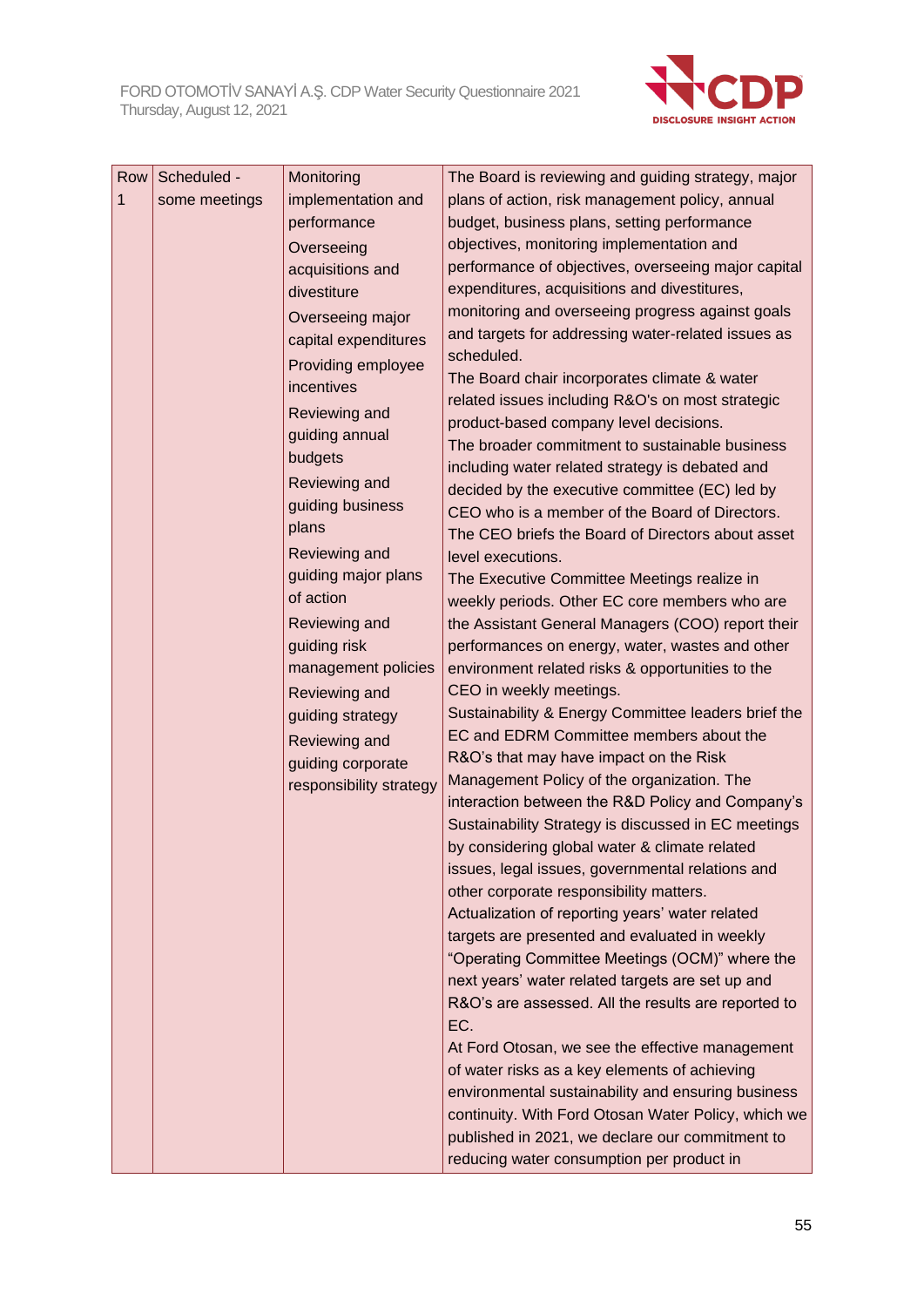

|  | operational processes, prioritizing innovative and    |
|--|-------------------------------------------------------|
|  | sustainable water management systems in new           |
|  | investments and projects, and focusing primarily on   |
|  | water management in campuses experiencing water       |
|  | stress as a result of regional situation assessments. |
|  | Accordingly, we recycle the water in the cooling      |
|  | towers of the Gölcük and Yeniköy Plants and with      |
|  | reverse osmosis at the Yeniköy Plant, and reuse the   |
|  | water at the Inonu Plant with the help of closed-loop |
|  | cooling towers. With Green Office practices, we       |
|  | introduce measures such as reducing the flow rate     |
|  | of the sensorless faucets and the quantity of water   |
|  | in the toilet cisterns. As a result, we reduced water |
|  | consumption per person by 35% and 25% at the at       |
|  | the Yeniköy and Gölcük Plants, respectively.          |

# **W6.3**

**(W6.3) Provide the highest management-level position(s) or committee(s) with responsibility for water-related issues (do not include the names of individuals).**

### **Name of the position(s) and/or committee(s)**

Chief Executive Officer (CEO)

#### **Responsibility**

Both assessing and managing water-related risks and opportunities

# **Frequency of reporting to the board on water-related issues**

**Quarterly** 

#### **Please explain**

The CEO briefs the Board of Directors about asset level executions The Executive Committee Meetings realize in weekly periods. Other EC core members who are the Assistant General Managers (COO) report their performances on energy, water, wastes and other environment related risks & opportunities to the CEO in weekly meetings. The CEO has responsibility to oversight the corporate water strategy, which covers company-wide operations and supply chain activities. To provide all kind of human resources, technological investments and financial resources for the efficient use of the natural resources. To ensure that ecosystem activities are to be realized only to the extent of allowing them to be replenished.

**Name of the position(s) and/or committee(s)** Chief Operating Officer (COO)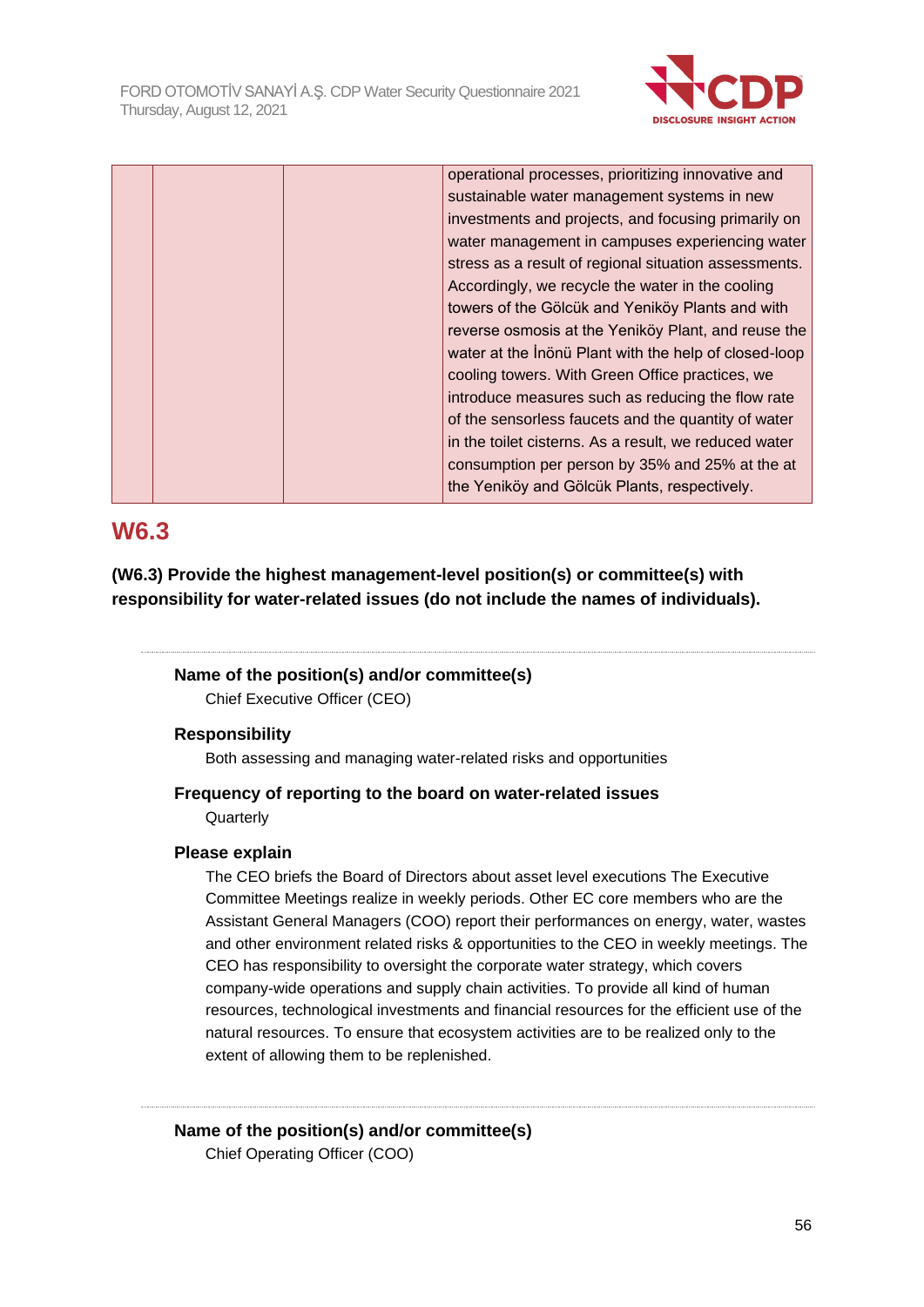

#### **Responsibility**

Both assessing and managing water-related risks and opportunities

#### **Frequency of reporting to the board on water-related issues**

**Quarterly** 

#### **Please explain**

The Executive Committee core members who are the Assistant General Managers (COO) report their performances on energy, water, wastes and other environment related risks & opportunities to the CEO in weekly meetings.

#### **Name of the position(s) and/or committee(s)**

Risk committee

#### **Responsibility**

Both assessing and managing water-related risks and opportunities

### **Frequency of reporting to the board on water-related issues**

**Quarterly** 

#### **Please explain**

The primary goal of Ford Otosan in risk management are to foresee, manage, monitor the potential risks in each area and to prepare action plans for risk and crisis management in advance. The Board of Directors, Early Determination and Management of Risk Committee, Audit Committee, Executive Management of the Company and Sustainability Committee are regularly informed about the risks, including water related ones.

#### **Name of the position(s) and/or committee(s)**

Environmental health and safety manager

#### **Responsibility**

Both assessing and managing water-related risks and opportunities

### **Frequency of reporting to the board on water-related issues**

**Quarterly** 

#### **Please explain**

Environmental Health and Safety Manager is responsible of executing and monitoring the progress on water related target and goals with her team.

## **W6.4**

**(W6.4) Do you provide incentives to C-suite employees or board members for the management of water-related issues?**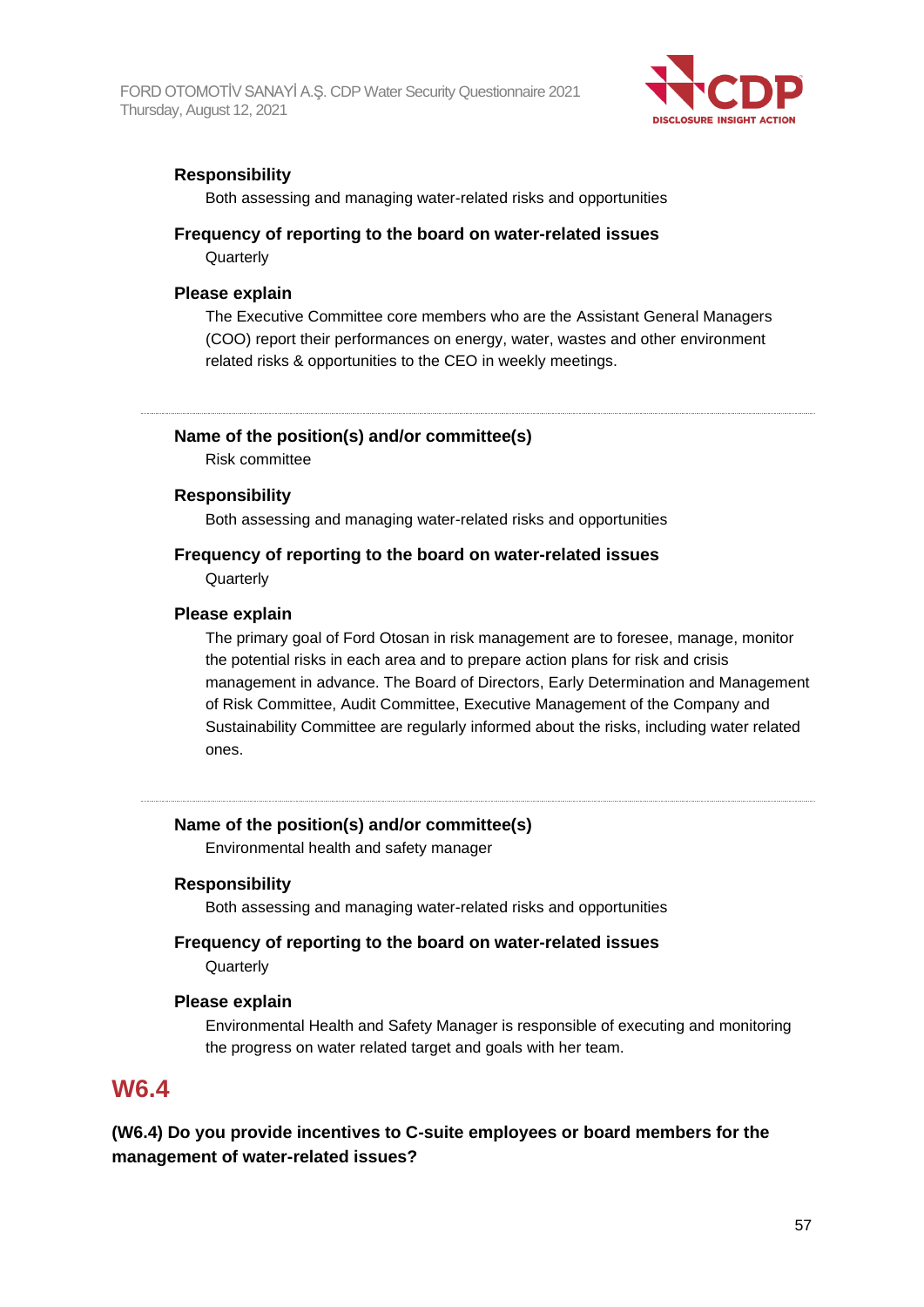

|     | <b>Provide incentives</b><br>for management of<br>water-related issues | <b>Comment</b>                                                                                                                                                                                                                                                                                                                                            |
|-----|------------------------------------------------------------------------|-----------------------------------------------------------------------------------------------------------------------------------------------------------------------------------------------------------------------------------------------------------------------------------------------------------------------------------------------------------|
| Row | Yes                                                                    | EC core members who are the Assistant General Managers (COO)<br>report their performances on energy, water, wastes and other<br>environment related risks & opportunities to the CEO in weekly<br>meetings. The CEO has responsibility to oversight the corporate water<br>strategy, which covers company-wide operations and supply chain<br>activities. |

# **W6.4a**

### **(W6.4a) What incentives are provided to C-suite employees or board members for the management of water-related issues (do not include the names of individuals)?**

|                    | <b>Role(s) entitled</b><br>to incentive                                                                     | <b>Performance</b><br><b>indicator</b> | <b>Please explain</b>                                                                                                                                                                                                                                                                                                                                                                                                                                                                                                                                                                                                                                                                                                                                                                                                                                                                                                                                                                                                                                                                                                                                                                                                                                                                                                                                                                                                                                                                              |
|--------------------|-------------------------------------------------------------------------------------------------------------|----------------------------------------|----------------------------------------------------------------------------------------------------------------------------------------------------------------------------------------------------------------------------------------------------------------------------------------------------------------------------------------------------------------------------------------------------------------------------------------------------------------------------------------------------------------------------------------------------------------------------------------------------------------------------------------------------------------------------------------------------------------------------------------------------------------------------------------------------------------------------------------------------------------------------------------------------------------------------------------------------------------------------------------------------------------------------------------------------------------------------------------------------------------------------------------------------------------------------------------------------------------------------------------------------------------------------------------------------------------------------------------------------------------------------------------------------------------------------------------------------------------------------------------------------|
| Monetary<br>reward | Board/Executive<br>board<br>Corporate<br>executive team<br>Other, please<br>specify<br><b>All Employees</b> | Reduction in<br>consumption<br>volumes | Ford Otosan has started restructuring all its<br>processes using a new perspective that puts<br>innovation and digitization right at the center. We<br>have established an Innovation Committee within<br>our company and a digital innovation platform called<br>the "Idea Factory." We offer employees who work<br>with this platform the opportunity to share innovative<br>thoughts and turn them into reality, transforming<br>themselves into corporate entrepreneurs in the<br>process. In addition, within the scope of Green<br>Office Project, the green office tab has been added<br>to the idea factory as the idea category to allow all<br>employees to share their savings ideas in the office<br>environment.<br>The proposals on product improvement and on<br>actions related with energy and water efficiency and<br>possible GHG emissions reduction have been<br>provided by our employees. Presents have been<br>given to our employees as non-monetary reward for<br>coherent and inclusive proposals.<br>The OKR (Objectives and Key Results)<br>Performance System that we launched in 2020<br>provides an opportunity for the employees to set<br>their own goals. The system supports them toward<br>expanding their horizons with the help of several<br>training opportunities to improve themselves<br>throughout the year. The scorecards of managers,<br>team leaders, engineers and experts include targets<br>related to climate change. Pay scale is determined |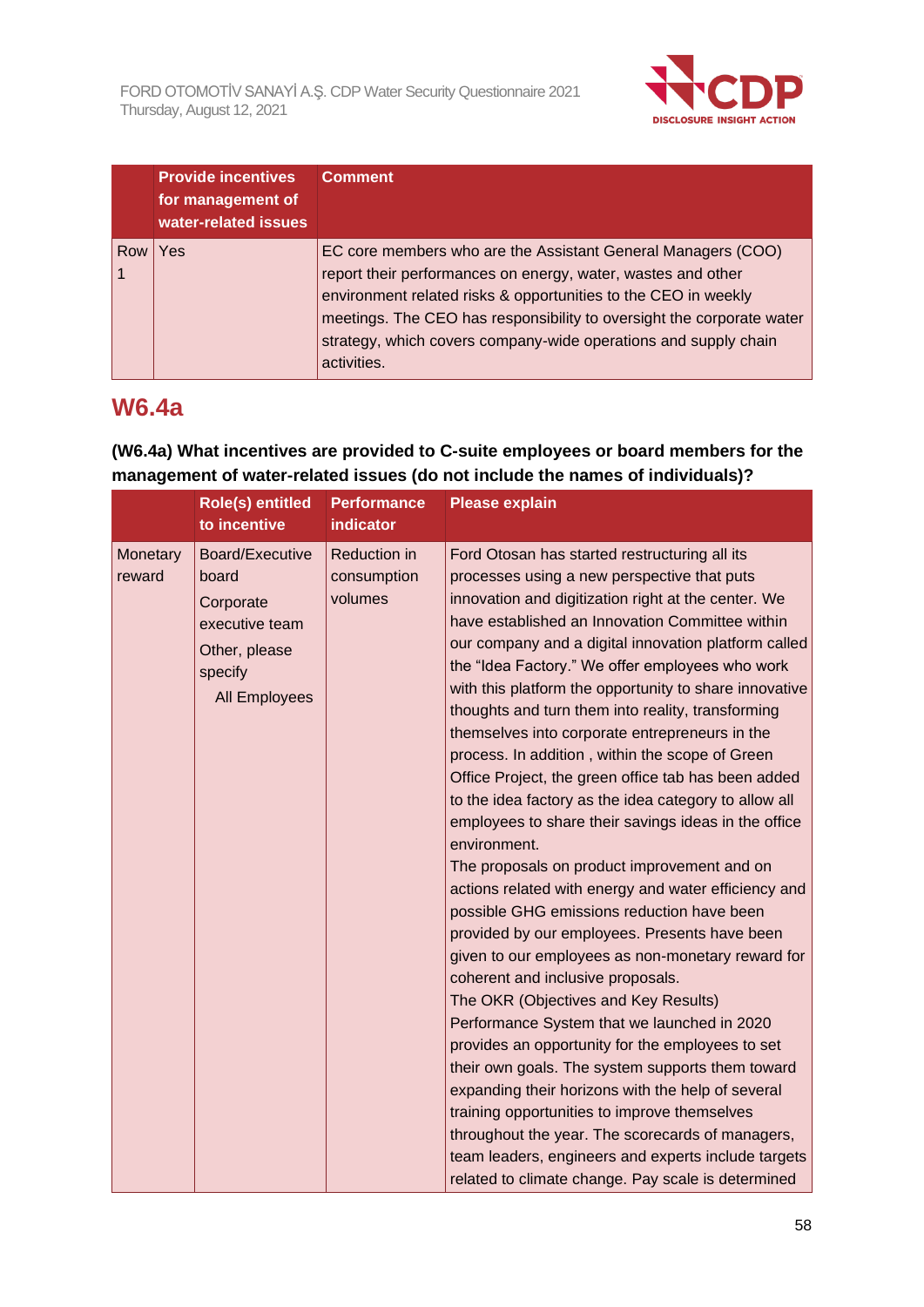

|                            |  | according to these achievements in Scorecard<br>scoring |
|----------------------------|--|---------------------------------------------------------|
| Non-<br>monetary<br>reward |  |                                                         |

# **W6.5**

### **(W6.5) Do you engage in activities that could either directly or indirectly influence public policy on water through any of the following?**

Yes, direct engagement with policy makers

# **W6.5a**

**(W6.5a) What processes do you have in place to ensure that all of your direct and indirect activities seeking to influence policy are consistent with your water policy/water commitments?**

Water is managed with a strategic approach whereby risks and opportunities are evaluated, extending from Koç Holding to group companies. In addition, the coordination of water related activities is performed by Koç Group. Ford Otosan engaged in contributing in the issuance of water regulation by actively cooperating with Koç Group Environmental Board which has a direct mission to ensure that our engagement is consistent with our own priorities and policy. Comments on Water Use Control Regulation were shared with the specialists of Ministry of Environment and Urbanization.

Moreover, Ford Otosan is the member of Turkish Automotive Manufacturers Association (OSD), Turkish partner of ACEA (The European Automobile Manufacturers Association) and has presented its legislative proposals on water regulation to policy makers through OSD. OSD meetings realizes in monthly periods. We proposed to revise any regulation which is related to water and to investigate "best and worst cases" on this issue. We also attend the working groups of ISO & KSO (Istanbul, Kocaeli Chamber of Industry) where we can share our comments with policy makers, in order to follow up regulatory and other activity developments related with water policy. If an inconsistency is detected we communicate our arguments and provide a solution to sustain our engagement to be consistent with our water policy.

# **W6.6**

### **(W6.6) Did your organization include information about its response to water-related risks in its most recent mainstream financial report?**

No, but we plan to do so in the next two years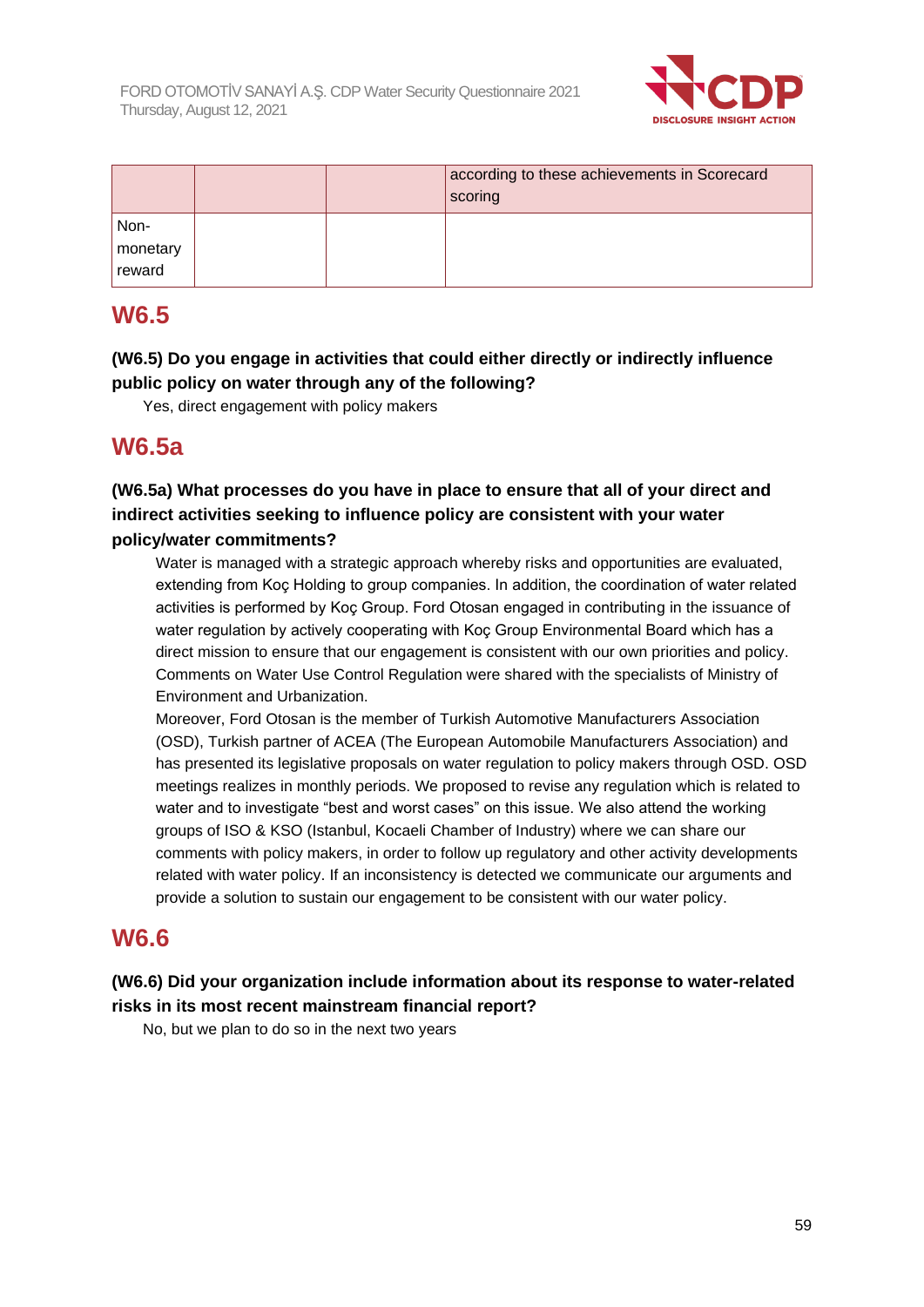

# **W7. Business strategy**

# **W7.1**

### **(W7.1) Are water-related issues integrated into any aspects of your long-term strategic business plan, and if so how?**

|                                                      | <b>Are water-</b><br>related issues<br>integrated? | time<br>horizon<br>(years) | Long-term Please explain                                                                                                                                                                                                                                                                                                                                                                                                                                                                                                                                                                                                                                                                                                                           |
|------------------------------------------------------|----------------------------------------------------|----------------------------|----------------------------------------------------------------------------------------------------------------------------------------------------------------------------------------------------------------------------------------------------------------------------------------------------------------------------------------------------------------------------------------------------------------------------------------------------------------------------------------------------------------------------------------------------------------------------------------------------------------------------------------------------------------------------------------------------------------------------------------------------|
| Long-term<br>business<br>objectives                  | Yes, water-<br>related issues<br>are integrated    | $5 - 10$                   | We at Ford Otosan are committed to protecting and<br>conserving water resources in our operations through<br>management practices and governance systems,<br>leading towards effective water stewardship. One of the<br>projects that is being implemented is the rainwater<br>harvesting system that will provide approximately 300<br>tons of rainwater per year. The aim here is reducing the<br>amount of water drawn from underground water wells<br>within the scope of reducing natural resource<br>consumption. Rainwater collected will be used in<br>production.                                                                                                                                                                         |
| Strategy for<br>achieving<br>long-term<br>objectives | Yes, water-<br>related issues<br>are integrated    | $5 - 10$                   | To achieve our goals and commitments in water related<br>issues, we are committed to reduce the amount of<br>water consumption per product resulting from<br>operational processes as well as the amount of water<br>consumption per person and minimize the impact on<br>water sources. We are prioritizing innovative and<br>sustainable water management systems in new<br>investments and projects. We are promoting alternative<br>water supply practices such as rainwater harvesting,<br>wastewater and grey water recycling and setting targets<br>to reduce the water footprint.<br>The rainwater harvesting system is being implemented.<br>The system is basically a tank placed underground and<br>rainwater is collected in the tank. |
| Financial<br>planning                                | Yes, water-<br>related issues<br>are integrated    | $5 - 10$                   | Achieving the targets set and investing in water efficient<br>systems, the financial planning phase is vital. In the<br>rainwater harvesting project, it was estimated to have a<br>cost of approximately 7000USD. This values are<br>calculated with all the OPEX and CAPEX costs related<br>to the project.                                                                                                                                                                                                                                                                                                                                                                                                                                      |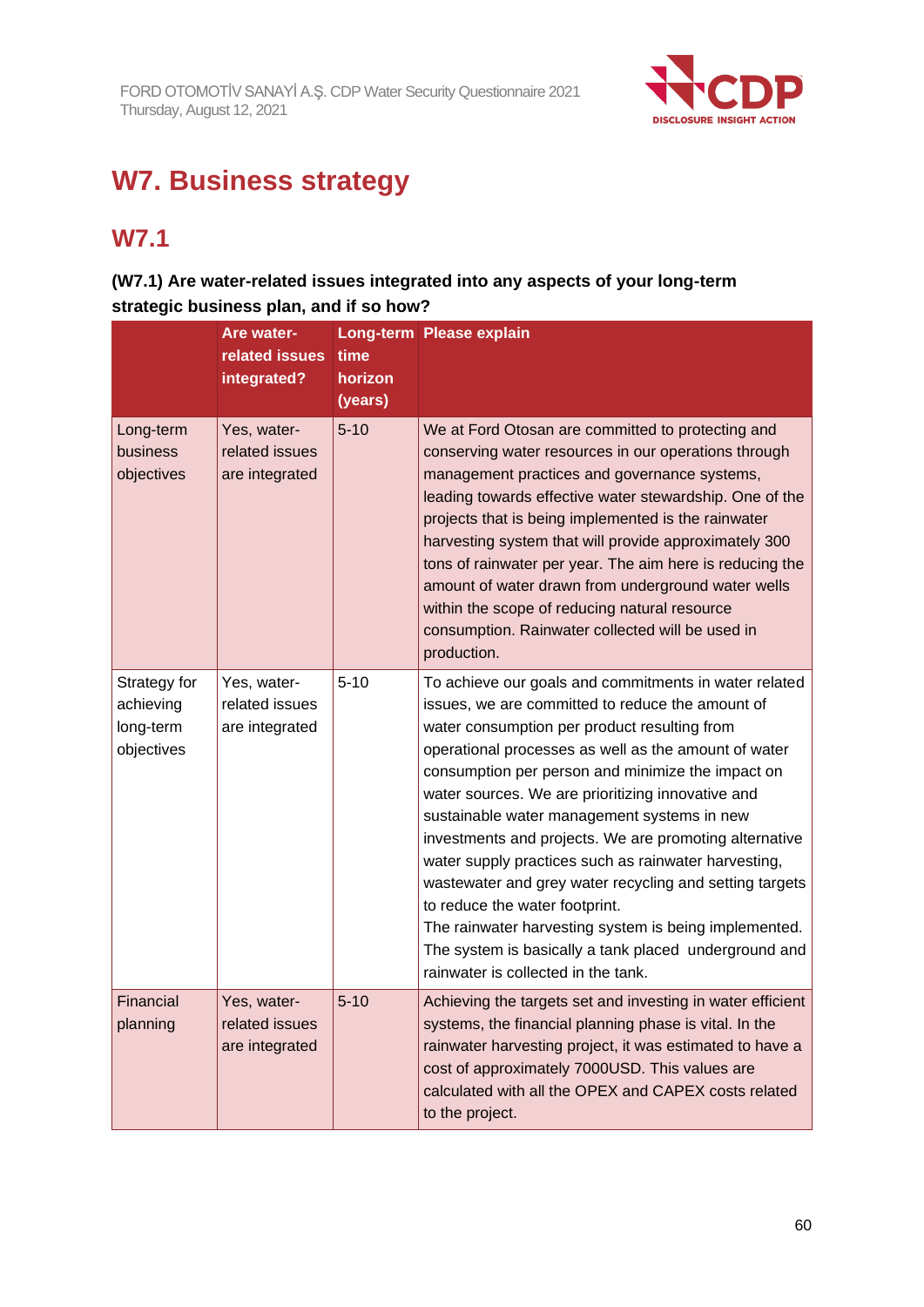

# **W7.2**

**(W7.2) What is the trend in your organization's water-related capital expenditure (CAPEX) and operating expenditure (OPEX) for the reporting year, and the anticipated trend for the next reporting year?**

#### **Row 1**

### **Water-related CAPEX (+/- % change)**

1.37

### **Anticipated forward trend for CAPEX (+/- % change)**

1

**Water-related OPEX (+/- % change)**

3.93

### **Anticipated forward trend for OPEX (+/- % change)**

12

### **Please explain**

Capex includes the investments in the water related expenditures like equipments and improvements in the treatment plants. Opex includes all the water related services purchased in 2020 such as Wastewater analyzes and Conservation of biodiversity and landscape. We expect a %12 increse in Opex expendditures in accordance with the increase of water services annually. We do not anticipate any great changes in water related capex expenditures in the coming year.

# **W7.3**

### **(W7.3) Does your organization use climate-related scenario analysis to inform its business strategy?**

|     | Use of<br>climate-<br>related<br>scenario<br>analysis | <b>Comment</b>                                                                                                                                                                                                                                                                                                                                                                                                                                                                                  |
|-----|-------------------------------------------------------|-------------------------------------------------------------------------------------------------------------------------------------------------------------------------------------------------------------------------------------------------------------------------------------------------------------------------------------------------------------------------------------------------------------------------------------------------------------------------------------------------|
| Row | Yes                                                   | We prefer to identify water stress areas by using WRI Aqueduct "Global<br>Water Risk Mapping Atlas" which enables to map future water risks. It is a<br>recommended tool by TCFD. By using the results and internal knowledge &<br>regional local data, we determined that all of our facilities are located in water<br>stressed areas. The proportion 100% has not changed. We define water<br>stressed area for overall water risk; as having above medium to high risks (2-<br>3 out of 5). |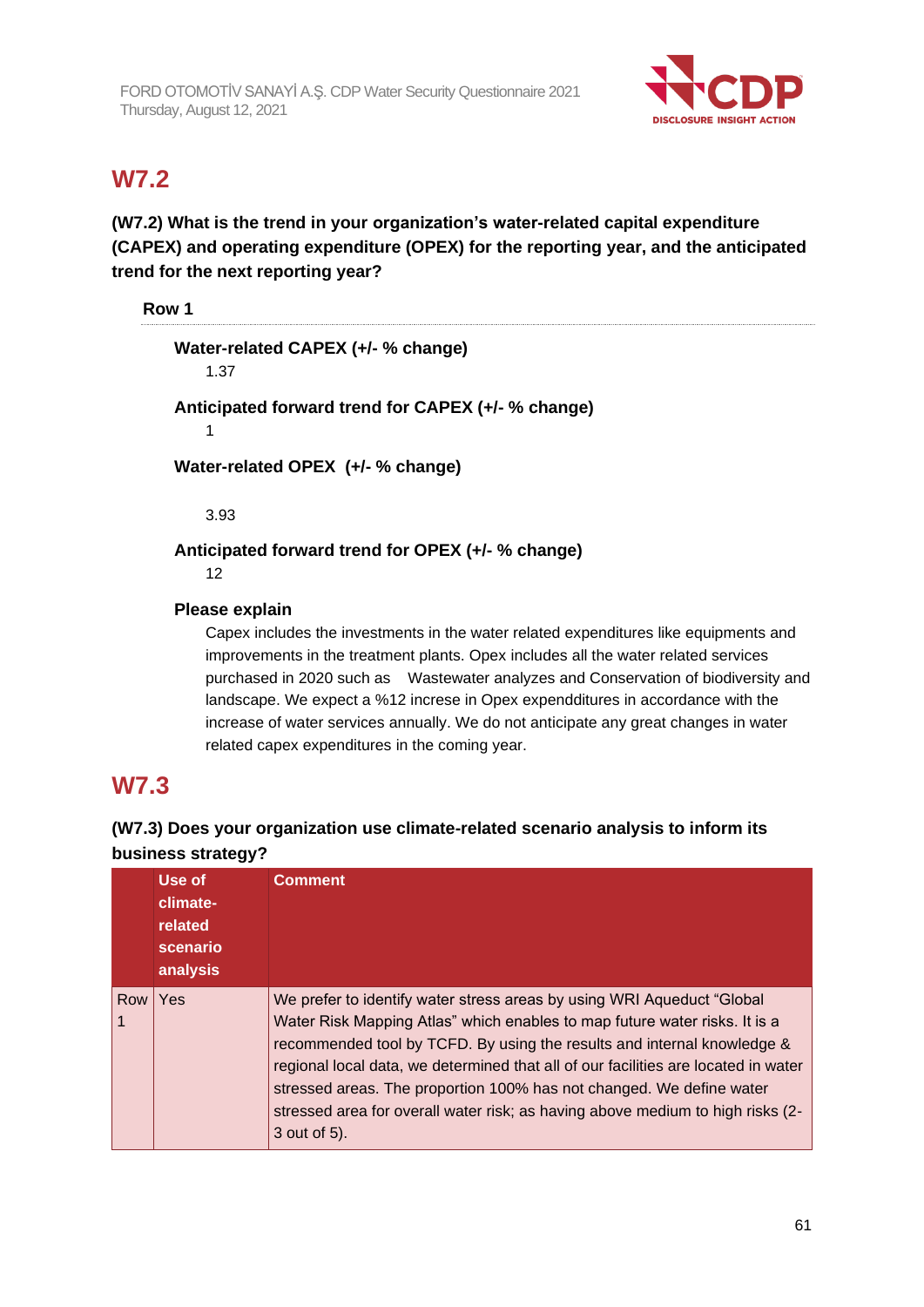

# **W7.3a**

### **(W7.3a) Has your organization identified any water-related outcomes from your climate-related scenario analysis?**

No

## **W7.4**

### **(W7.4) Does your company use an internal price on water?**

**Row 1**

#### **Does your company use an internal price on water?**

No, but we are currently exploring water valuation practices

#### **Please explain**

We are currently exploring a system to incorporate a holistic approach to detect water related external costs; the "true cost of water "for the purpose to be clearer and more certain on the assessment of water related risk and opportunities". With the new valuation practices, water strategy and decision-making process will be based more on absolute water figures.

# **W8. Targets**

## **W8.1**

**(W8.1) Describe your approach to setting and monitoring water-related targets and/or goals.**

|     | <b>Levels for</b><br>goals                                                                                                                             | <b>Monitoring at</b><br>targets and/or corporate level                                                       | Approach to setting and monitoring targets and/or goals                                                                                                                                                                                                                                                                                                                                                                                                                                                                                                                                                                                                                                                                                                                                                                                                            |
|-----|--------------------------------------------------------------------------------------------------------------------------------------------------------|--------------------------------------------------------------------------------------------------------------|--------------------------------------------------------------------------------------------------------------------------------------------------------------------------------------------------------------------------------------------------------------------------------------------------------------------------------------------------------------------------------------------------------------------------------------------------------------------------------------------------------------------------------------------------------------------------------------------------------------------------------------------------------------------------------------------------------------------------------------------------------------------------------------------------------------------------------------------------------------------|
| Row | Company-wide<br>targets and<br>goals<br><b>Business level</b><br>specific targets<br>and/or goals<br>Site/facility<br>specific targets<br>and/or goals | Targets are<br>monitored at<br>the corporate<br>level<br>Goals are<br>monitored at<br>the corporate<br>level | Ford Otosan's water reduction targets are fully in in line with<br>Ford Motor Company that is our parent organization<br>The strategy and target were established by a cross-<br>functional global team from Ford Global. The team surveys<br>the global landscape and examines regulations, water stress<br>and many other aspects of the current and future landscape<br>in developing the strategy and targets. Global targets are<br>then cascaded to the regional and plant levels.<br>Progress to targets is reviewed at regular meetings with<br>senior management to ensure progress and accountability.<br>In Ford Otosan, this target is monitored through the score<br>card of each department and are reviewed monthly at the<br>score card meetings. The departments prepare road map for<br>the items that come out on the target. Road maps include |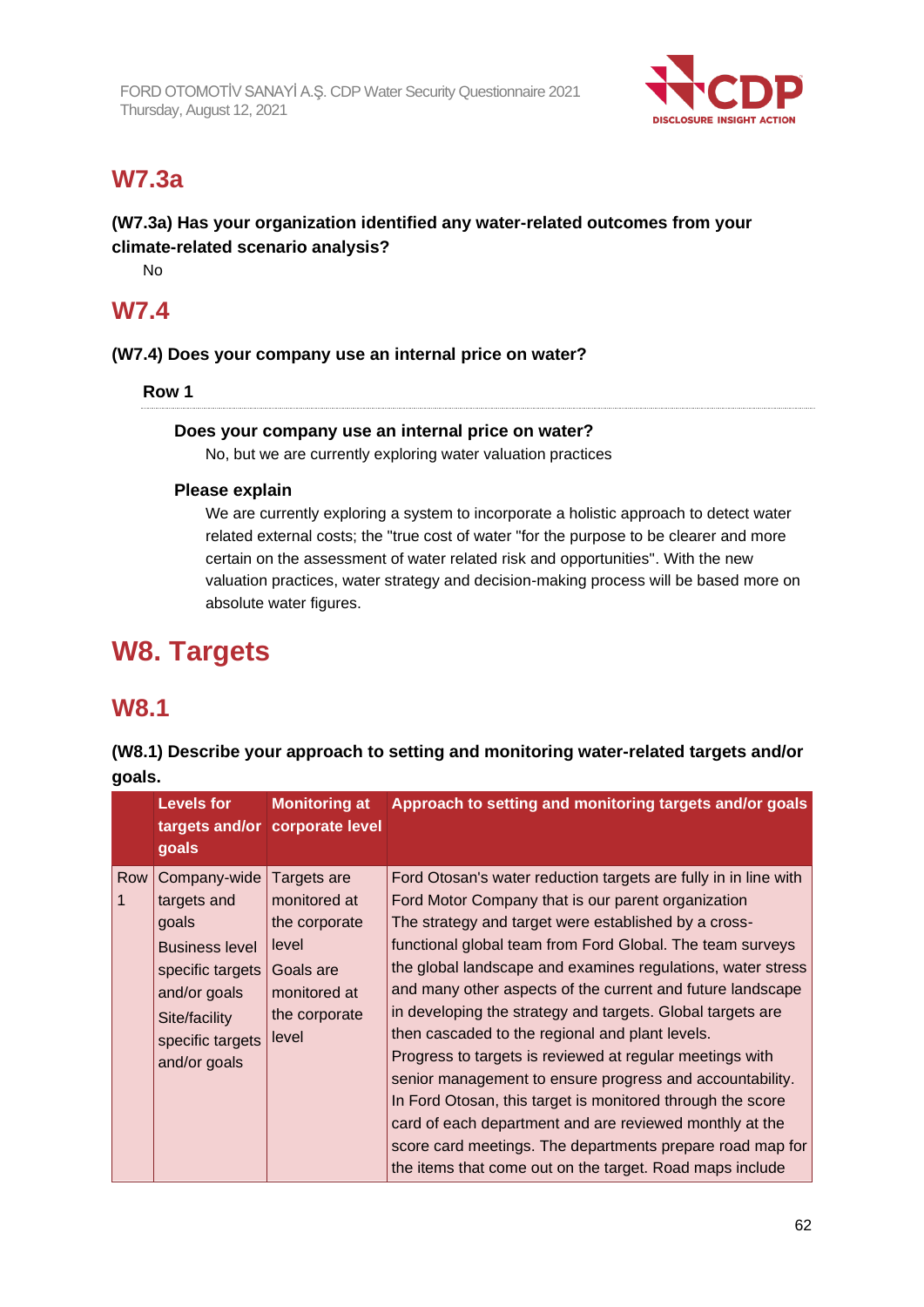

|  | the information about the budget, timeline, responsibilities, |
|--|---------------------------------------------------------------|
|  | to reach the target.                                          |

## **W8.1a**

**(W8.1a) Provide details of your water targets that are monitored at the corporate level, and the progress made.**

#### **Target reference number**

Target 1

#### **Category of target**

Water withdrawals

#### **Level**

Company-wide

#### **Primary motivation**

Reduced environmental impact

#### **Description of target**

Ford Otosan (Ford Otomotiv Sanayi A.Ş.) is a publicly traded company, where Ford Motor Company and Koç Holding have equal shares. Ford Motor Company has a worldwide target of 30% reduction in water use per vehicle produced by 2020, as compared to base year; 2015.

As Ford Otosan, our target is fully in line with the target of our parent organization. This target is intended to spur further aggressive actions related to water reductions. Ford Otosan will achieve this target by complying 100% with legal regulations. Water management process and water withdrawal values are publicly available in our 2020 Sustainability Report (\*In the Report water withdrawal is referred to as water consumption).

#### **Quantitative metric**

% reduction per product

#### **Baseline year**

2015

**Start year** 2015

**Target year** 2021

**% of target achieved** 6

**Please explain**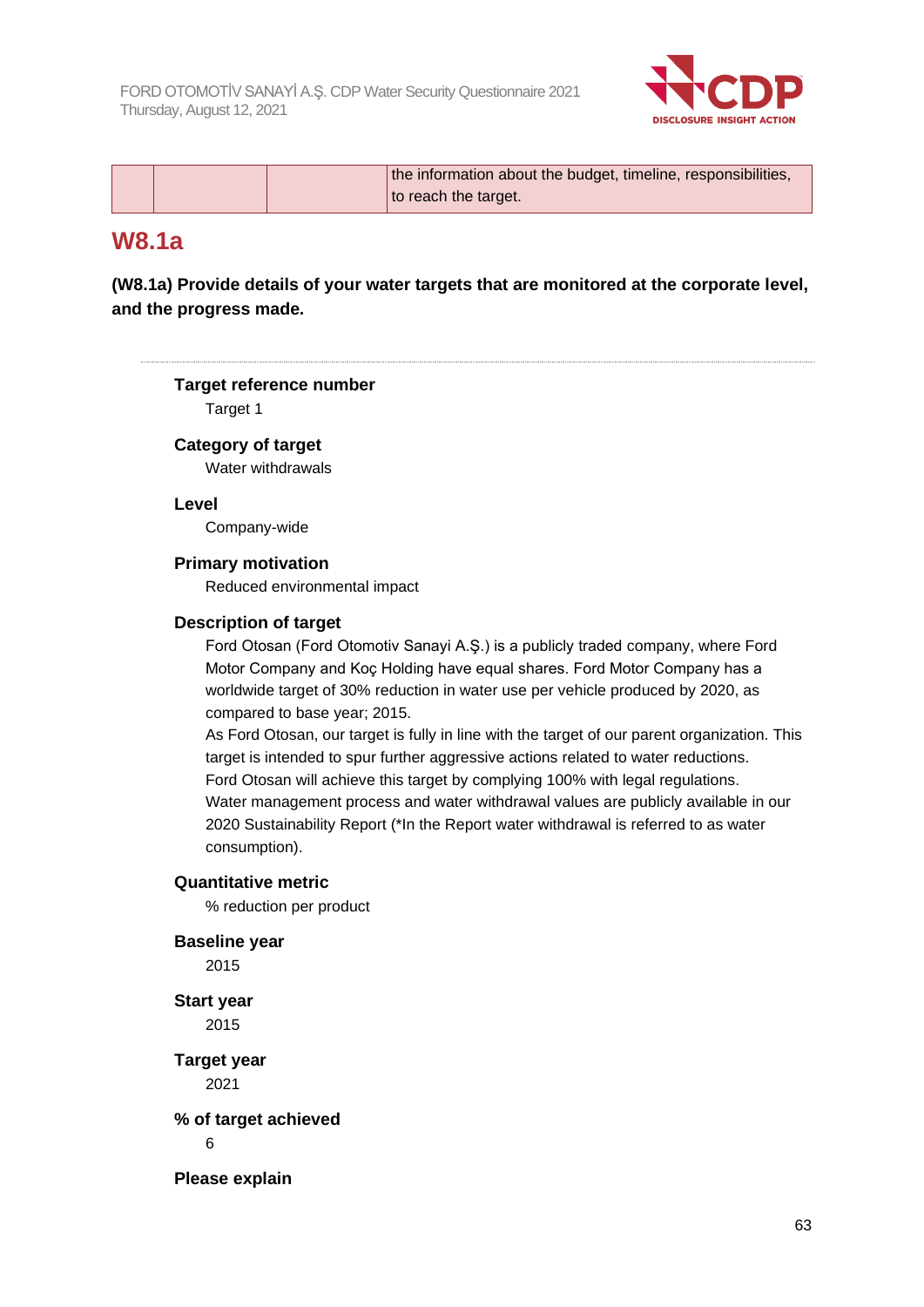

In 2015, Ford Otosan withdrew 3.24 m3 of water per vehicle produced. In 2020, Ford Otosan withdrew 3.05 m3 of water per vehicle produced. In the following years untill the target year our reduction will be 8.40% on the yearly

# **W8.1b**

**(W8.1b) Provide details of your water goal(s) that are monitored at the corporate level and the progress made.**

#### **Goal**

Improve wastewater quality beyond compliance requirements

#### **Level**

Company-wide

#### **Motivation**

basis.

Reduced environmental impact

#### **Description of goal**

Improving wastewater quality will provide us the opportunity to increase the use of recycled/reused water. As improving production processes may also increase the wastewater quality, the cost of reuse and recycle the wastewater will decrease. This will help with the reduction of freshwater use in production lines. This serves directly to our main water target as a sub-target.

#### **Baseline year**

2018

#### **Start year**

2018

#### **End year**

2021

#### **Progress**

In 2020, Ford Otosan recycled/reused 113,399 m3 of water in the processes. This helped with the amount of water withdrawal and the water discharge which lead to slightly less impact on Environment. At some of our facilities, the investments have been realized related to recycled/reused water in 2020.

At some of our facilities, the investments has been realized related to recycled/reused water in 2020. At Ford Otosan, we see the effective management of water risks as a key elements of achieving environmental sustainability and ensuring business continuity. With Ford Otosan Water Policy, which we published in 2021, we declare our commitment to reducing water consumption per product in operational processes, prioritizing innovative and sustainable water management systems in new investments and projects, and focusing primarily on water management in campuses experiencing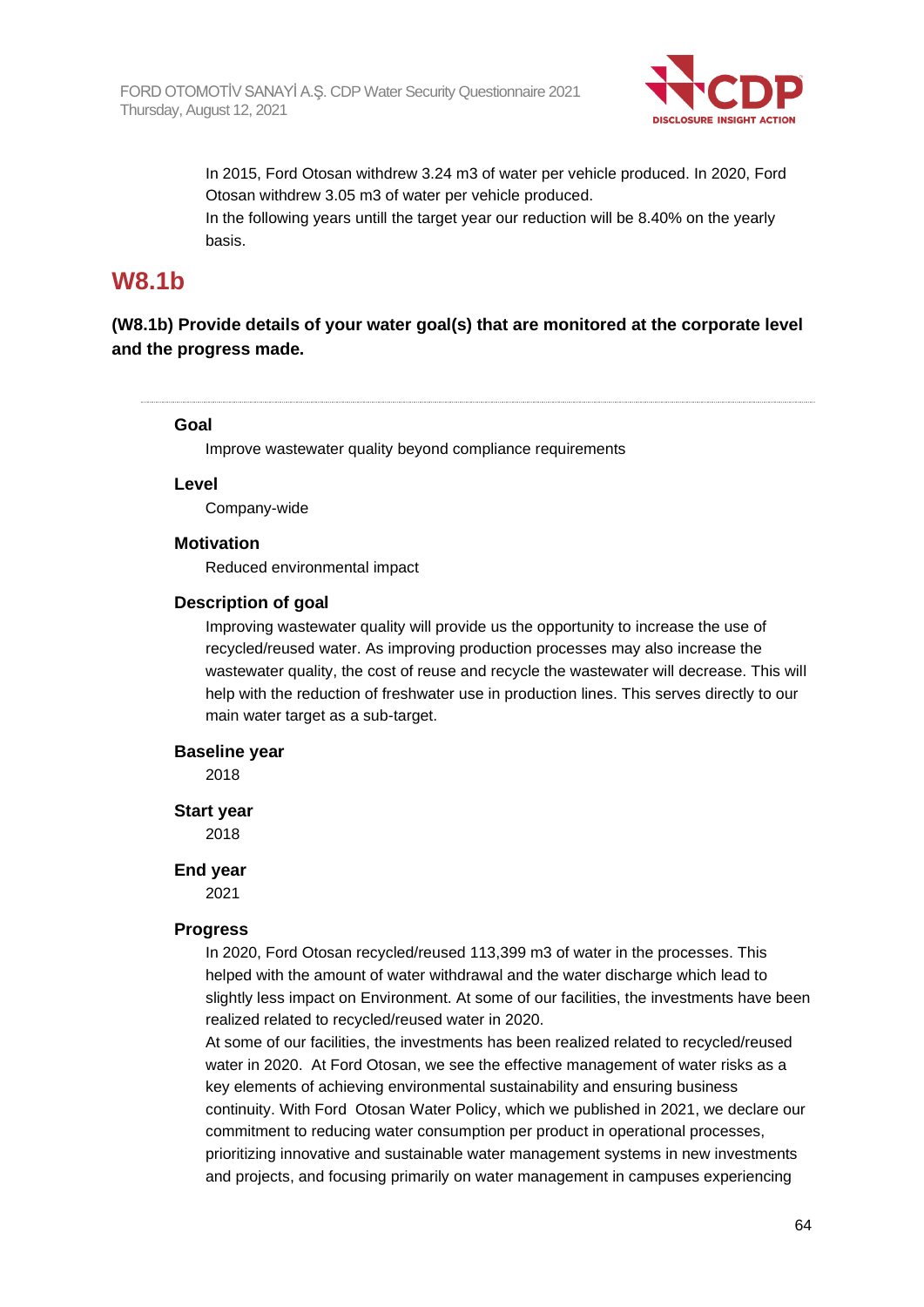

water stress as a result of regional situation assessments. Accordingly, we recycle the water in the cooling towers of the Gölcük and Yeniköy Plants and with reverse osmosis at the Yeniköy Plant, and reuse the water at the İnönü Plant with the help of closed-loop cooling towers. With Green Office practices, we introduce measures such as reducing the flow rate of the sensorless faucets and the quantity of water in the toilet cisterns. As a result, we reduced water consumption per person by 35% and 25% at the Yeniköy and Gölcük Plants, respectively.

# **W9. Verification**

# **W9.1**

**(W9.1) Do you verify any other water information reported in your CDP disclosure (not already covered by W5.1a)?**

No, but we are actively considering verifying within the next two years

# **W10. Sign off**

# **W-FI**

**(W-FI) Use this field to provide any additional information or context that you feel is relevant to your organization's response. Please note that this field is optional and is not scored.**

For more on sustainability at Ford Otosan you can visit https://www.fordotosan.com.tr/en/sustainability/sustainability-approach

- Ford Otosan Climate Change Action Plan- 2020 EN.pdf
- Ford OTOSAN Environmental & Energy Policy EN.pdf
- $\mathbb U$  water policy.pdf

# **W10.1**

**(W10.1) Provide details for the person that has signed off (approved) your CDP water response.**

|       | <b>Job title</b>   | <b>Corresponding job category</b> |
|-------|--------------------|-----------------------------------|
| Row 1 | <b>HR Director</b> | Director on board                 |

# **W10.2**

**(W10.2) Please indicate whether your organization agrees for CDP to transfer your publicly disclosed data on your impact and risk response strategies to the CEO Water Mandate's Water Action Hub [applies only to W2.1a (response to impacts), W4.2 and W4.2a (response to risks)].**